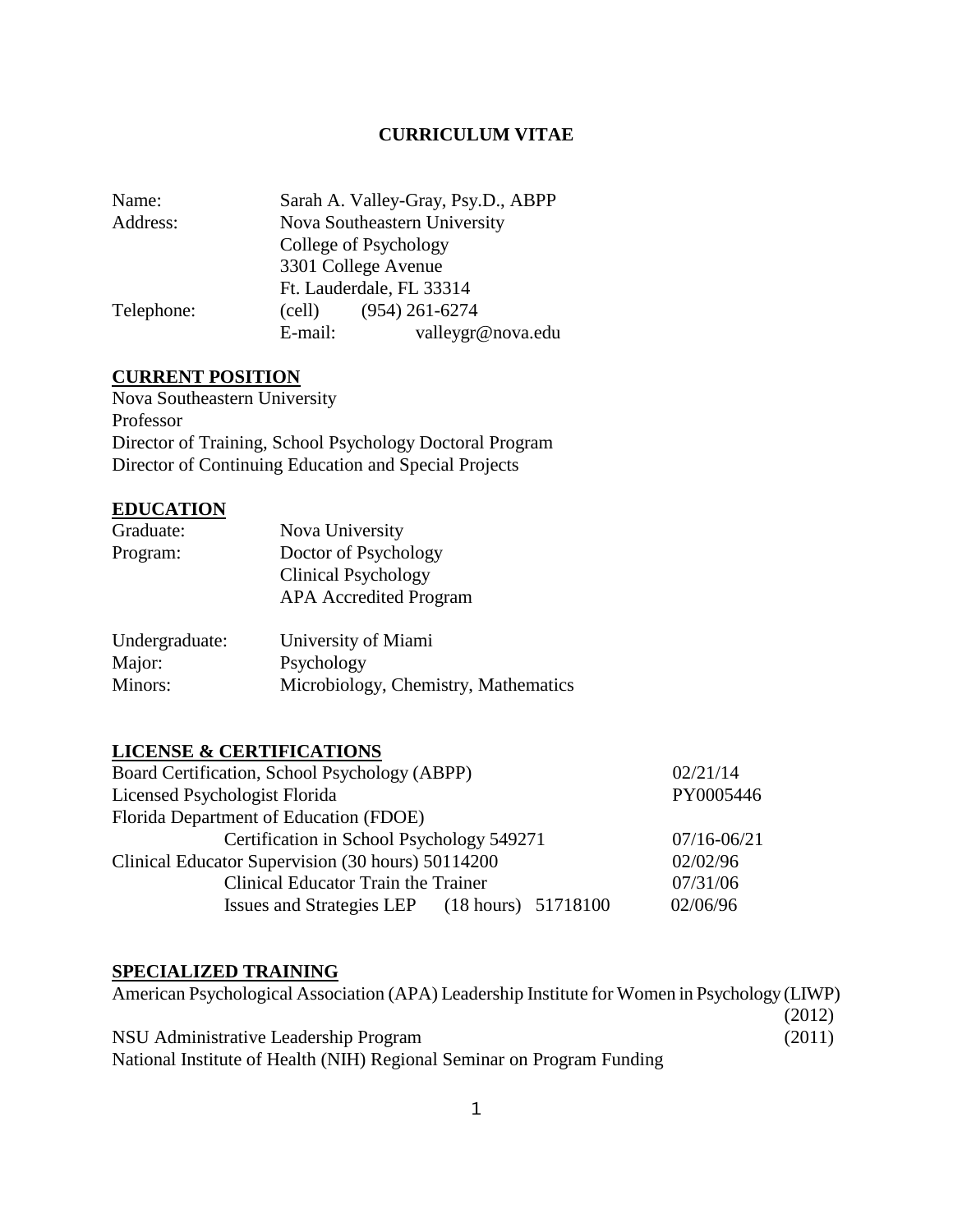and Grants Administration (2011) American Psychological Association (APA) Accreditation Site Visitor Training (2009, 2015- 2018) American Psychological Association (APA) Self-Study Training (2009, 2011, 2013, 2014, 2016) Coalition for Education of Exceptional Students (CEES) (03/23/09) National Association of School Psychologists (NASP) Program Reviewer Training (2008-present) National Council for Accreditation of Teacher Education Board of Program Reviewers (2008 present) National Association of School Psychologists (NASP) Public Policy Training

American Red Cross Disaster Mental Health (06/23/06 – present)

# **ADMINISTRATIVE LEADERSHIP**

**Nova Southeastern University**  August 1999 to present

## **Director of Training, School Psychology Doctoral Program**

Dates: September 2013 to present

Provide leadership for internal evaluation and accreditation, facilitate review of the academic and clinical training curricula, and support curricular reviews and revisions as warranted. Lead the selfstudy process to obtain initial accreditation by the American Psychological Association (APA) which was obtained in 2015. Responded to and implemented the new Standards of Accreditation effective January 1, 2017.

Develop and maintain practicum relationships with school districts and mental health agencies to ensure appropriate practicum placements and experiences for doctoral students. Create and maintain ongoing evaluation system of student competency, practicum placements, and supervisors. Monitor and support the internship application process for doctoral candidates. Worked with director of training of the internship program and Palm Beach County Public Schools to create the first American Psychological Association (APA) accredited internships in the state of Florida in the public schools. The first internship class of two students was accepted for the 2016-2017 academic year. This was expanded to four placements for the 2018-2019 academic year. Worked with director of training for the Community Action and Human Services Department and other leadership from the site to develop a post-doctoral residency for school psychology doctoral graduates.

Evaluate student competency in the areas of academic progress, practicum completion, and professional behavior. Provide feedback, and initiate remediation as warranted. Oversee the Directed Study process and approve committee members. Serve as a liaison between graduates and state licensing boards regarding questions of eligibility for licensure. Coordinated Dual Admission process with undergraduate psychology for prospective students.

## **Director of Continuing Education and Special Projects**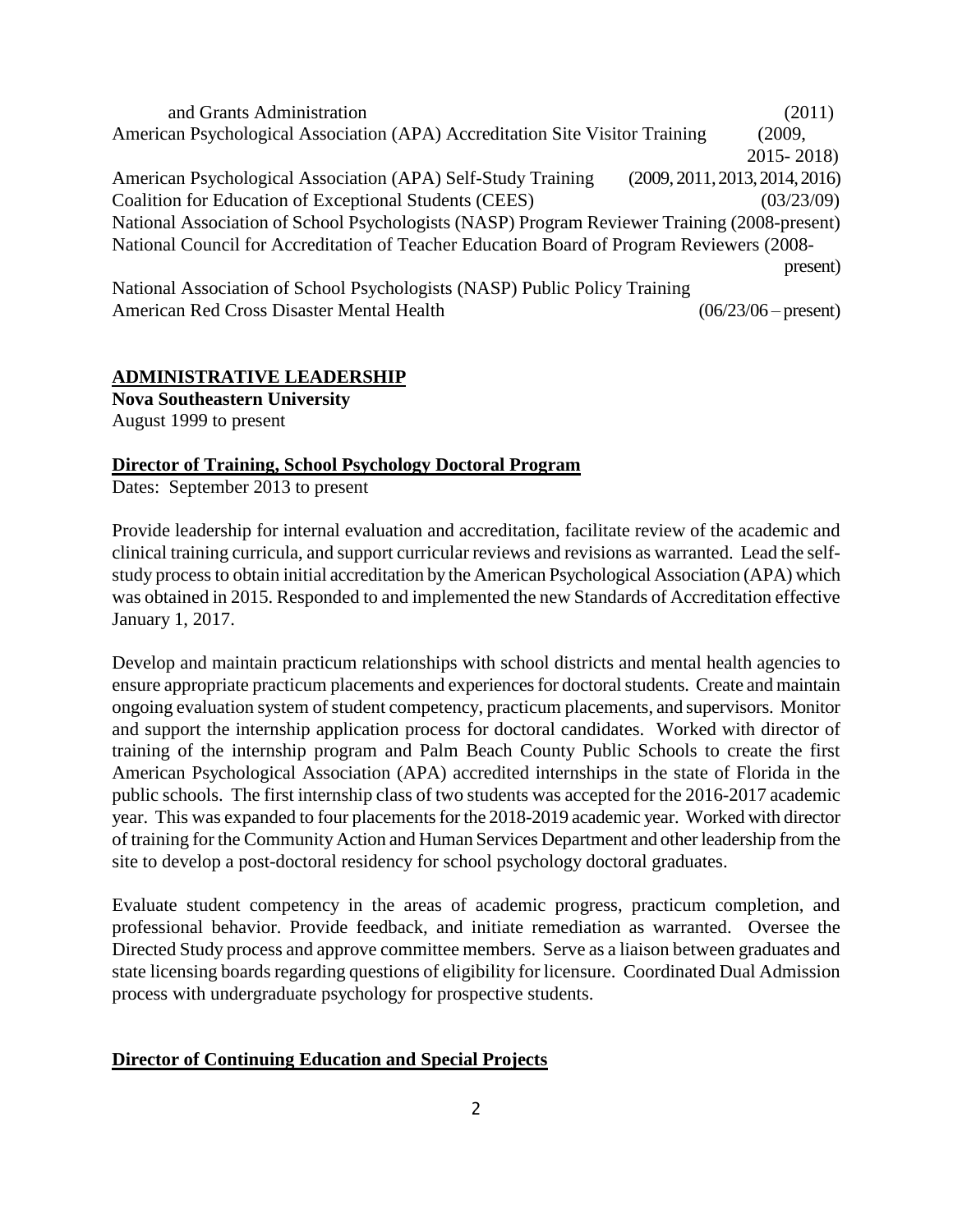### Dates: August 2006 to present

Facilitating the use of Standardized Patients across doctoral curriculum to assess competency in basic interviewing skills.

Led development of a doctoral program in school psychology, including preparation of the program proposal to the university, creation of the SAC's documents, and all documentation associated with the program. Created philosophy, curriculum, competencies, goals, and course objectives based upon the standards set forth by the American Psychological Association (APA), the National Association of School Psychologists (NASP), and the Florida Department of Education (DOE). Monitored and refined curriculum based upon feedback from stakeholders as well as state and national standards. Ensured compliance with the Commission on Colleges of the Southern Association of Colleges and Schools (SACs). Leading the development of the self-study for the doctoral program to obtain accreditation by the APA.

Responsible for development of the Center's continuing education program to support lifelong learning for faculty, students and practitioners. Ensure that programs meet criteria delineated by the American Psychological Association (APA), the National Association of School Psychologists (NASP), the National Board of Certified Counselors (NBCC), and the state of Florida, Department of Health and Professional Regulations. Partnered with a variety of centers and schools within NSU and the community on continuing education events. These include the Health Professions Division for a geriatric conference, the Criminal Justice Institute for a correctional conference, the Institute for Child Health Policy, the Mailman Segal Institute for a conference on autism, and the Florida Institute on Suicide Prevention (FISP) for a conference on suicide prevention. Submitted documentation and received NASP and NBCC approval of CE program. Developed and maintain content for continuing education website. Submitted APA self-study and earned five-year re-approval for the program. Developed web-based continuing education program and APA documentation for accreditation. Partnered with the directors of the pre-doctoral internship and post-doctoral residency programs to expand continuing education offerings for the Center. Creating alumni package for continuing education.

Responsible for analyzing, compiling and presenting data on alumni across each academic program within the center. Serve as liaison within the university community for alumni information and development.

Creating a system for supporting adjunct faculty to include web-based and ground based continuing education, creating and disseminating revised handbooks, and implementing resources to support and to educate faculty in the areas of teaching and learning.

Worked with Health Professions Division, Innovation Zone, and Library to provide faculty development programs(2009 – present). Initiatives have included the use of technology to enhance teaching and learning, Turning Point, APA style update and the Counseling and Psychotherapy Database.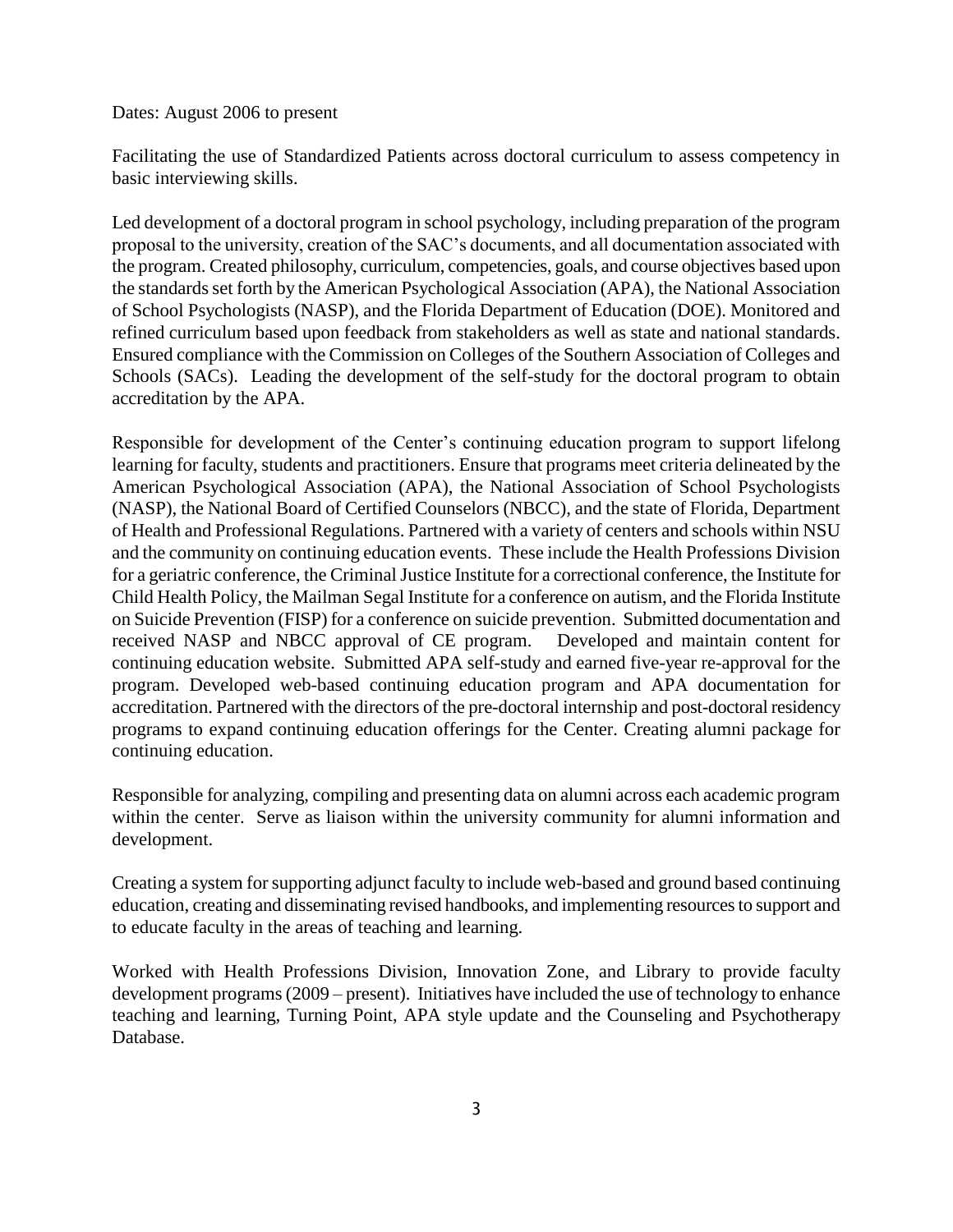Supported development of a student organization, the Graduate Association of School Psychology (GrASP) promoting the educational and psychological needs of children and have served as the faculty advisor since 2008. Provide faculty leadership surrounding center-wide activities, including: Students for Real Beauty (2012), Eating Disorder Awareness Week (EDAW) (2007- present), and Child Abuse Prevention (2008 - 2010). Supported the development of a student group on Eating Disorder Awareness and served as faculty advisor (2011-2014). Provide ongoing support of the Ethnic Minority Association of Graduate Students (EMAGS) annual continuing education workshop.

Developed interest group and seminar course on the teaching of psychology, which resulted in the development of a student organization, the Teaching of Psychology, Division of Graduate Students (ToPDOGS). Collaborated with faculty in the department of undergraduate behavioral sciences to facilitate mentorship of undergraduate students and teaching opportunities for graduate students. Provide support to post-doctoral residents on faculty assignments through the association. Surveyed faculty members across the Division of Applied Interdisciplinary Studies (DAIS) to evaluate teaching preparation and skill sets.

Led the initiative to document all service learning across each academic program within the Center, to complete the university application for application for Carnegie designation (2010 - present). Led the development of an alumni questionnaire for the university to reflect all academic programs and credentialing requirements across the Center (2009 – present). Provide training to administration regarding results of all university-wide surveys of faculty, staff, students, and alumni.

Supporting center- wide implementation of the Commission on Colleges of the Southern Association of Colleges and Schools (SAC's) Quality Enhancement Plan (QEP). Conducted visits to three practicum sites for doctoral program in clinical psychology (2009). Assist in the development and implementation of a Professional Development Institute (PDI) to support clinical training of students across academic programs (2008 – present). Develop mechanisms to support and to recognize clinical supervisors at practicum sites. Assisted in the development of pre-practicum training program. Received extensive training on the NSU Gallup initiative. Trained faculty and developing center-wide plan for enhanced engagement and recognition of students, staff, and faculty. Assisted in preparation for review by the (SAC's). Reviewed faculty credentials for courses throughout the center.

## **Faculty Coordinator of the School Psychology Major**

Dates: September 2000 – August 2006

Developed specialist program in school psychology. Worked on all aspects of program development including preparation of the program proposal to the university, creation of the SAC's documents, and all documentation associated with the program. Created philosophy, curriculum, competencies, goals, and course objectives based upon the standards set forth by the National Association of School Psychologists (NASP), and the Florida Department of Education (DOE). Monitored and refined curriculum based upon feedback from stakeholders and revision of standards. Ensured compliance with the Commission on Colleges of the Southern Association of Colleges and Schools (SACs), and NSU's Academic Review requirements and evaluation of the major project. Compiled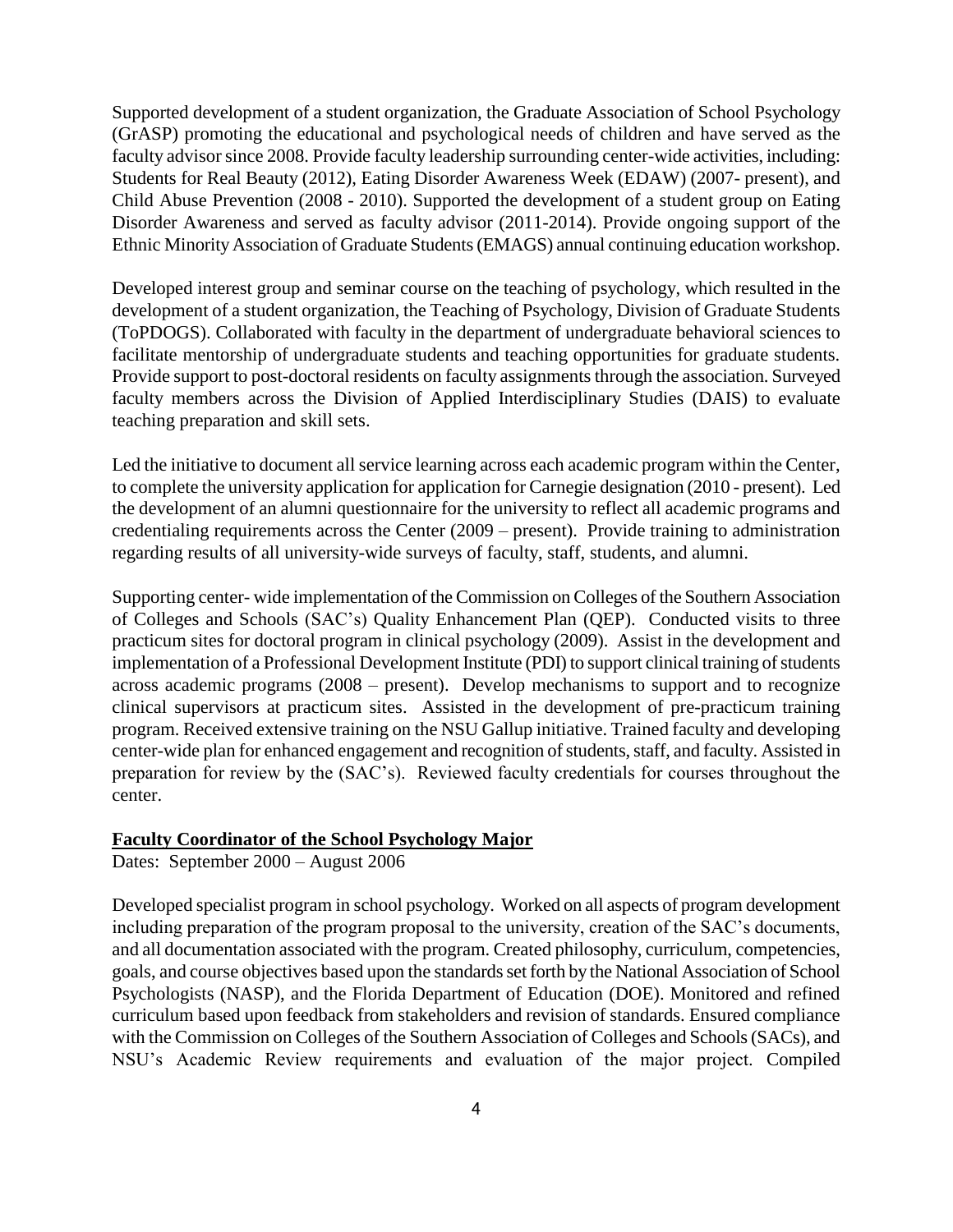documentation for NSU SAC's visit for school psychology. Developed and created the folio for program approval by the Florida Department of Education.

Interviewed and recruited faculty for the program. Worked with faculty across sites to ensure appropriate standards were met, implemented, and monitored across the curriculum. Implemented WebCT components to curriculum. Worked on all phases of development of the field based practica experiences. Piloted a school-based practicum at a local private school to carve out additional opportunities for training. Created a web-based resource to log internship hours. Developed preparation program for the internship application process. Developed the curriculum for doctoral students to obtain certification in school psychology in the state of Florida in concert with their clinical degree.

Interviewed and recruited students for the program. Evaluated and mentored school psychology students in the areas of practice, research and professional association involvement. Monitored progress of specialist students through on-going annual review. Developed university and centerwide program for School Psychology week.

Created liaisons for continuing education programs in the areas of autism, assessment, suicide prevention and the business of psychology. Obtained University Outreach agreement with the Psychological Corporation for CPS. Developed dual enrollment plan between Center for Psychological Studies and Jacksonville University.

## **CENTER/UNIVERSITY COMMITTEE WORK**

IDEA Faculty Evaluation System (2016-present) Razor's Edge Research Program (2016- present) College of Psychology Teaching Assistant Committee Chair (2015-present) President's Distinguished Professor Award Peer Review (2015-present) NSU Early Immersion Program (2015-present) NSU Dual Admission Program (2014-present) Southern Association of Colleges and Schools Compliance Certification Task Force (2014) Alumni Relations Committee (2014-present) NSU Branding Committee (2014) Psy.D. Competency Committee (2012) IRC member for Psy.S. program (2012) Psy.D. Admissions Committee (2012) Chair of the Faculty Issues Workgroup for Strategic Planning (2011) Chair of the Student Issues Workgroup for Strategic Planning (2011) New Program Review Facilitator for the School of Information and Computer Sciences (2011-12) Art Observation Committee (2011-present) Chairing the Academic Department Leadership Initiative (2010-present) Carnegie Initiative (2010-present) Academic Fest Committee (2010-2011)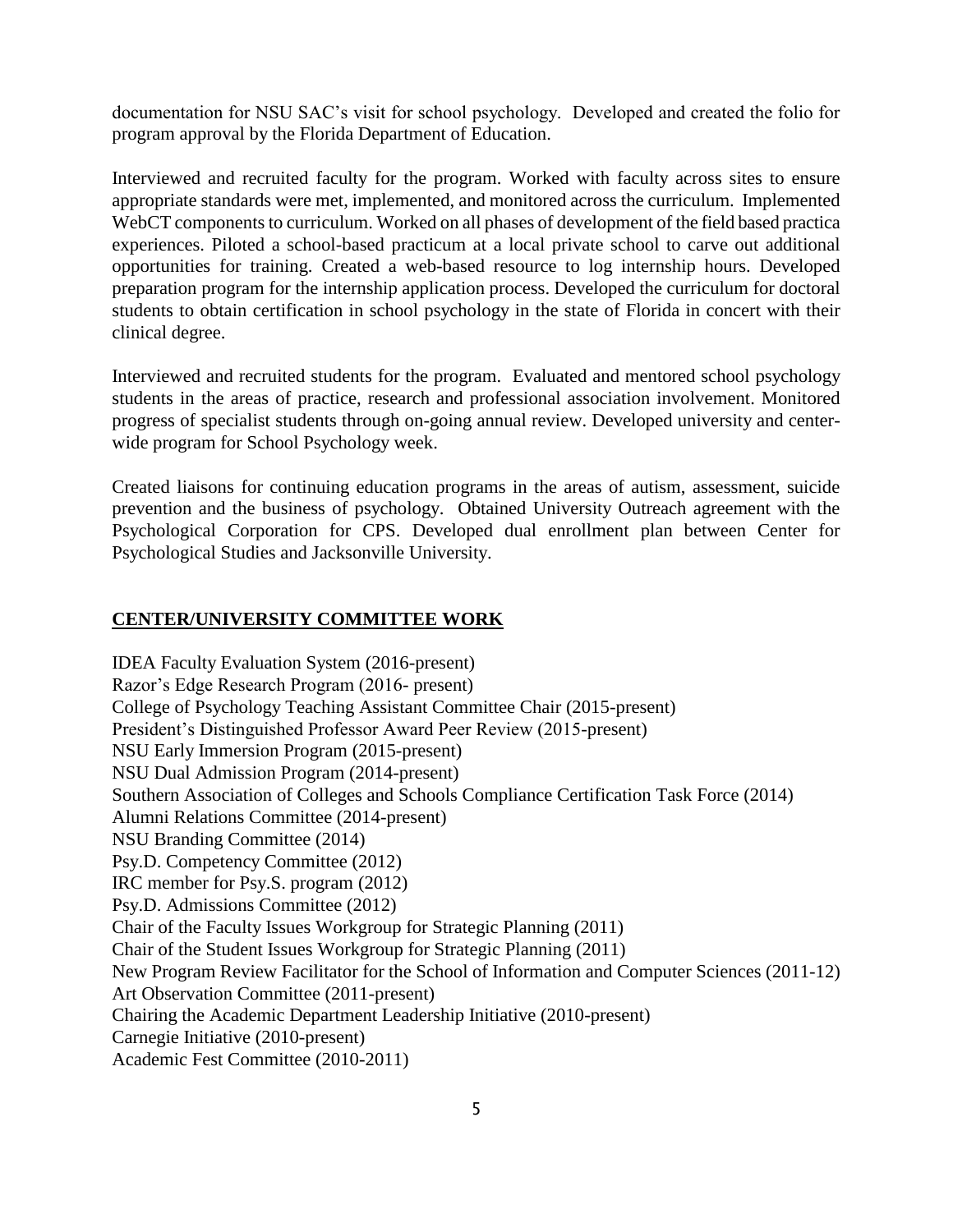Community Outreach/Partnership Liaison Committee (2010-present) CPS Technology Committee (2009-present) Division Naming Committee CPS Representative (2009) New Program Review Representative (2007-present) Student Life Achievement Awards Center Representative (2007-present) Black History Month/Hispanic Heritage Month Center Representative (2007-present) Chair of the Search Committee for School Psychology Program Administrator (2002 - 2005) Education Certification Council (ECC) (2001 - 2007) University School/Nova Southeastern University Collaboration Committee (2001 – 2007) Administration Committee (2001 – 2003, 2007 - present) Chair of the Faculty Search Committee (2001 - 2003) Academic Affairs Committee (2000 - 2002) Professional Standing Committee (1999 - 2000)

## **ADDITIONAL ADMINISTRATIVE EXPERIENCE**

### **Florida International University**

Dates of Employment: September 1994 to December 1994

Assisted in the development of a structured practicum placement for school psychology students at Florida International University. Responsible for researching the method by which practica are implemented within school psychology programs throughout the country, as well as potential sites within Dade and Broward counties.

### **Miami Sunset Adult Education Center**

Dates of Employment: May 1987 to May 1992

Assistant Coordinator and Counselor for English for Speakers of Other Languages (ESOL) program. Administrative duties included expansion of the program, development of workshops, administration of assessment devices, registration, and hiring. Counseled a multi-ethnic population of adult students to assure resources were being accessed appropriately. Administered and analyzed the data for the Test of Adult Basic Education (TABE). Created the program, established the basic requirements, and designed the curriculum for the Amnesty-Citizenship classes. Assisted in the development and increase in the number of courses offered in computer assisted instruction.

### **The Children's Psychiatric Center**

Dates: September 1987 to August 1988

Actively participated in the APA accreditation process. Responsibilities consisted of working on the creation and design of the center's brochure, researching internship programs to provide suggestions for the enhancement and further development of the clinical training program, and assisting in preparation for the site visit.

## **PROFESSIONAL ASSOCIATION LEADERSHIP**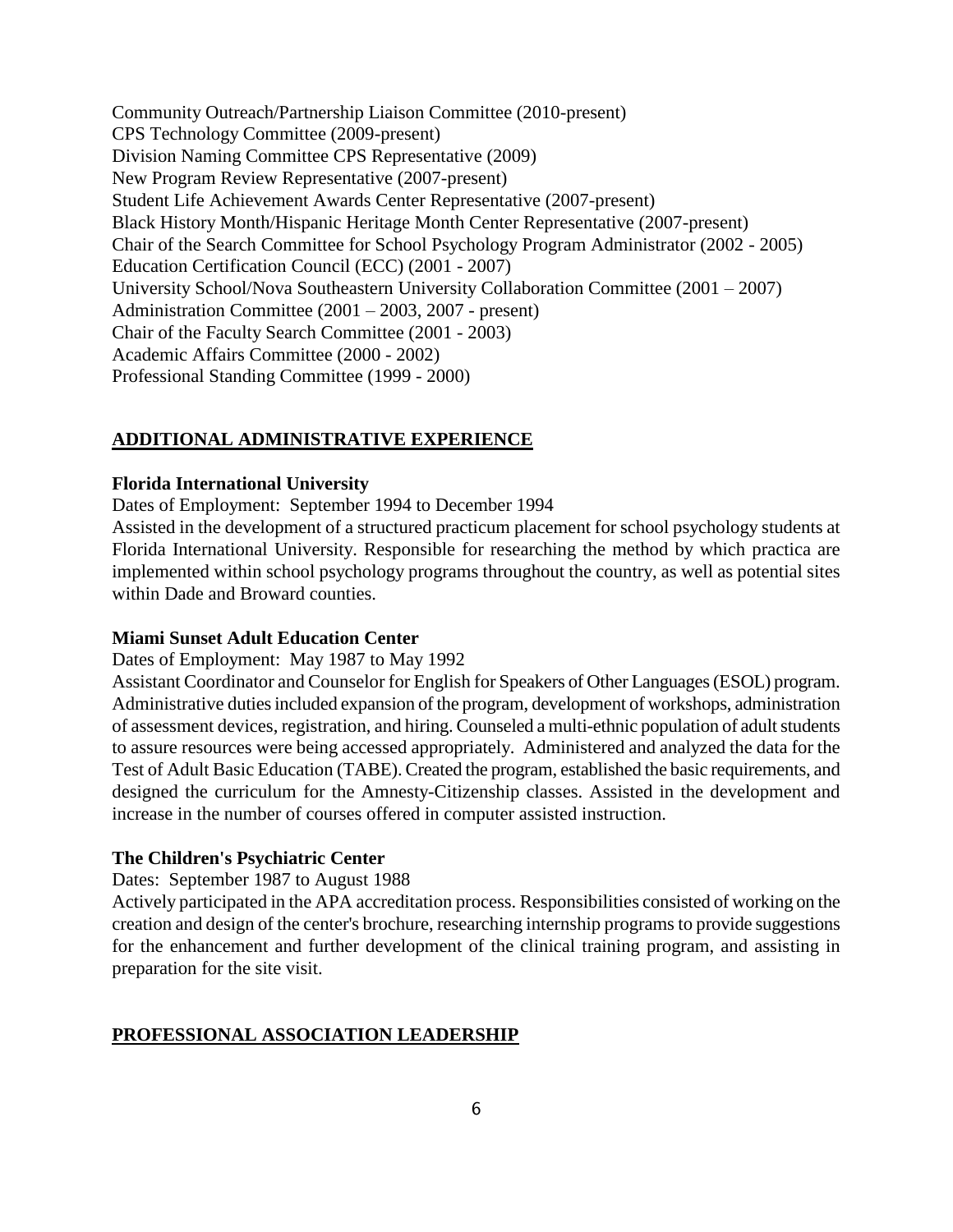Serve as a liaison for school psychology within state and national professional associations. President-elect (2015), president (2016), and past-president (2017) of the executive committee of the American Academy of School Psychology. Elected to the Trainer's of School Psychologists (TSP) executive board (2013-2016), president-elect (2016-17), president (2017-18), past-president (2018- 19), and Secretary (2014-2016). Appointed National Program Database Leader, Elected Secretary (2011-2014) and Florida Delegate to the National Association of School Psychologists (NASP) Delegate Assembly (2006 – 2011). Appointed to the NASP Standards Revision Level I Committee (2007 – present). Led review of proposed standards among fellow delegates in the southeast (2009). Appointed National and State Credentialing Co-Chair (2007 – 2008) and Chair (2008 - present). Appointed to the Early Career (2009 – present) and Graduate Education Workgroups (2009 – present). Conducting national survey regarding supervision for early career professionals and the role of competency in graduate education. Currently supervising a survey by a doctoral student to evaluate variables that doctoral internships in school psychology utilize in selecting candidates. Working within the Early Career committee of the Graduate Education Workgroup to create a faculty "boot camp" at the NASP convention in 2014 for new graduates and seasoned professionals. NASP Program Reviewer for three specialist degree programs. Developed items for the Educational Testing Service PRAXIS examination in school psychology (2013).

Served in various leadership positions on the Florida Association of School Psychologists (FASP) Executive Board. Appointed Awards Committee Chair (2001), Training and Credentialing Chair (2002, 2004 - 2012), and Professional Development Chair (2003) for FASP. As Training and Credentialing Chair, initiated and obtained consensus from trainers and supervisors throughout the state of Florida on the standardization of the application, interview, and selection process for school psychology interns. This process was instituted in January of 2005 for the '05-'06 internship class and has been endorsed by FASP. Researched standards and created a "Best Practices" document for internship training to be utilized to provide support for the development and evaluation of school psychology internship sites in Florida. Regularly updated information regarding the sixty-seven internship sites throughout the state. Reviewed and disseminated materials to support teachers, administrators, parents, and students in the aftermath of a hurricane. Facilitated the translation of these documents into Spanish and Creole. Provided leadership on the development of a bullying prevention position statement for FASP and the dissemination of these documents to the membership. Conference Chair for FASP Summer Institute (2004) on Response to Intervention.

Fundraising Chair for the FASP Children's Services Fund, Inc., (CSFI) (2003 to present). President of CSFI (2008 – present). Organized statewide donation of items for auction, raising over \$100,000 to support families in crisis and to fund programs to meet the psychological and educational needs of disadvantaged children. Supporting hurricane relief efforts for victims of Hurricane Irma. Initiated NSU campus-wide donation of stuffed animals for victims of domestic violence, raising thousands of stuffed animals for needy and victimized children. Led school supply drive for adopted school in Pinellas County, Florida and non-perishable food drive for adopted school in Orange County, Florida. Volunteer for the NASP Children's Services board. Founding member of the South Florida Consortium of School Psychology (2004 to present).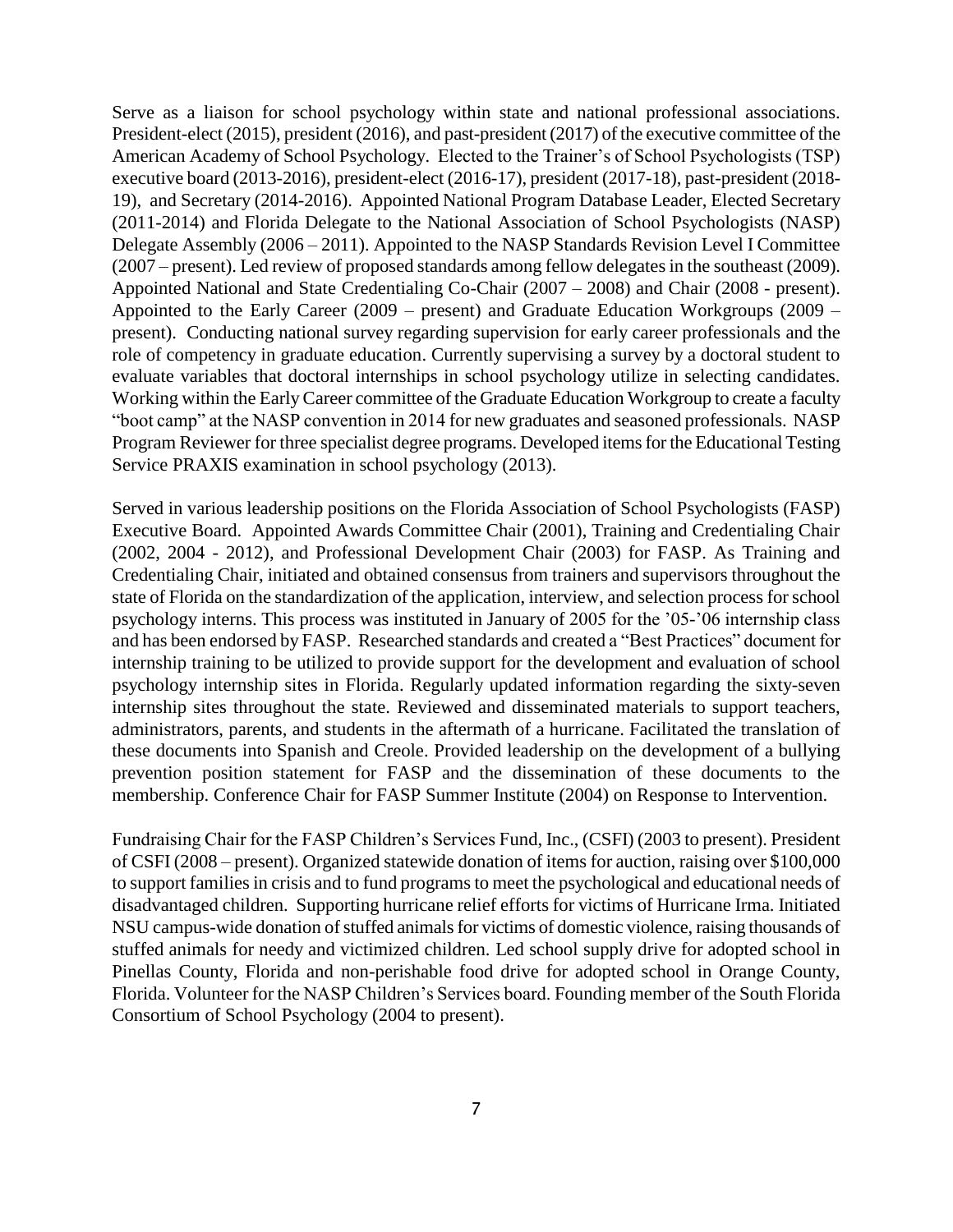# **PROFESSIONAL ASSOCIATION LEADERSHIP**

American Psychological Association (APA) Site Visitor (2013-present) Invited Program Reviewer University of North Carolina American Academy of School Psychology (2015-2017) (President-Elect, President, Past-President) Council of Directors of School Psychology Programs (CDSPP) Competency Benchmark Task Force (2010 - present) Trainer's of School Psychologists (TSP) Executive Board (2013-2016) Secretary (2014-2016) President-Elect (2016-2017) President (2017-218) Educational Testing Service (ETS) PRAXIS Exam National Association of School Psychologists (NASP) National Program Database Leader (2014-present) Secretary (2011-2014) Personnel Workgroup (2011-2014) State Credentialing Resource Specialist (2011) Early Career Workgroup (2009-present) Graduate Education Workgroup/Committee (2009 – present) NASP Program Reviewer (2008 – present) Florida Delegate (2006 - 2011) National and State Credentialing Co-Chair (2007 – 2008, 2009 - 2010) National and State Credentialing Chair (2008 - 2009) Standards Revision Committee Editor (2018) Standards Revision Committee Level I (2007 – 2009) Children's Fund Volunteer (2008 – present) Search Committee School Psychology Review (2009) School Psychology Specialty Council (207-present) Florida Association of School Psychologists (FASP) Legislative Committee (2004 - 2007) Professional Development Chair (2003) Training and Credentialing Chair (2002, 2004 – 2008, 2011-2012) Training and Credentialing Committee (2001 – 2008, 2010, 2012-2013) Awards Committee Chair (2001) Children's Services Fund, Inc., Fundraising Chair (2003 - 2008) President (2008-present) South Florida Consortium of School Psychology (2004 - present)

# **CLINICAL EXPERIENCE**

## **Miami Children's Hospital Dan Marino Center**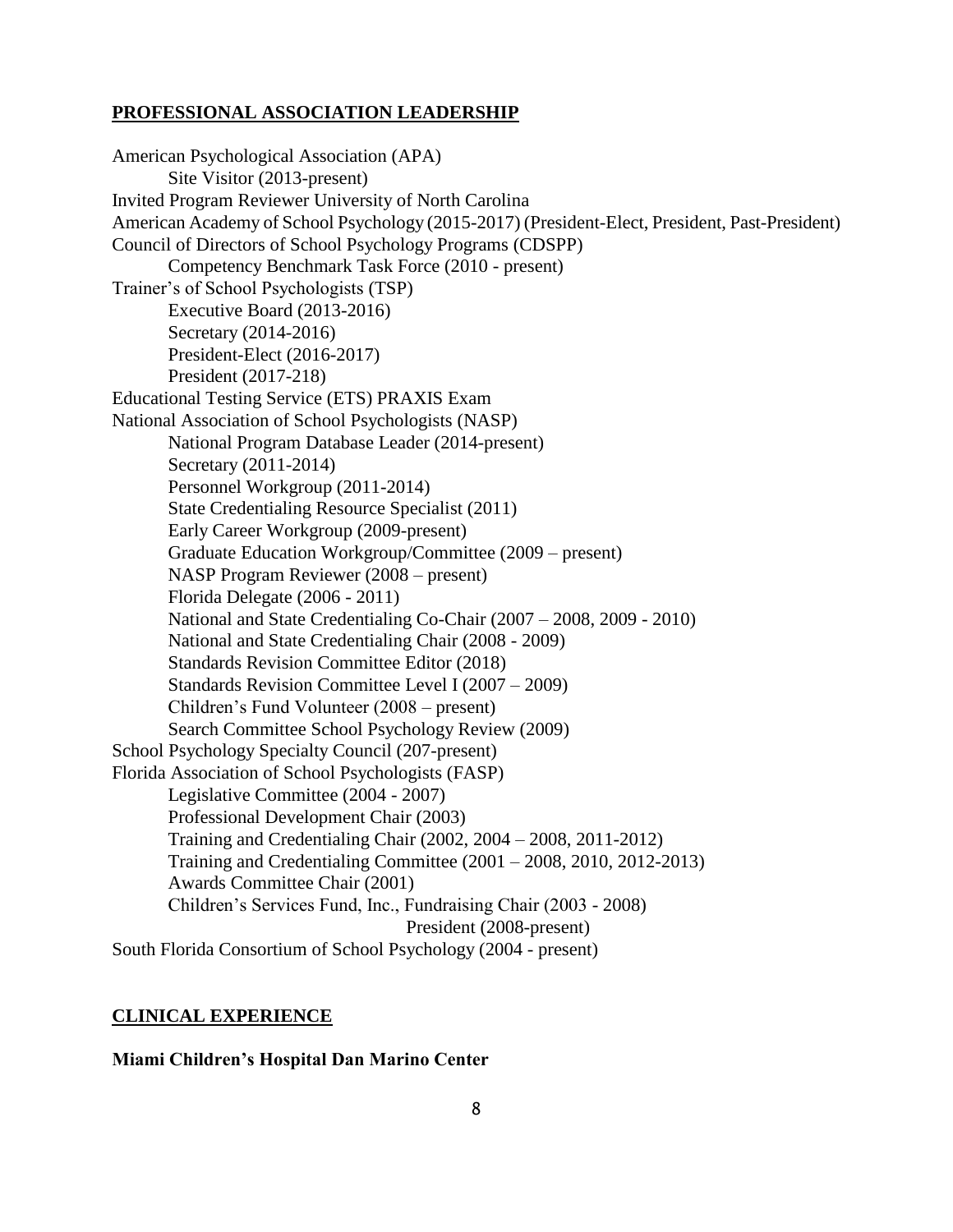Dates of Employment: November 1998 to July 1999

Staff pediatric school neuropsychologist and director of Pediatric Neuropsychology Services, a hospital based clinic at the Miami Children's Hospital Dan Marino Center. Initiated marketing plan to introduce services to the public. Provided lectures to staff, parent groups, and community on an as- needed basis.

#### **Nova Southeastern University**

Post-doctoral residency in Clinical Neuropsychology Dates: August 1997 to September 1998 3301 College Avenue Davie, FL 33314 (954) 262-5774

Supervisors: Charles J. Golden, Ph.D. & W. Joseph Burns, Ph.D. Total Hours: 2000

Completed post-doctoral residency in clinical neuropsychology at Nova Southeastern University Community Mental Health Center, Brain Injury Rehabilitation Program (BIRP). Formal training activities included approximately four hours of group and three hours of individual supervision weekly. Supervised master's level students and provided consultation as needed for doctoral students.

Completed approximately 50 psychoeducational/neuropsychological batteries, ninety percent of which were children and adolescents. Followed adult psychotherapy patients from the brain injury program for long-term psychotherapy.

### **Feiner & Associates**

Dates of Employment: October 1996 to July 1997

Part-time private practitioner specializing in the psychoeducational assessment of children and adolescents. Provided psychotherapeutic services to children, adults, and families. Initiated advertising campaign to introduce community to the services offered. Provided lectures on autistic spectrum disorders to parent groups.

#### **Dade County Public Schools**

Dates of Employment: May 1994 to May 1997

District school psychologist responsible for assessment, consultation, and diagnosis of children with autistic spectrum disorders throughout the Dade County Public School System. Responsible for assisting in program planning and placement, as well as consultation at child study team meetings and district staffings. Provided lectures on assessment and diagnosis to parents, staff, and community.

District school psychologist responsible for assessment of students who sustained a traumatic brain injury for children in the Dade County Public School System. Provided in-service presentations for educators on the cognitive sequelae of head injury. Presented on the behavioral manifestations and classroom interventions for children diagnosed with attention deficit hyperactivity disorder to faculty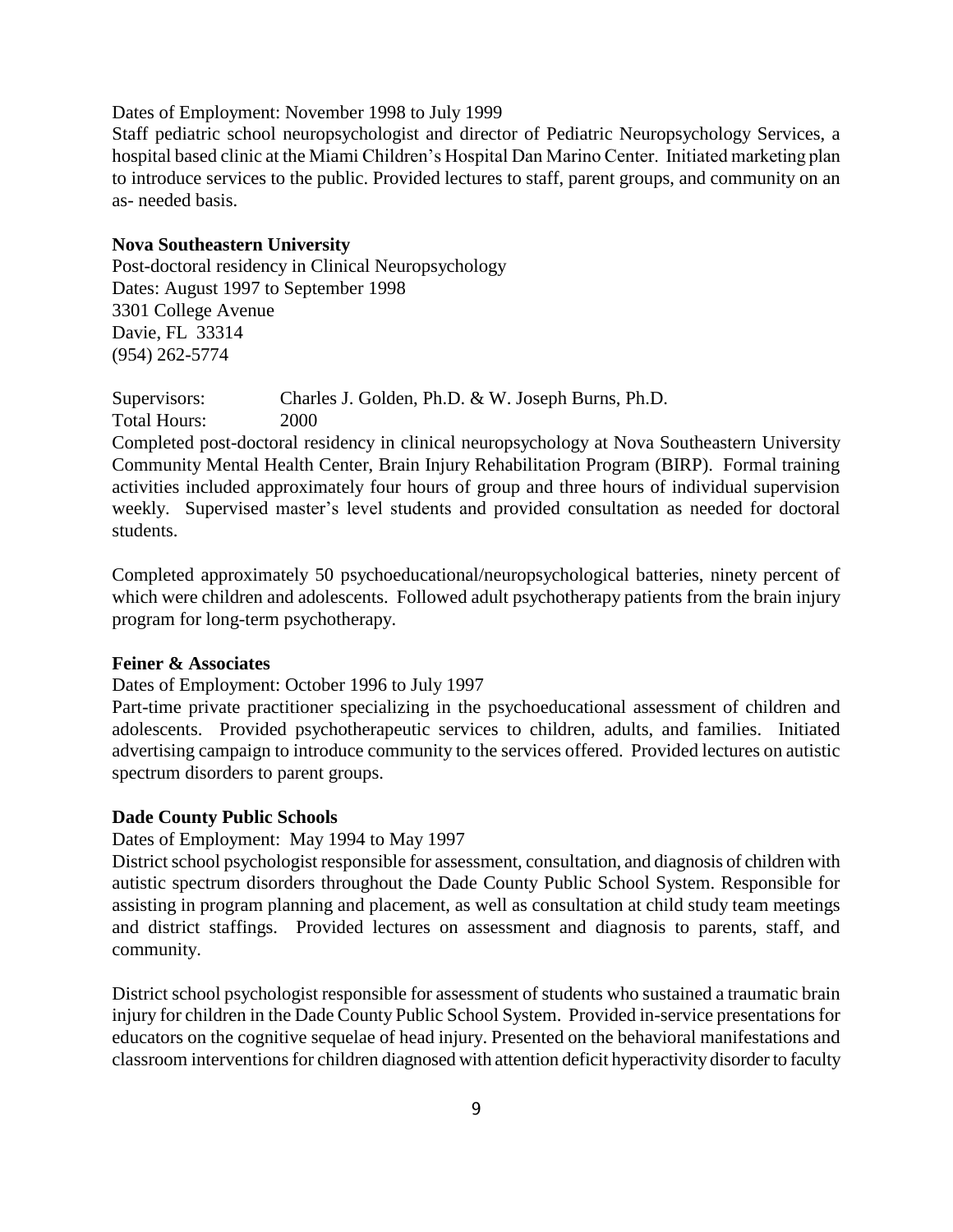and staff at a number of schools throughout the county. Conducted psychoeducational assessment for children ranging in age from pre-school to late adolescence.

## **Nova Southeastern University**

Dates: March 1994 to October 1994 Supervisor: William J. Burns Administered comprehensive psychoeducational/neuropsychological assessment batteries, interpreted test results, and compiled a formal report for children with a variety of disorders. Further responsible for videotaping administration sessions for use in a doctoral pediatric neuropsychology course at Nova Southeastern University.

## **University of Miami/Jackson Memorial Medical Center**

Pre-doctoral Internship (APA accredited) Dates: August 1991 to August 1992 1611 N.W. 12th Avenue Miami, FL 33136 (305) 585-1111

Completed pre-doctoral appointment with the Division of Psychology, University of Miami/Jackson Memorial Medical Center.

| Supervisor:  | Enrique Casero, Ph.D. |
|--------------|-----------------------|
| Orientation: | Psychodynamic         |
| Total Hours: | 1000                  |

Completed six-month rotation at Highland Park, an in-patient, adult psychiatric facility. Activities included initial assessment of patients for placement into one of three group levels, co-facilitation of daily psychotherapy groups, and regular process oriented meetings with all staff members involved in the group program. Other responsibilities included individual psychotherapy, psychological assessment, weekly team meetings, and regular interdisciplinary consultations. Participated in a weekly psychodiagnostic seminar on projective assessment.

| Supervisor:  | Barry Nierenberg, Ph.D.        |
|--------------|--------------------------------|
| Orientation: | Family Systems/Social Learning |
| Total Hours: | 1000                           |

Completed six-month rotation in Pediatric Psychology. Responsibilities included psychological and neuropsychological screening of all children admitted to the Pediatric Rehabilitation Unit. Techniques utilized included behavioral modification, relaxation techniques, and imagery. Completed developmental assessment of children birth to three years of age at the Jackson Infant Toddler Shelter, as well as regular consultation throughout the medical center. Focus of treatment included family, individual, and play based therapy. Emphasis was placed on building staff cohesiveness and team building.

Initiated a lecture series with the multidisciplinary staff of the Jackson Infant Toddler Shelter.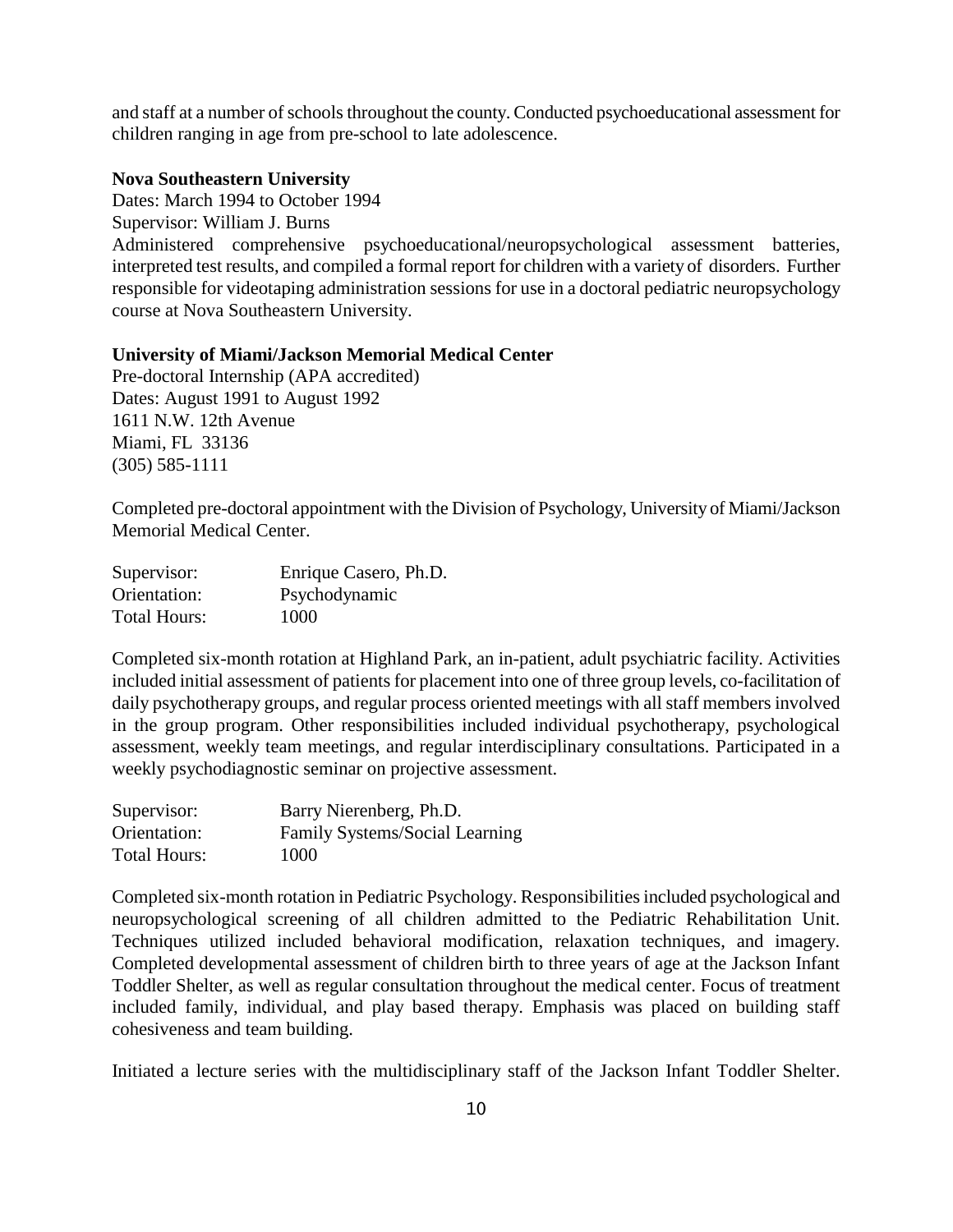Participated in the preliminary stages of a coloring/activity book with the UM/JMH Burn Center Team for children grades K through 6. Assisted in the training of first year medical students in the development of interviewing skills. Attended continuing education lectures in child psychiatry.

## **Biscayne Gardens Elementary School**

Dates: February 1991 to August 1991

Supervisor: Haydee Prado, Psy.D.

Completed a school psychology internship in an Exceptional Student Education Center. Training included the administration and evaluation of a multitude of psychological and psychoeducational assessment devices, the development of behavioral interventions for use at home and in the classroom, parent conferences, child study teams, staffings, and in-service training to faculty and administrators. Numerous psychotherapeutic approaches, such as relaxation techniques, crisis intervention, grief counseling, and group therapy, in addition to traditional individual psychotherapy, were utilized.

### **Active Psychotherapy & Evaluation Center**

Dates of Employment: September 1989 to December 1990

Supervisor: Gabrielle Moscoso Berryer, Ph.D.

Conducted evaluations and wrote psychological reports for an adult population seeking disability and vocational rehabilitation services. Psychological batteries consisted of a clinical interview and a combination of intellectual, psychoeducational, neuropsychological, vocational, and personality measures. Intensive supervision was provided on all aspects of each case, including the intake, administration of assessment devices, generation of hypotheses, and integration into a comprehensive psychological report. The analysis of countertransference issues, and further development and refinement of diagnostic skills were emphasized.

## **The Children's Psychiatric Center**

Dates: September 1987 to August 1988 15155 N.W. 7th Avenue Miami, FL 33169 (305) 688-1193

| Supervisor:  | Gabrielle Moscoso Berryer, Ph.D. |
|--------------|----------------------------------|
| Orientation: | Eclectic                         |
| Total Hours: | 1000                             |

Provided psychological services to children, adolescents, and their families with a variety of Axis I disorders. Clinical experiences included individual, play, group, and family psychotherapy, as well as psychological and psychoeducational evaluations, and clinical interviews. Weekly staffings, case presentations, didactic seminars, and individual supervision were additional components of the practicum training.

Year long seminar in family therapy. Didactic and experiential modes of learning included live supervision via a one-way mirror, videotaped feedback, structured exercises, readings, and lectures.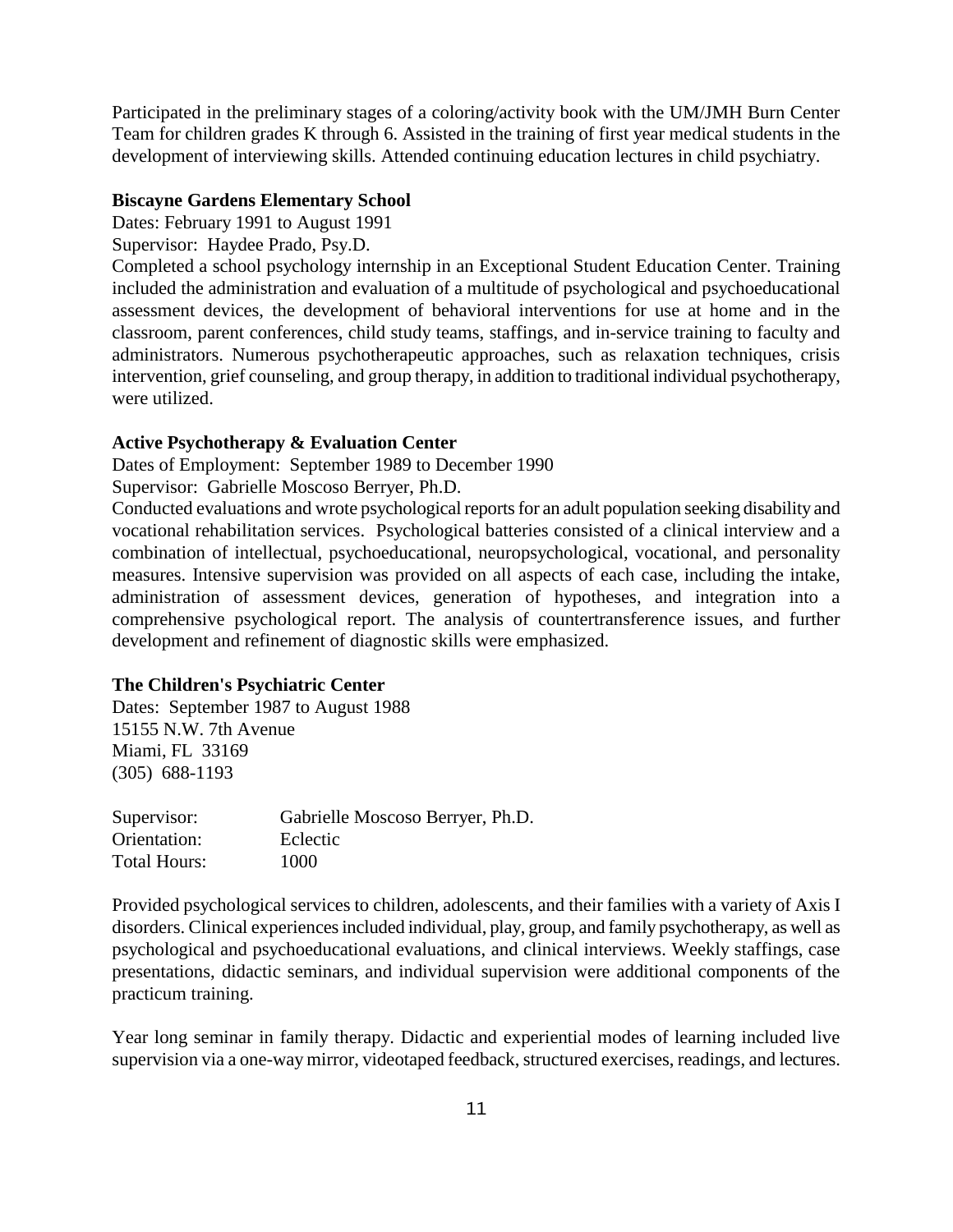#### **Nova University Community Mental Health Center**

Dates: September 1986 to August 1987 2331 N. State Road #7, Suite 205 Lauderhill, FL 33314 (954) 475-7553

| Supervisor:         | Alan J. Kent, Ph.D. |
|---------------------|---------------------|
| Orientation:        | Eclectic            |
| <b>Total Hours:</b> | 500                 |

Provided psychological services to children, adults, and families with a variety of Axis I and Axis II disorders. Clinical experiences included individual, child, family, and group psychotherapy, as well as psychological assessment and weekly clinical interviews.

## **RESEARCH ACTIVITY**

### **Nova Southeastern University Center for Psychological Studies**

Dates: June 2011 to present

**Valley-Gray, S.**, Lane, H., Cash, R.E., Nierenberg, B., Camejo, S., Cannon, M., Basile, B., Calderon, C., Cagle, H., Ketterer, J. (2011). *Simulated Patient Assessment Research, and Collaboration (SPARC).* Nova Southeastern University Chancellor's Faculty Research and Development Grant (\$10,000).

Comparing the use of simulated patients to traditional role play as a technique to enhance the skill acquisition of basic interviewing skills among graduate students in psychology.

#### **Council for Directors of School Psychology Programs (CDSPP)**

Dates: June 2010 to present

Conducting national survey research investigating the perception of variables associated with competency among graduate educators and practitioners in school psychology.

# **Mailman Segal Institute for Early Childhood Studies at Nova Southeastern University/Jack and Jill Children's Center**

Dates: December 2001 to 2008

**Valley-Gray, S.**, Cash, R.E., Valley-Gray, S., Sheinberg, N., Kay, D., Robles-Melendez, W., Corbisiero, A., Cullen, C., Grubbs, E., Benmeleh, E., Fishgold, A., & Marcelo, C. (2007- 2008). *Evaluating the Efficacy of the "Parents Activate Literacy Skills (PALS)" Program*. Nova Southeastern University President's Faculty Research and Development Grant (\$10,000).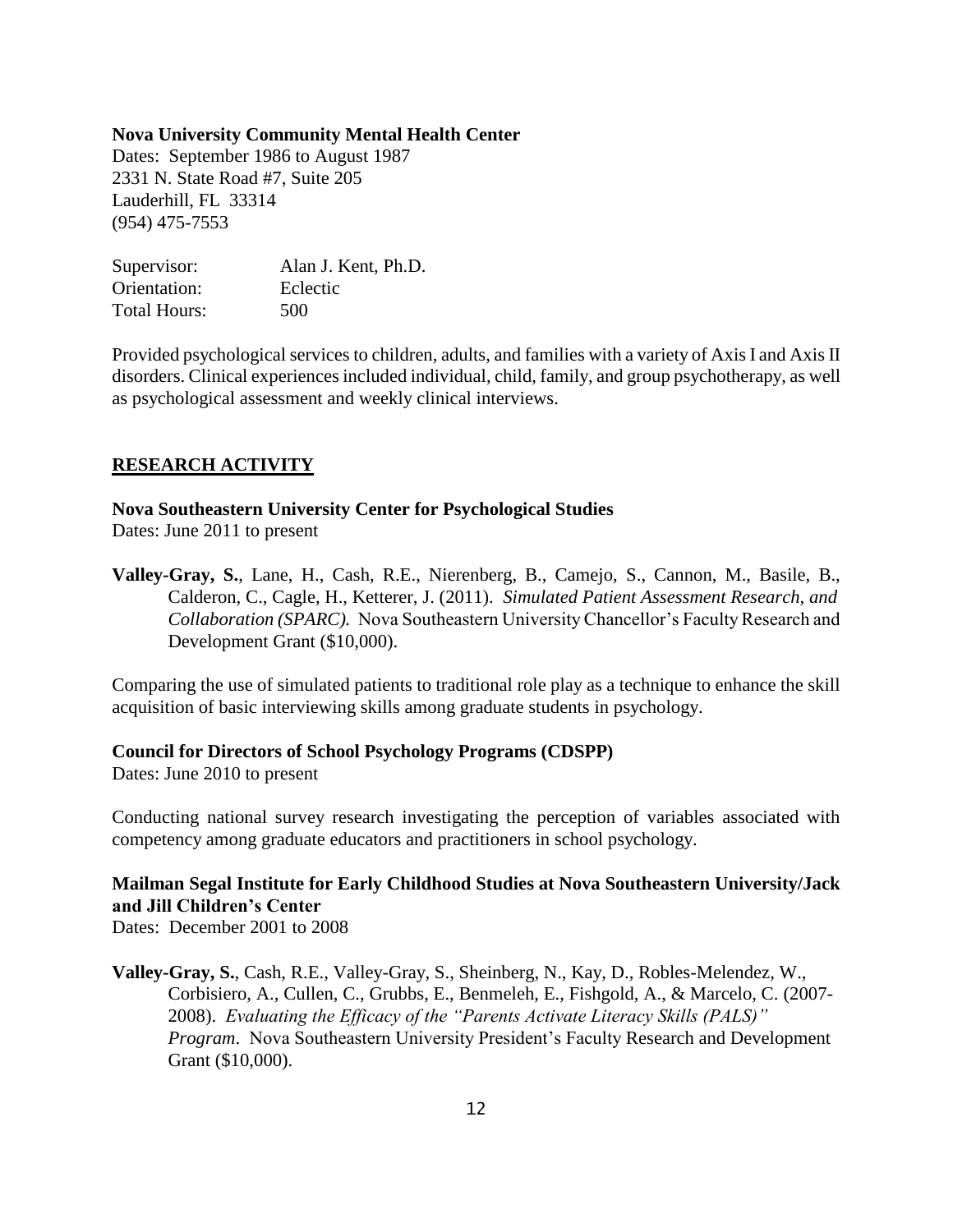Received NSU President's Faculty Research and Development Grant, entitled " Evaluating the Efficacy of the Parents Activate Literacy Skills (PALS) Program" (2007-2008) to assess the efficacy of emergent literacy skills training and behavioral management on social emotional and academic functioning in presechoolers .

Cash, R.E., **Valley-Gray, S.,** Waguespack, A., Grelling, K., Kasyan-Itzkowitz, P., Zucker, B., Pann, J., Scott Mills, D., Mahaphon, T. (2005-2006). *Ongoing research: Emergent literacy skills enhancement*. Nova Southeastern University President's Faculty Research and Development Grant (\$10,000).

Received NSU President's Faculty Research and Development Grant, entitled "Ongoing Research: Emergent Literacy Skills Enhancement (2005-2006) to determine the effectiveness of "Ladders to Literacy," a preschool curriculum to enhance literacy acquisition.

Cash, R.E., **Valley-Gray, S.**, Waguespack, A., Grelling, K., Kasyan-Itzkowitz, P., Parker, R., Pann, J., Scott Mills, D. (2004-2005). *Factors predicting early reading skills in preschool children*. Nova Southeastern University President's Faculty Research and Development Grant (\$10,000).

Received NSU President's Faculty Research and Development Grant, entitled "Factors Predicting Early Reading Skills in Preschool Children" (2004-2005) to explore the factors associated with emergent literacy in preschoolers evaluated within the context of a multidisciplinary team of psychologists, speech pathologists, occupational therapists, and educators. Piloted a multidisciplinary screening team evaluating developmental delay and pre-literacy skills for training and research purposes.

Rosenthal, R., Shamus, E., **Valley-Gray, S.**, Lowe, M.A., Harper, J., Paige, D. (2007-2008). *Outcomes of an Interdisciplinary Therapy Program for Children with Disabilities*. Nova Southeastern University President's Faculty Research and Development Grant (\$10,000).

## **Miami-Dade County Public Schools**

Dates: October 2004 to 2005

Pann, J., Scott Mills, D. **Valley-Gray, S.**, Waguespack, A., Cash R. E. (2004-2005). *Formative program evaluation of an innovative prereferral intervention process implemented in the Miami-Dade county public school district*. Nova Southeastern University President's Faculty Research and Development Grant (\$10,000).

Researched the effectiveness of the School Support Team (SST), a model of pre-referral intervention and consultation developed within the Miami-Dade County Public school system.

## **The Psychological Corporation**

Dates: January 2002 to 2005 Participated in the restandardization of the Wechsler Preschool and Primary Scale of Intelligence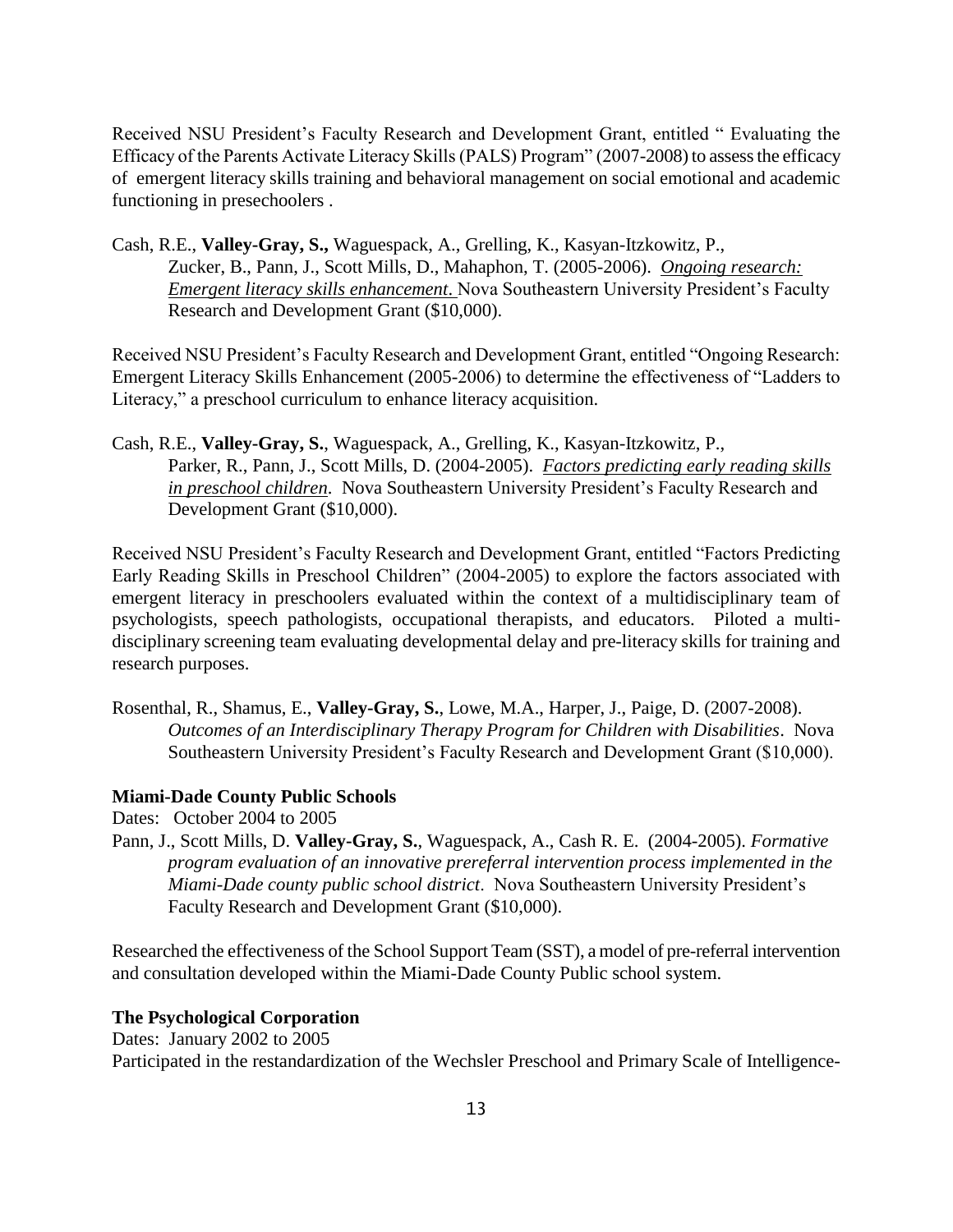Third Edition (WPPSI-III) for a population of children diagnosed within the autistic spectrum and the Wechsler Intelligence Scale for Children–Fourth Edition as a Process Instrument (WISC-IV-PI).

# **Survey Work on the Status of Internship Training in School Psychology**

## Dates: June 2001 to June 2005

Conducted survey research on internship training in the state of Florida. These data were gleaned to guide the implementation of a standardized application and selection process forschool psychology interns. Currently developing training guidelines to support districts in developing and strengthening existing placements through the development of Best Practices in Internship document.

# **Survey Work on the Status of Practicum Training in School Psychology**

Dates: June 2001 to June 2005

Conducted survey research on the status of practicum training in the state of Florida and nationally to guide decision making in program development at CPS.

# **The Psychological Corporation**

Dates: August 1994 to January 1995

Participated in the standardization of a comprehensive neuropsychological assessment battery for children, entitled the NEPSY: Developmental Assessment of Neuropsychological Functions.

# **University of Miami/Jackson Memorial Medical Center/Department of Health and Rehabilitative Services**

# Dates of Employment: June 1993 to March 1994

Assisted in the development and implementation of a centralized, comprehensive intake and community linkage program through the coordinated efforts of the University of Miami/Jackson Memorial Medical Center and the Department of Health and Rehabilitative Services. The goal was to provide efficient utilization of existing community resources to families at risk of having their children placed in foster care.

Responsibilities further included grant writing to allow for the expansion of existing services. Assisted in the completion of a Center for Mental Health Service (CMHS)/Center for Substance Abuse Treatment (CSAT) collaborative demonstration program for homeless, pregnant, or postpartum women who suffered from substance use disorder and co-occurring mental illness. Mentored in the completion of a National Institute on Drug Abuse (NIDA) grant aimed at engaging perinatal substance abusing women and their families in treatment. Collected preliminary data for a manual outlining the engagement technique as well as its application through case studies, utilizing Strategic Structural Systems Therapy.

Contributed to a \$3.5 million Center for Substance Abuse Treatment (CSAT) grant proposing the development of a multisystems community based rehabilitation program for perinatal substance abusing women. Further assisted in the completion of a \$2.5 million CSAT grant proposing the collaboration of efforts between the University of Miami and major referral sources of the Juvenile Justice System. This grant was aimed specifically at inner-city substance abusing adolescents with first time involvement with the legal system.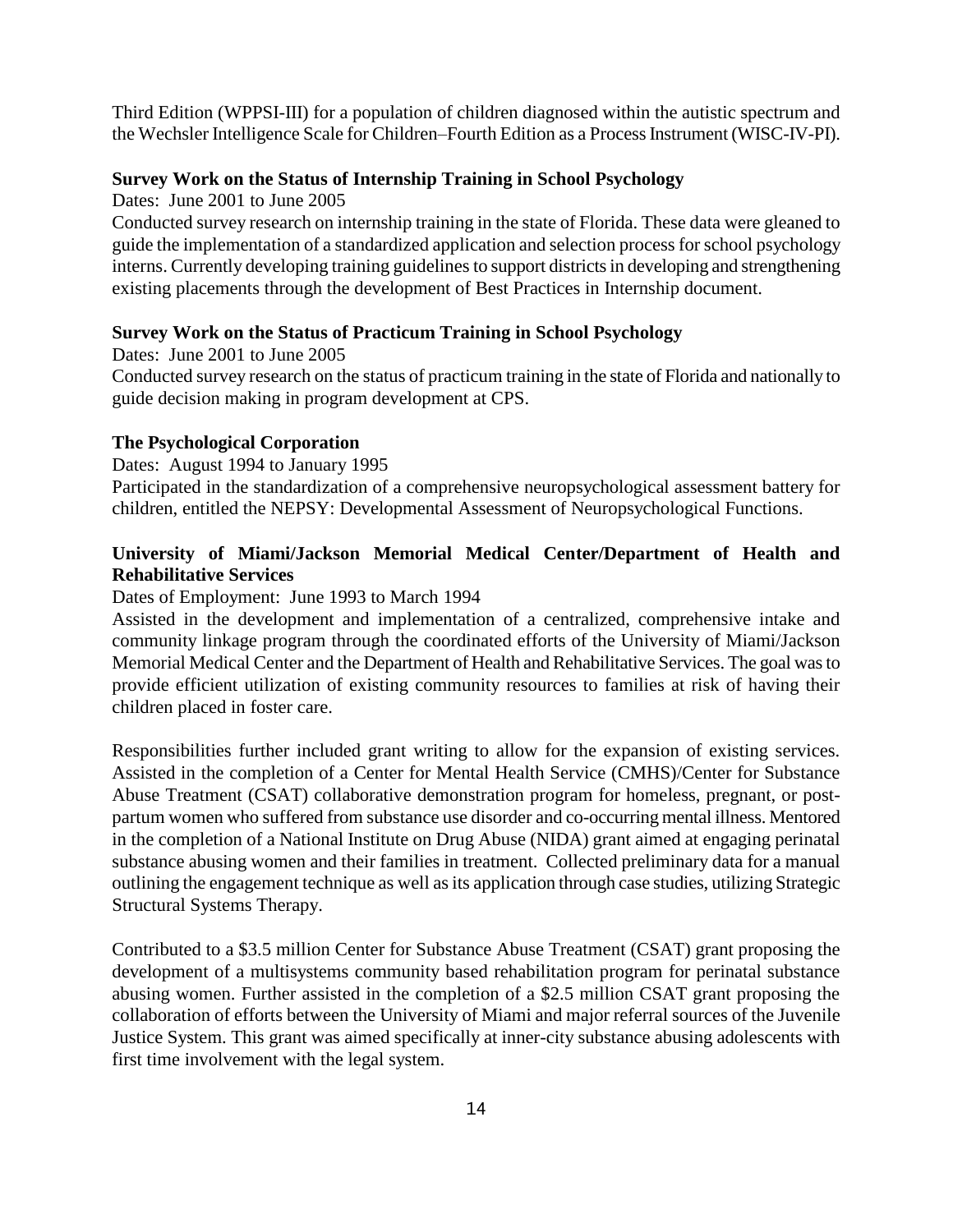## **Albert Einstein College of Medicine (Mailman Center for Child Development)**

Dates of Employment: October 1992 to March 1993

Participated in the Infant Health and Development Program (IHDP), a nationwide early intervention program evaluating the developmental outcome of premature, low birthweight infants. Received extensive training in the standardized administration of research protocol. Administered battery to school-aged children.

## **University of Miami**

Dates of Employment: October 1992 to November 1992 and May 1993

Participated in research on the sequelae of Post-Traumatic Stress Disorder (PTSD) of children who in the aftermath of Hurricane Andrew. Administered PTSD rating forms to children in the Dade County Public School System who were affected by the hurricane as well as a group from a similar socioeconomic background, not directly affected by the storm. Re-administered rating forms six month post assessment.

## **The Children's Diagnostic & Treatment Center**

Dates: September 1990 to July 1991

Supervisor: William J. Burns, Ph.D.

Compiled data for professional research project entitled, "Early School Progress in Children with Significant Birth Complications." Completed psychoeducational/neuropsychological assessment battery for approximately seventy children ages 5, 6, and 7 years, who sustained either severe perinatal complications, prematurity, or chronic illness at birth. Data were additionally collected from both the parent and the teacher regarding the child's academic and behavioral functioning. Parents were provided immediate feedback and psychological reports were compiled for each child.

## **Nova University**

Dates of employment: September 1985 to May 1987

Assisted faculty with the development of an outline of the Diagnostic and Statistical Manual of Mental Disorders (Third Edition) (DSM-III), for a prospective publication.

## **University of Miami**

Dates of employment: September 1982 to July 1983

Supervisor: Jack Tapp, Ph.D.

Involved in the design, preliminary testing, and administration of a questionnaire distributed to individuals participating in Health Fairs throughout Dade County. Obtained information regarding personality traits, perception of stressful stimuli, and recent changes in lifestyle. Input the resulting data into the computer. Examined the correlation between these variables and the physiological data acquired from routine preventive testing and the subject's reported medical history.

## **SUPERVISORY EXPERIENCE**

## **Nova Southeastern University**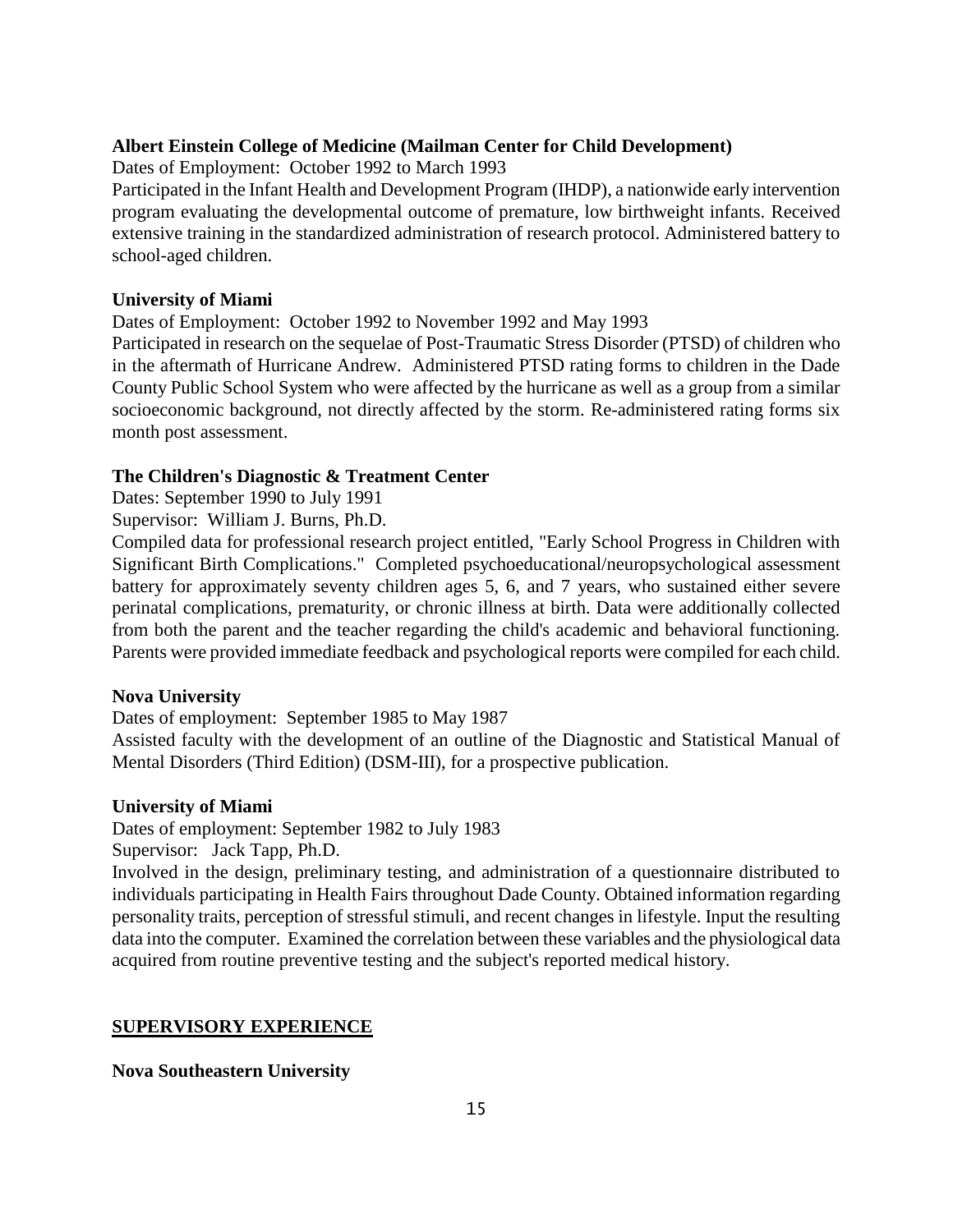#### August 1999 to 2014

Faculty supervisor for doctoral students in clinical psychology during the completion of their practicum experiences (1999-present). Internship supervisor for specialist students in school psychology (2004-2006). Coordinator of Clinical Training for the Child Outpatient Program at Nova Southeastern University Community Mental Health Clinic (1999-2003). Directed weekly two-hour case conference seminar. Implemented consultation component where practicum students discussed clinical and professional concerns with interns. Provided ongoing "supervision of consultation" to interns on a weekly basis. Further provided support to interns on psychological assessment as needed. Co-facilitated a weekly Case Conference Seminar for pre-doctoral interns (2000-2003). Faculty supervisor for doctoral students completing practicum and internship in school psychology (2001-2003).

## **Dade County Public Schools**

May 1994 to May 1997

Developed a peer supervision model for school psychologists, which was presented at the state school psychology convention and published in The Florida School Psychologist. Involved in the interview process for school psychology interns, as well as provided supervision

#### **TEACHING EXPERIENCE**

#### **Nova Southeastern University**

August 1999 to present

Associate Professor at Nova Southeastern University in the Center for Psychological Studies. Researched the use of technology in the implementation of course work, including compressed video and WebCT resources. Implemented web-based resources for all weekend based courses in the school psychology curriculum. Below is a list of courses taught:

#### **Internship (Doctoral)**

The student is required to complete a 2000-clock hour doctoral internship in an approved setting.

## **Advanced Professional Skills: Supervision, Administration, and Teaching with Practicum (Doctoral)**

This course will focus on the theoretical and practical aspects of supervision, administration, and teaching. Students will be introduced to the process of clinical supervision to prepare for future supervisory roles. Functional aspects of the supervisor-supervisee relationship will be examined through classroom discussion, readings, and supervisory or mentoring activities. This course is further intended to provide students with skills to be prepared for administrative roles within national and state agencies, district level psychological services departments and university settings. Lastly, examination of models of course construction, teaching pedagogy, and assessment of learning within a university setting will be explored. Students will create an individual philosophy of teaching with a focus on identity development, both as a psychologist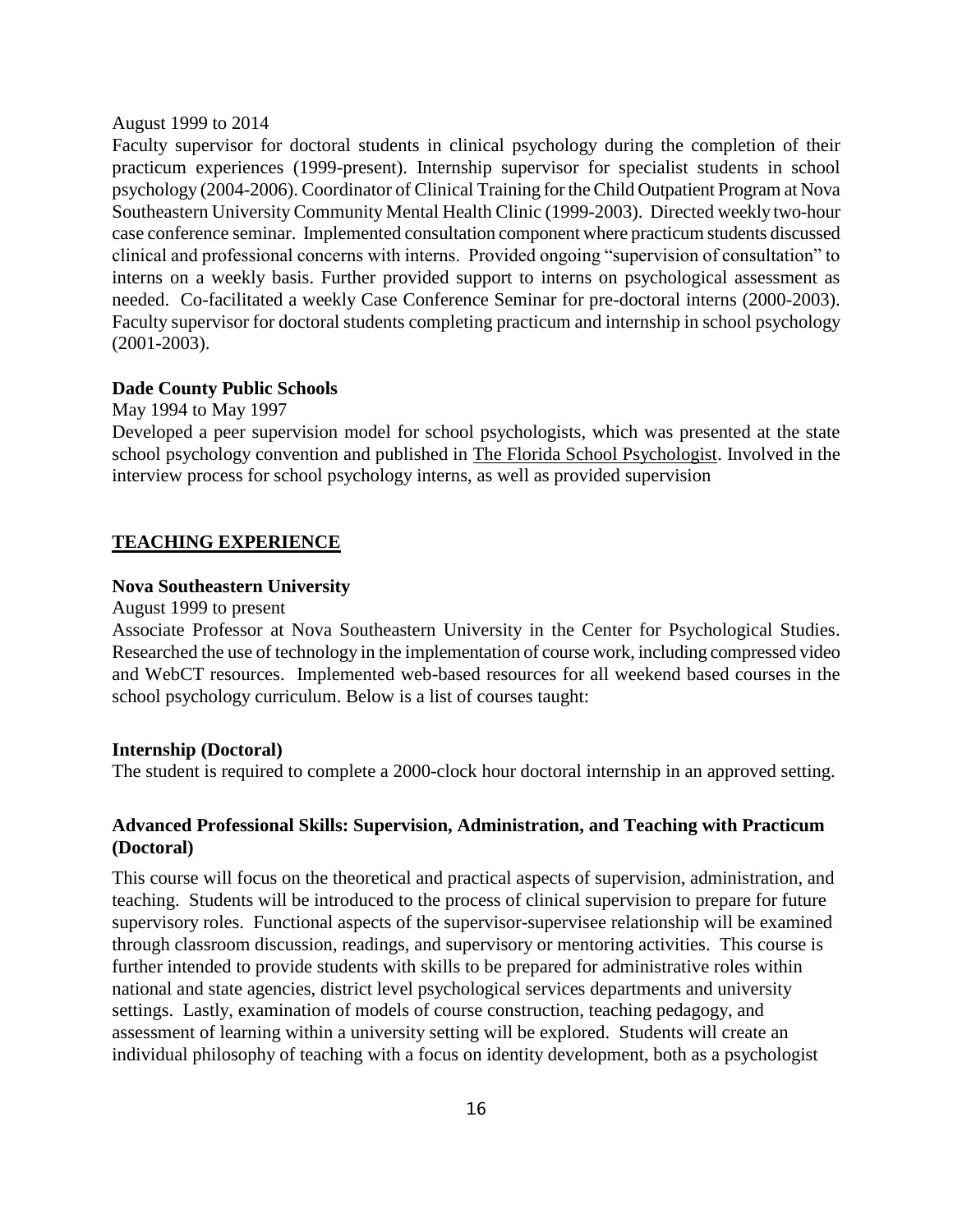and educator. Students will be expected to be actively involved in the teaching/learning process as participants, presenters, and discussion facilitators.

#### **Advanced Professional Development (Doctoral)**

To enhance critical thinking, oral and written exposition, and knowledge of career development needed to enter the profession; this course will focus on enhancing internship application effectiveness. Students will be directed in preparing a curriculum vita, conducting selfevaluation of personal and professional roles, developing effective interviewing skills, and synthesizing training, experience, conceptualization models, and philosophy. Students will learn to make application decisions in terms of goodness of fit. Course assignments include the development of written products needed for internship application.

# **Teaching of Psychology (Doctoral)**

This seminar will focus on the theoretical and practical aspects of teaching undergraduate and graduate psychology. Examination of models of course construction, teaching pedagogy, and assessment of learning will be explored. Students will create an individual philosophy of teaching with a focus on identity development, both as a psychologist and educator. Didactic training will be complemented by experiential opportunities for teaching in a variety of formats.

#### **Assessment: Intelligence Testing (Specialist, Doctoral)**

The administration, interpretation, and communication of results of major intelligence tests are the focus of this course. Emphasis is placed on the many aspects of interpretation and report writing.

## **Child and Adolescent Psychopathology (Doctoral)**

This course provides a comprehensive examination of specific disorders and problematic psychological states during childhood and adolescence. An emphasis is placed on the description, theoretical conceptualization, and etiology of disorders.

## **Child and Adolescent Psychopathology (Specialist)**

This course provides an introduction to the specific disorders and problematic psychological states manifested during childhood and adolescence. Currently used interventions with psychologically troubled youths will be examined.

#### **Developmental: Child and Adolescent (Doctoral)**

This course covers issues in human development that are especially relevant to children and adolescents, beginning with the earliest aspects of development during the prenatal period and ending with the final phase of transition from adolescence to adulthood. Topics in this course are selected that focus on normal and accelerated developmental progress, as well as factors that threaten to impede normal development.

#### **Learning and Human Development (Masters, Specialist)**

This course covers how developmental maturation and social learning shape personality, both in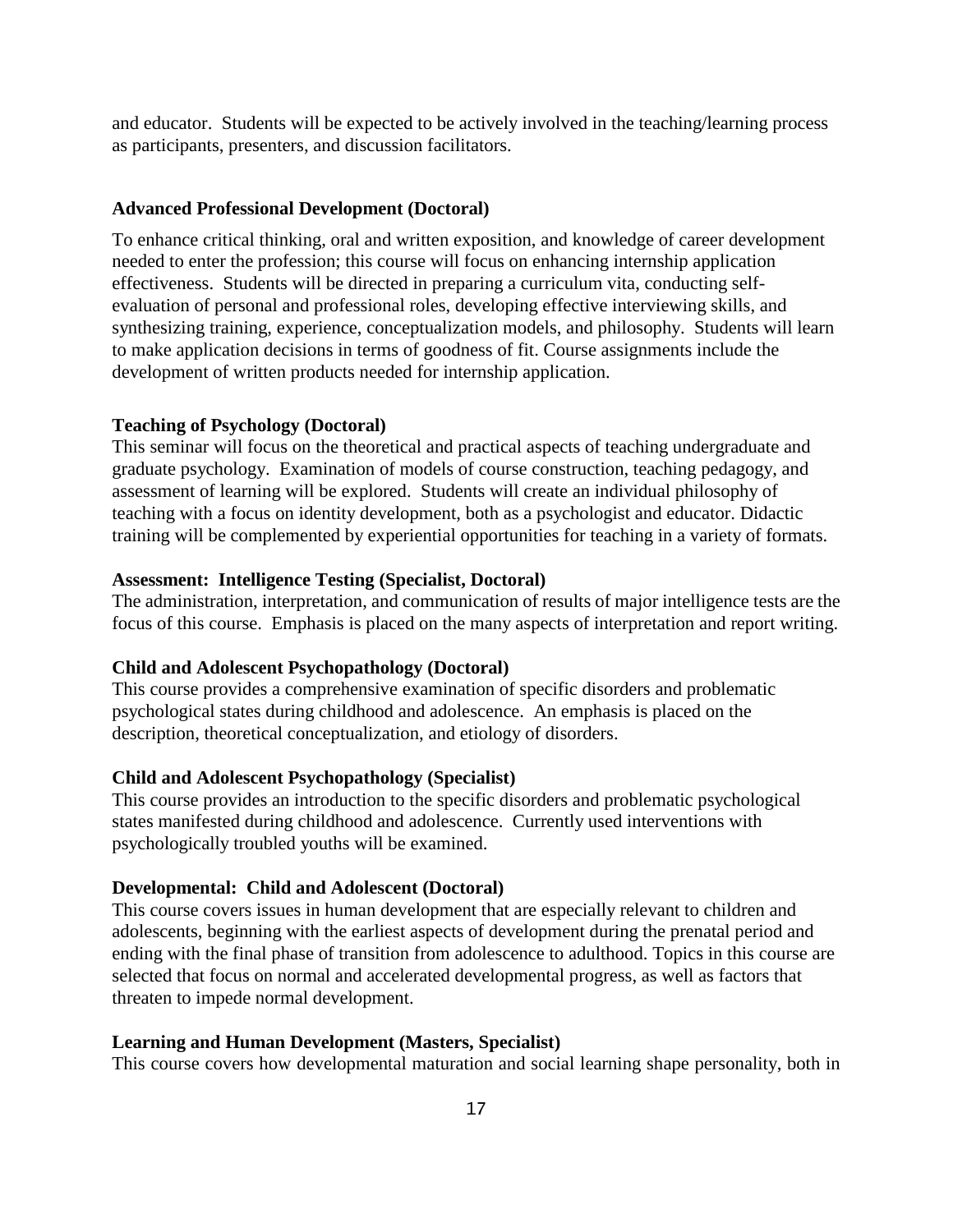childhood and adulthood. Theory and research in social development and learning are covered in topics such as attachment, aggression, sexuality, morality and self-regulation, and self-concept. Applications to the school setting are examined.

### **Psychology of Exceptional and At-Risk Children (Masters)**

This course covers the etiology and characteristics of exceptionalities and children at risk of underachievement and dropping out. Also covered is the role of the guidance counselor in identifying such problems, drawing on available resources, and making appropriate referrals.

### **Psychology of Exceptional and At-Risk Children (Specialist, Doctoral)**

This course addresses the history, laws, policies and practices in exceptional student education. Included are the definitions, prevalence, causes, and assessment techniques utilized with the various exceptionalities within special education.

## **Counseling Theories and Techniques (Masters, Specialist)**

This course surveys the field of counseling. It considers the various theories of counseling and issues of counseling in school settings and focuses on the development of school counseling skills including basic interviewing and other assessment skills, with an emphasis on therapeutic listening. Stress is placed on the acquisition of skills related to empathy, the counselor-counselee relationship, and the establishment of a therapeutic alliance in the context of cultural diversity. Teaching methods include modeling and role playing, along with didactic presentations and readings.

### **Practicum in School Psychology (School Based)**

The purpose of the school-based practicum is to provide doctoral students with an orientation to school and community professionals as well as to clarify the role of the school psychologist. The student will have the opportunity to conduct psychoeducational evaluations, develop behavioral interventions, provide consultation, participate in child student team meetings, and provide feedback to parents and teachers. Students are placed in a school setting one day per week in conjunction with this university-based course.

### **Internship in School Psychology (Specialist)**

The student is required to complete a school psychology internship in a public or private school setting or related agency, covering a 30 week period of 1,200 hours. This will provide the student with an opportunity to demonstrate competencies and refine skills in the areas of psychoeducational assessment, consultation, and behavioral intervention.

#### **Internship in School Psychology (Doctoral)**

The student is required to complete a school psychology internship in a public or private school setting consisting of a minimum of 1500 clock hours. This will provide the student with an opportunity to demonstrate competencies and refine skills in the areas of psychoeducational assessment, consultation, and behavioral intervention.

## **Miami Sunset Adult Education Center**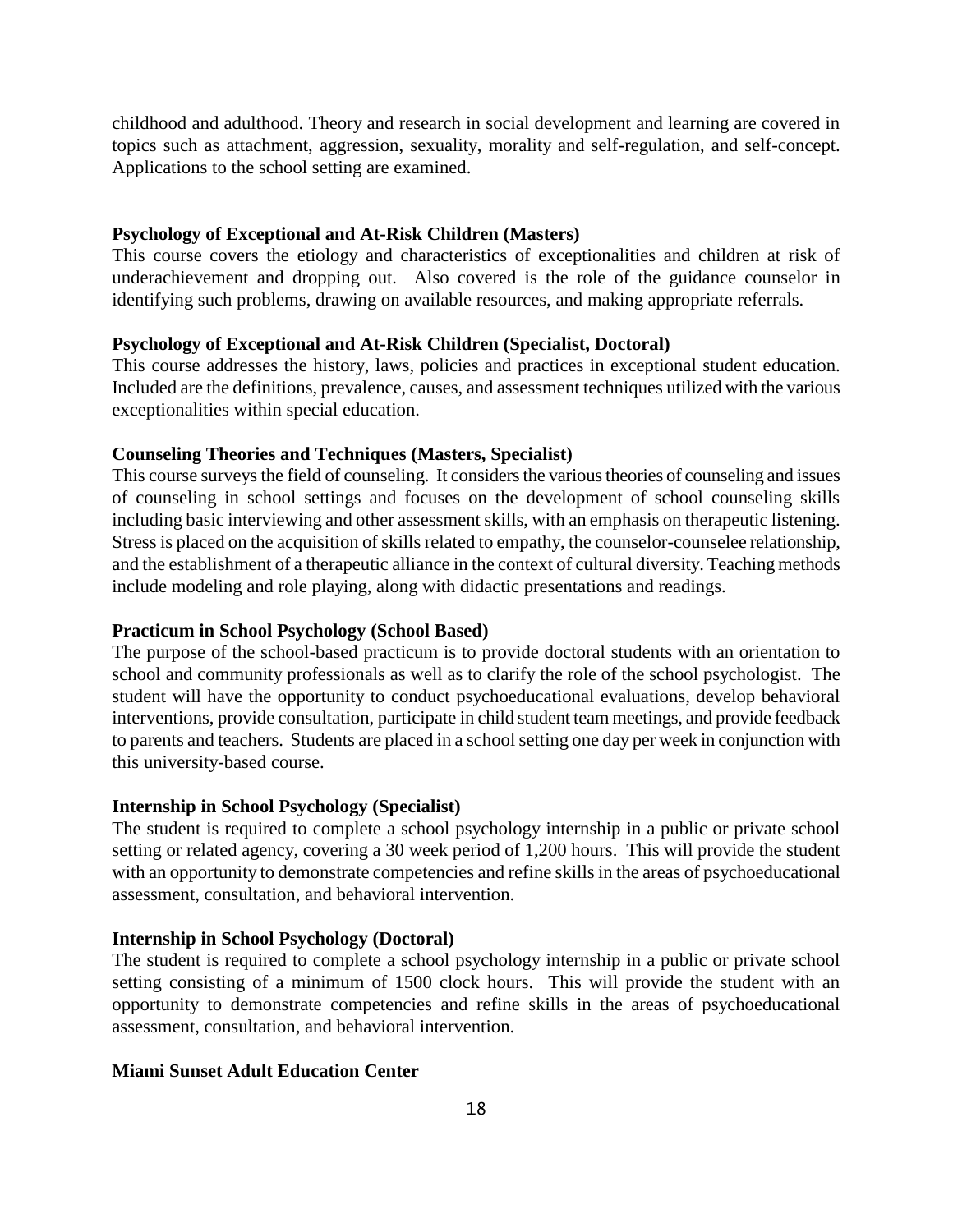Dates of Employment: May 1987 to May 1992

Taught intermediate and advanced English and Amnesty-Citizenship classes to a multicultural, adult population.

### **Dade County Public School System**

Dates of Employment: June 1985 to June 1987

Substitute teacher for grades K through 12. Responsible for implementing lesson plans and maintaining discipline in the classroom.

#### **Miami Lakes Junior High School**

Dates of Employment: August 1984 to June 1985

Seventh grade mathematics teacher for a Compensatory Education Program. Implemented behavioral modification techniques, initiated parent conferences, administered the Stanford Achievement Test, remediated students for the state-wide assessment program, and developed academic materials. Involved in various extra-curricular activities, including a drop-out prevention program geared toward students deemed to be at risk.

### **North Carol City Elementary School**

Dates of Employment: March 1984 to June 1984

Third grade classroom teacher. Implemented behavioral modification techniques, initiated parent conferences, administered the Stanford Achievement Test, remediated students for the state-wide assessment program, wrote student evaluations for permanent cumulative records, and developed academic materials for all subject areas.

#### **AWARDS AND HONORS**

Nova Southeastern University (NSU) CPS Nominee Student Life Achievement Award Co-Curricular Advisor of the Year (2012)

Nova Southeastern University (NSU) Student Life Achievement Award Professor of the Year (2009) National Association of School Psychologists (NASP) Presidential Award (2009)

Nova Southeastern University (NSU) Center for Psychological Studies Specialist Program Professor of the Year (2003)

Nova Southeastern University (NSU) Center for Psychological Studies Most Dedicated Professor (2002)

## **EDITORIAL ACTIVITIES**

Guest Reviewer, Psychology in the Schools (2012)

Guest Reviewer, Assessment of Children: Behavioral, Social, and Clinical Foundations (2011) Guest Reviewer, Joint Committee on Standards for Educational Evaluation (JCSEE) Student

Assessment Standards (2011)

Reviewer, National Association of School Psychologists (NASP) Professional Standards (2009) Guest Reviewer, Encyclopedia of Child Behavior and Development (2008)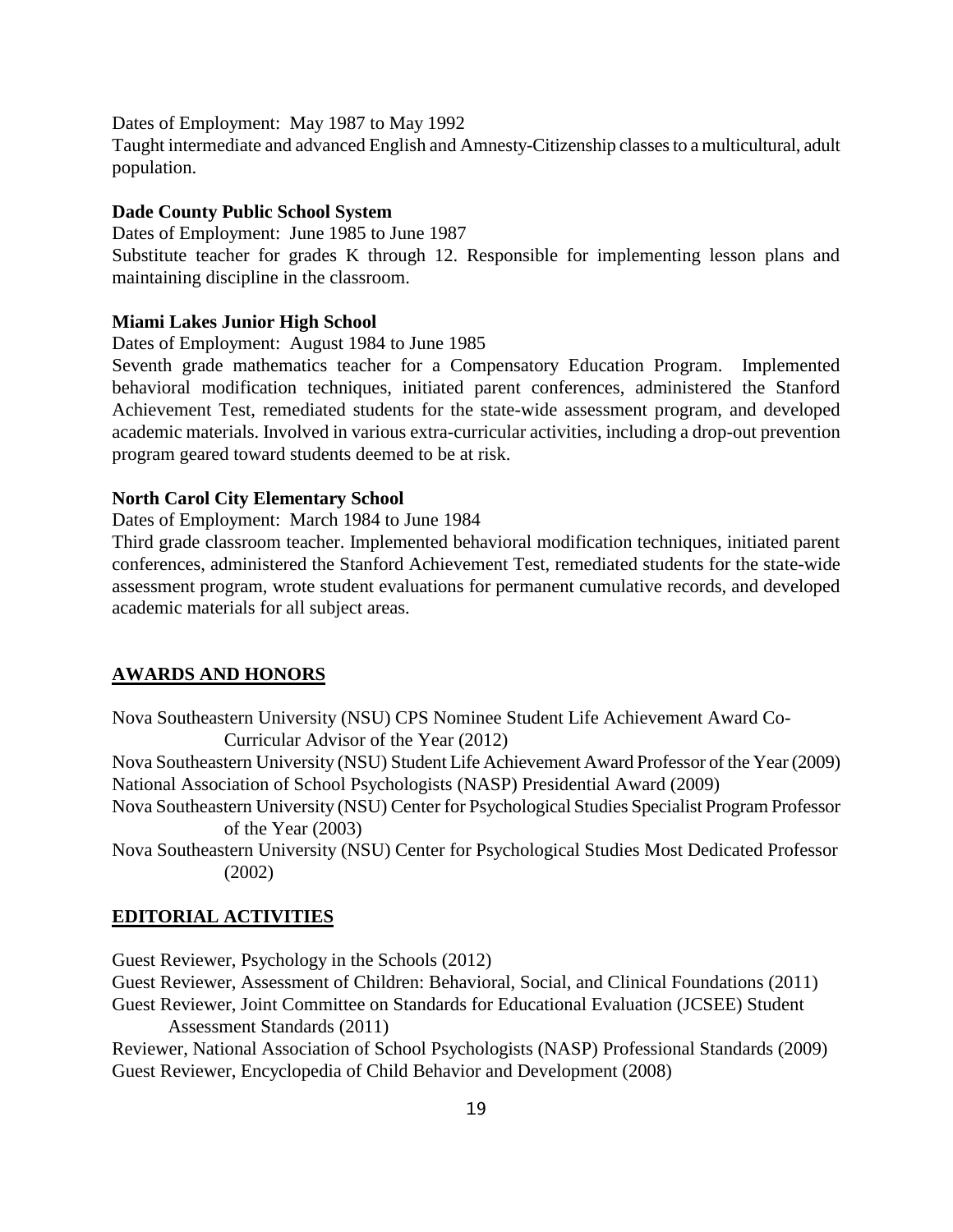Guest Reviewer, Helping Children at Home and School: Handouts from your School Psychologist  $(2<sup>nd</sup> Ed.)$ Guest Reviewer, Journal of Family Violence Guest Reviewer, Professional Psychology: Research and Practice

## **DISSERTATIONS CHAIRED**

Aimee Ferrara (in progress) Megan Cannon (2012) Eric Silk (2012) Jill Driest (2012) Eva Benmeleh (2011) Kara Sheridan Ayers (2011) Jessica Mackelprang (2011) Erin Grubbs (in progress) Amii Corbisiero (2010) Jennifer Barth (2007) Jaime Hopkins (2005) Brian Freedman (2005) **DIRECTED STUDIES CHAIRED**

Lauren Ruiz (2019) (school) Connally Barry (2019) (clinical)

Kelley Aucello (2018) (school) Alexandra Licata (2019) (school) Barbra Peacock (2018) (clinical)

Natalia Montealegre (2017) Dana Weiss (2017) (school) Carolina Correa (2017) (school)

Stefany Marcus (2016) Abby Araya (2016) Michelle Kameron (2016)

Kimberly Trainor (2015) (school) Alyssa Newman (2015) Aerial Kirtley (2015)

Caroline Spearman (2014) Yanet Collazo (2014) Arthur Chen (2014)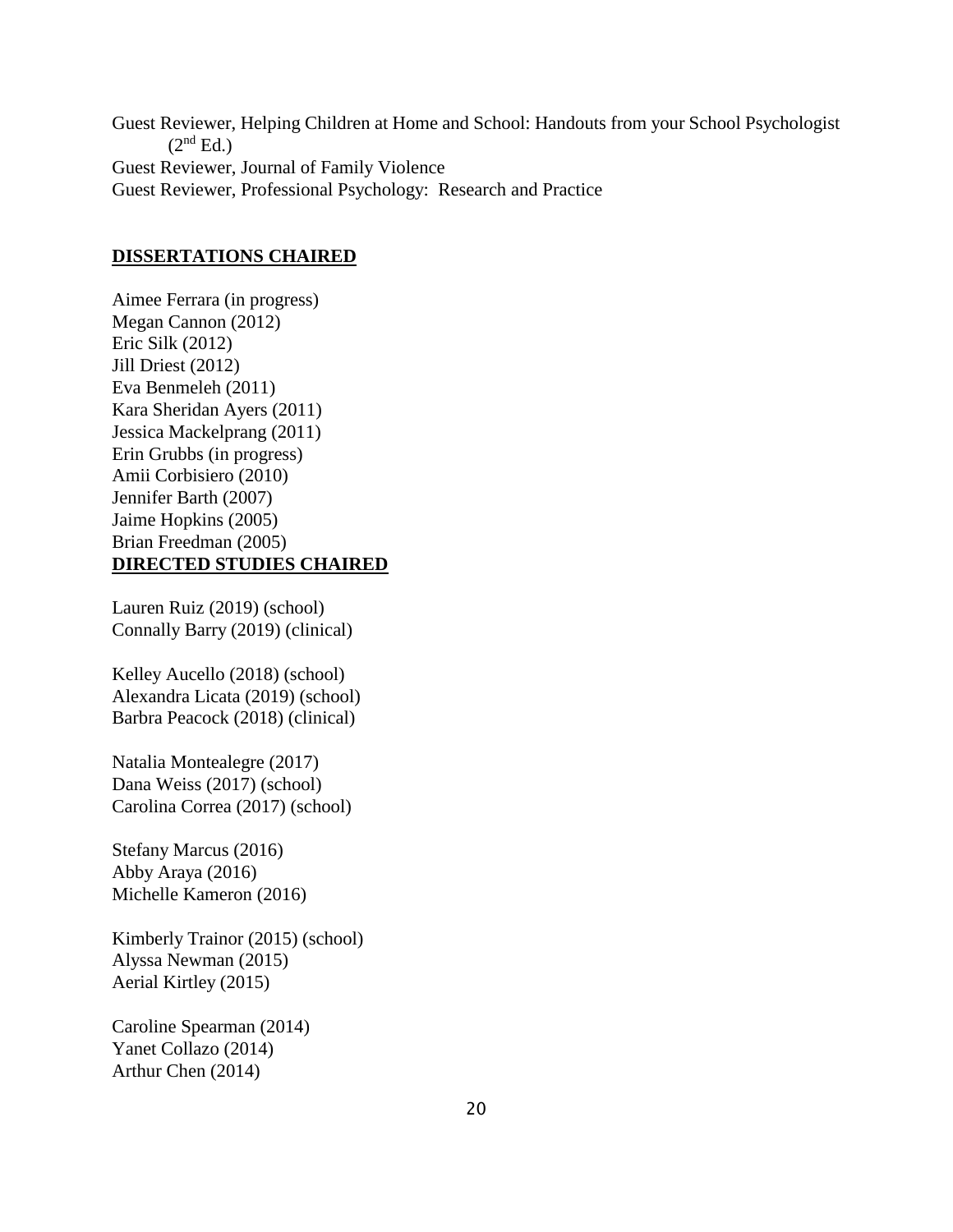Jessica Alvarez (2014) Nicole Milano (2014) Rebecca Hernandez (2014)

Bianca Basile Srivastava (2013) (school)

Antonia Correll (2012) Amrita Singh (2012) Carina Massa (2012) Arianna Boddy (2012) Alessandra Koslowitz (2012) Kelly Armstrong (2012) Rhiannon Matzko (2012

Kristen Trocin (2011) Nayla Daou (2011) Nadya Tillduckharry (2011) Shannon Worton (2011) Traci Williams (2011)

Anne Jones (2010) Shannon Harvey (2010)

Lauren Marocco (2009) Leanne Shapiro (2009) Lindsay Lennertz (2009)

Mariel Clark (2008) MaryBeth Bailar-Heath (2008)

Alyssa Rothenberg (2007) Julie Snyder (2007) Heather Chistiansen (2007) Amy Fishgold (2007) Darlene Davila (2007) Elizabeth Getzen (2007) Raymonde Dormezil (2007)

Kris Stankowicz (2006) Erica Berger (2006) Gabrielle Tellez (2006) Lena Rivera (2006) Michelle Labash (2006) Amy Henke (2006)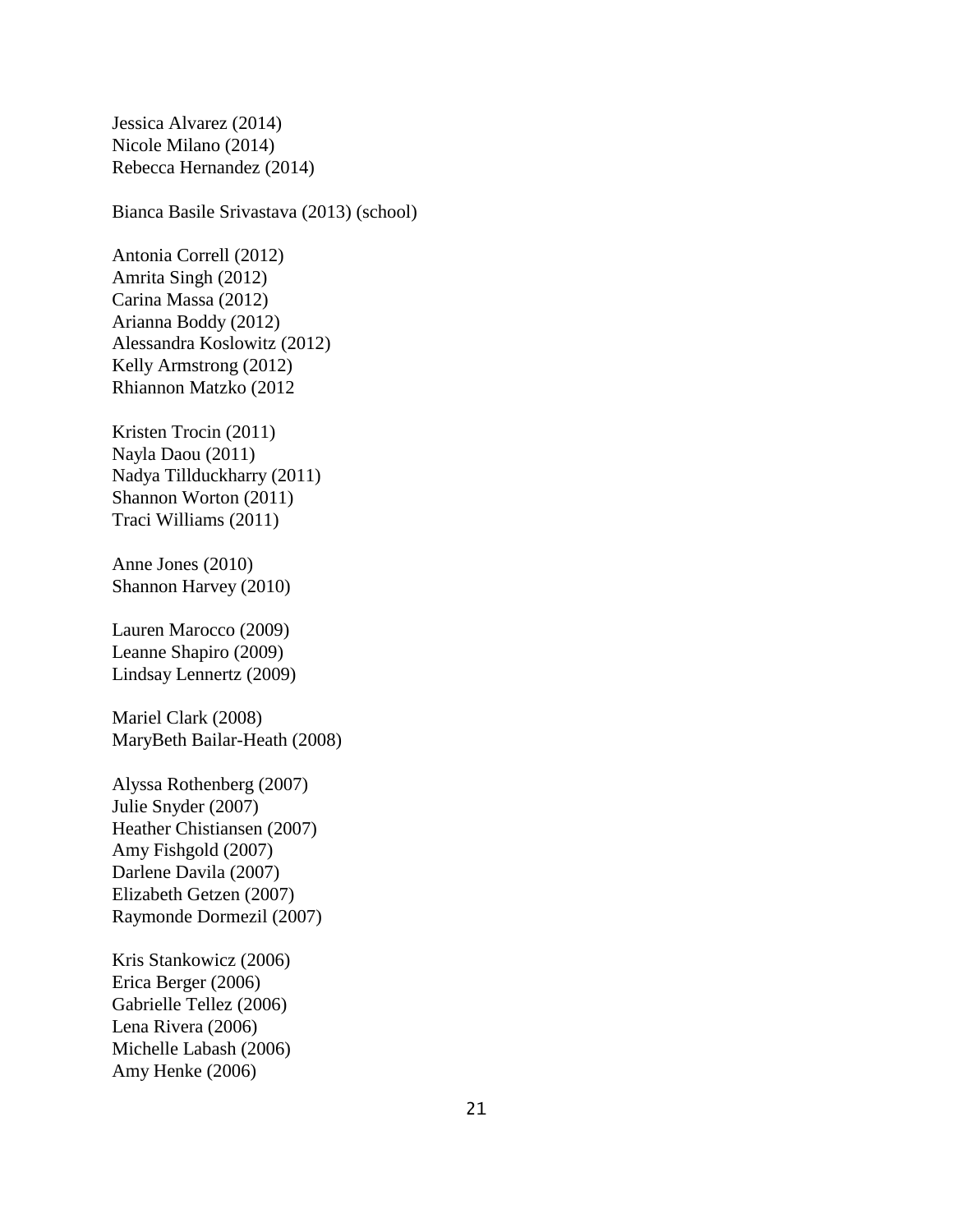Jennifer Broderick (2006) Tanya Duffy (2006) Tricia Doud (2006)

Tina Kaetsner (2005) Beth Zeldis (2005) Marnie Laratro (2005)

Ana Linares (2004) Larissa Palmer (2004) Kara Kelly (2004) Kristen Cunningham (2004)

Erica Kaufman (2003) Lauren Formy-Duval (2003) Lindsay Vaughn (2003) Christine Chiudina (2003) Leah Levenson (2003) Jennifer Reinehr (2003) Margaret Stewart (2003) Timothy Scala (2003)

Timothy Razza (2002) Elana Mansoor (2002) Jacqueline Nesbitt (2002)

# **PRESENTATIONS**

- Beck, A., Worton, S., Newman, A., Guy, S., **Valley-Gray, S.,** & Cash R.E. (2018). *Putting SPARC in your Career: Using Simulated Students in Practice. Paper presented* at the Trainers of School Psychologists Annual 2018 Conference, Chicago, IL.
- Beck, A., Worton, S., Newman, A., Guy, S., **Valley-Gray, S.,** & Cash R.E. (2018). *SPICES: Evaluating Interviewing Skills Objectively. Paper presented* at the Trainers of School Psychologists Annual 2018 Conference, Chicago, IL.
- Kaufman, J., Williams, B., Valley-Gray, S., & Caproni, P. (2018). *From Field to Ivory Tower: Mid-Career Changes.* Paper presented at the Trainers of School Psychologists Annual 2018 Conference, Chicago, IL.
- Beck, A., Newman, A., Bigay, F., Guy, S., Cash, G., & **Valley-Gray, S.** (2017). *Adding SPICES to your life: Evaluating counseling skills objectively*. Paper presented at the Florida Association of School Psychologists (FASP) Annual Conference,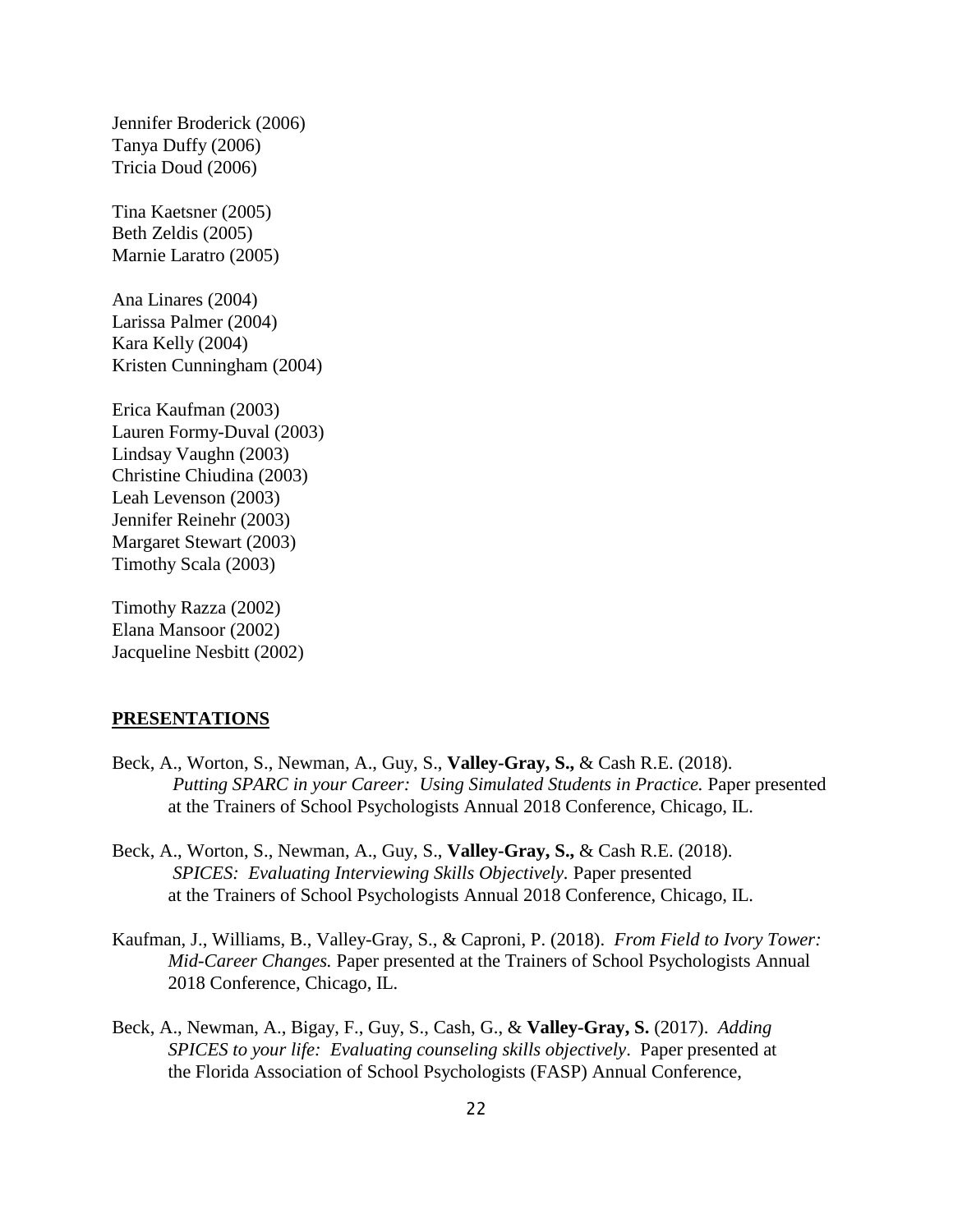Daytona Beach, FL.

- Beck, A., Newman, A., Bigay, F., Guy, S., Cash, G., & **Valley-Gray, S.** (2017). *SPARC your career: Using simulated students to practice difficult cases*. Paper presented at the Florida Association of School Psychologists (FASP) Annual Conference, Daytona Beach, FL.
- Cash, G., & **Valley-Gray, S.** (2017). *Best Practices in Supporting the Development of Basic Interviewing Skills. P*aper presented at the American Association of Behavioral and Social Sciences, Las Vegas, NV.
- **Valley-Gray, S.** (2017). *Pediatric Autoimmune Neuropsychiatric Disorders Associated with Streptococcus (PANDAS): Essentials for School Personnel*. Paper presented at the 4<sup>th</sup> Student Mental Health and Wellness Conference, West Palm Beach, FL.
- Weiss, D., Newman, A., Beck, A., **Valley-Gray, S.,** & Cash R.E. (2017). *Realistic Training in Interviewing: The Real RTI.* Poster presented at the Trainers of School Psychologists Annual 2017 Conference, San Antonio, TX.
- Weiss, D., Newman, A., Beck, A., **Valley-Gray, S.,** & Cash R.E. (2017). *Exploring Outer SPACES in Interviewing.* Poster presented at the Trainers of School Psychologists Annual 2017 Conference, San Antonio, TX.
- Weiss, D., Weiser, A., **Valley-Gray, S.,** Cash, G., Newman, A., Cox, D., & Cespedes, C. (2016). *Adding "SPICES" to Graduate Psychology Training Curriculum*. Paper presented at the Florida Association of School Psychologists (FASP) 43<sup>rd</sup> Annual Conference, Innisbrook, FL.
- Weiser, A., Weiss, D., **Valley-Gray, S.,** Cash, G., Newman, A., Cox, D., & Cespedes, C. (2016). *Realism in Interviewing: The Effects of Practice with Standardized Patients.* Paper presented at the Florida Association of School Psychologists (FASP) 43<sup>rd</sup> Annual Conference, Innisbrook, FL.
- Weiser, A., Weiss, D., **Valley-Gray, S.,** Cash, G., Newman, A., Cox, D., & Cespedes, C. (2016). *Using Standardized Patients to Fill In the SPACES*. Paper presented at the Florida Association of School Psychologists (FASP) 43<sup>rd</sup> Annual Conference, Innisbrook, FL.
- N. Montealegre, Ginberg, J., Beck, A., & Valley-Gray, S. (2016). *Monitoring Internet Use: What School Psychologists Need to Know.* Paper presented at the Florida Association of School Psychologists (FASP) 43<sup>rd</sup> Annual Conference, Innisbrook, FL.

Newman, A., Worton, S., **Valley-Gray, S**., & Cash, R.E. (2016, June). *Promoting Optimism in*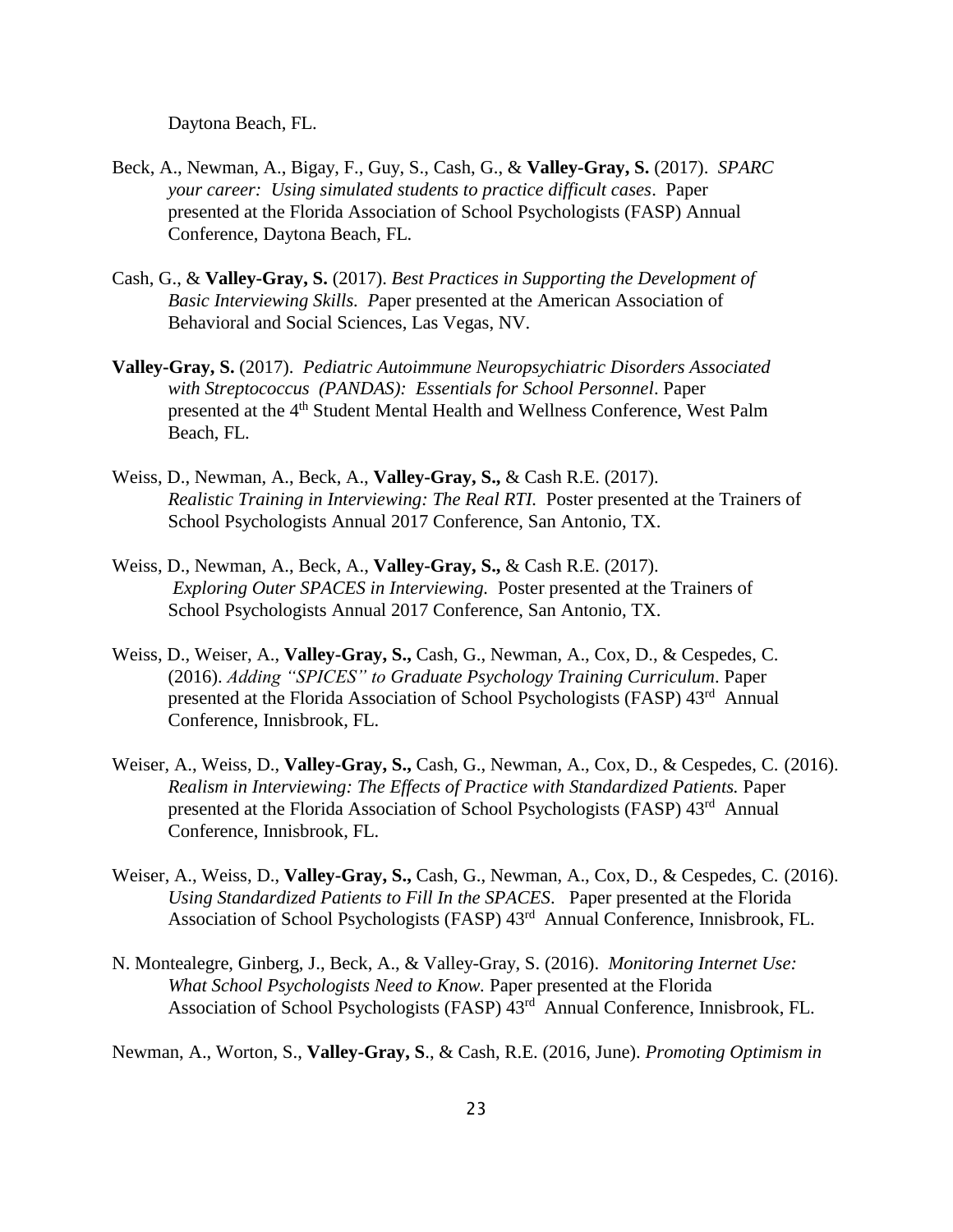*Schools: An Evidence-Based Intervention for the Prevention of Depressive Disorders.*  Oral presentation given at the Student Mental Health & Wellness Conference 3.0. West Palm Beach, FL.

- Cash, R.E., Newman, A., Weiss, D., & **Valley-Gray, S**. (2016. June). *Changing Lives: The Power of Psychological Assessment.* Oral presentation given at the Student Mental Health & Wellness Conference 3.0. West Palm Beach, FL.
- Sheltry, A. & **Valley-Gray, S.** (2016). *Facilitating early school success: Implications of perinatal complications.* Poster presented at the National Association of School Psychologists (NASP) Annual Convention, New Orleans, LA.
- Weiss, D., Newman, A., Sheltry, A., **Valley-Gray, S.**, & Cash R.E. (2016). *Adding SPICES to competency assessment.* Paper presented at the National Association of School Psychologists (NASP) Annual Convention, New Orleans, LA.
- Mulchan, S., Brenes, M., & **Valley-Gray, S.** (2016). Sickle cell disease: *Supporting illness management in schools.* Paper presented at the National Association of School Psychologists (NASP) Annual Convention, New Orleans, LA.
- Araya, A. & **Valley-Gray, S.** (2016). *Cognitive impairments in epilepsy*. Paper presented at the National Association of School Psychologists (NASP) Annual Convention, New Orleans, LA.
- Weiss, D., Newman, A., Sheltry, A., **Valley-Gray, S.,** Cash R.E., & Worton, S. (2016). *Standardized patients versus traditional role-play with peers in psychology training programs: A preliminary study.* Poster presented at the Trainers of School Psychologists Annual 2016 Conference, New Orleans, LA.
- Cash, R.E. & **Valley-Gray, S.** (2016). *Applying Evidence-Based Interventions to a New DSM-V Diagnosis in Youth.* American Association of Behavioral and Social Sciences 19<sup>th</sup> Annual Program, Las Vegas, NV.
- Worton, S., Newman, A., **Valley-Gray, S.,** & Cash, R.E. (2016). *Treatment of Childhood Persistent Depressive Disorder: An Evidence-Based Approach.* 10<sup>th</sup> Annual International Conference on Psychology, Athens, Greece.
- Newman, A., Weiss, D., **Valley-Gray, S.,** & Cash, R.E. (2015). Adding "SPICES" to School Psychology Training Programs. Paper presented at the Florida Association of School Psychologists (FASP) 42nd Annual Conference, Orlando, FL.
- Weiss, D., Newman, A., Sheltry, A., Worton, S., **Valley-Gray, S.,** & Cash, R.E. (2015). Standardized Patients: An Innovative Tool for Assessing Student Outcomes.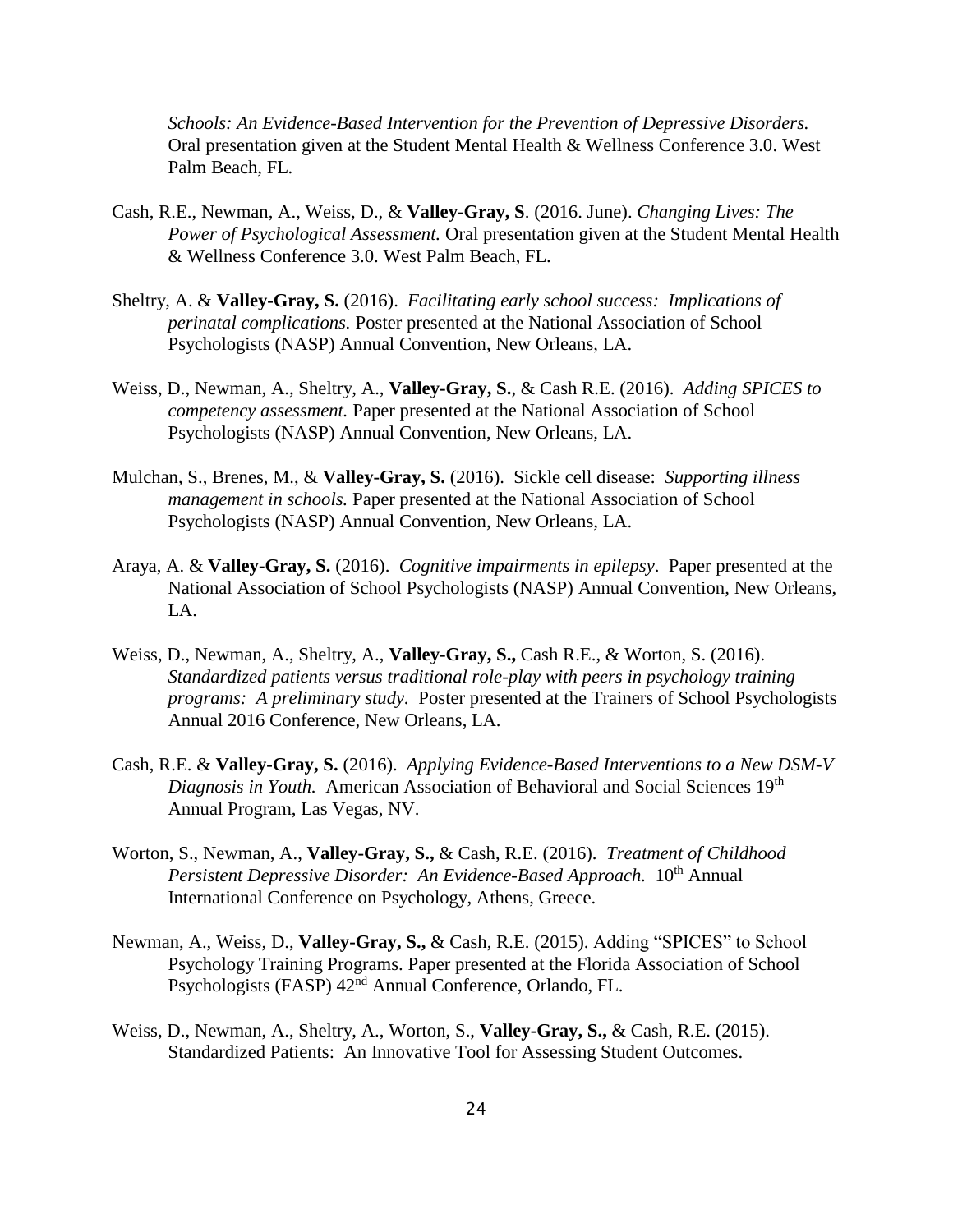Paper presented at the Florida Association of School Psychologists (FASP) 42<sup>nd</sup> Annual Conference, Orlando, FL.

- Sheltry, A., **Valley-Gray, S**., & Burns, W.J. (2015). Early to Rise, Late to Shine: Implications of Perinatal Complications on Learning and Behavioral Difficulties Upon School Entry. Poster presented at the Florida Association of School Psychologists (FASP) 42<sup>nd</sup> Annual Conference, Orlando, FL.
- Ketterer, J., Sheltry, A., Araya, A., Newman, A., Garcia, A., Calle, L., McCarthy, H., Garcia-Lavin, B., Palomares, R., **Valley-Gray, S**., Cash, R.E. (2015, February). *The skills in psychological interviewing: Clinical evaluation scale (SPICES).* Poster presented at the Trainers of School Psychologists 2015 Annual Conference, Orlando, FL.
- Calle, L., Sheltry, A., Ketterer, J., Garcia, A., Araya, A., Newman, A., McCarthy, H., Garcia-Lavin, B., Palomares, R., **Valley-Gray, S**., Cash, R.E. (2015, February). *The simulated patient assessment, research, and collaboration (SPARC) project.* Poster presented at the Trainers of School Psychologists 2015 Annual Conference, Orlando, FL.
- Collazo, Y. & **Valley-Gray, S.** (2015). *Intervention strategies for the prevention of depression in Hispanic youth.* Poster presented at the National Association of School Psychologists (NASP) Annual Convention, Orlando, FL.
- Trainor, K. & **Valley-Gray, S.** (2015). *PANDAS: Assessment, diagnosis, and intervention.* Poster presented at the National Association of School Psychologists (NASP) Annual Convention, Orlando, FL.
- Kaufman, J. **Valley-Gray, S.**, Rahill, S., & Caproni, P. (2015). *From the field to the Ivory Tower: Becoming an academic.* Paper presented at the National Association of School Psychologists (NASP) Annual Convention, Orlando, FL.
- Silva, A., Newman, D., Guiney, M.C., & **Valley-Gray, S.** (2015). *Ready or not: Supervision of early career school psychologists.* Paper presented at the National Association of School Psychologists (NASP) Annual Convention, Orlando, FL.
- Kaufman, J., & **Valley-Gray, S.**, (2015). *Academic parenthood: Perspectives from early-mid and senior faculty members.* Paper presented at the National Association of School Psychologists (NASP) Annual Convention, Orlando, FL.
- Catuogno, A., Trainor, K., Bland, T., & **Valley-Gray, S.** (2014). *Working with Visually Impaired Children in the Classroom.* Paper presented at the Florida Association of School Psychologists (FASP) 41st Annual Conference, Sarasota, FL.
- Trainor, K., Catuogno, A., & **Valley-Gray, S.** (2014). *Low Incidence Disorders: Understanding Cerebral Palsy and Spina Bifida.* Paper presented at the Florida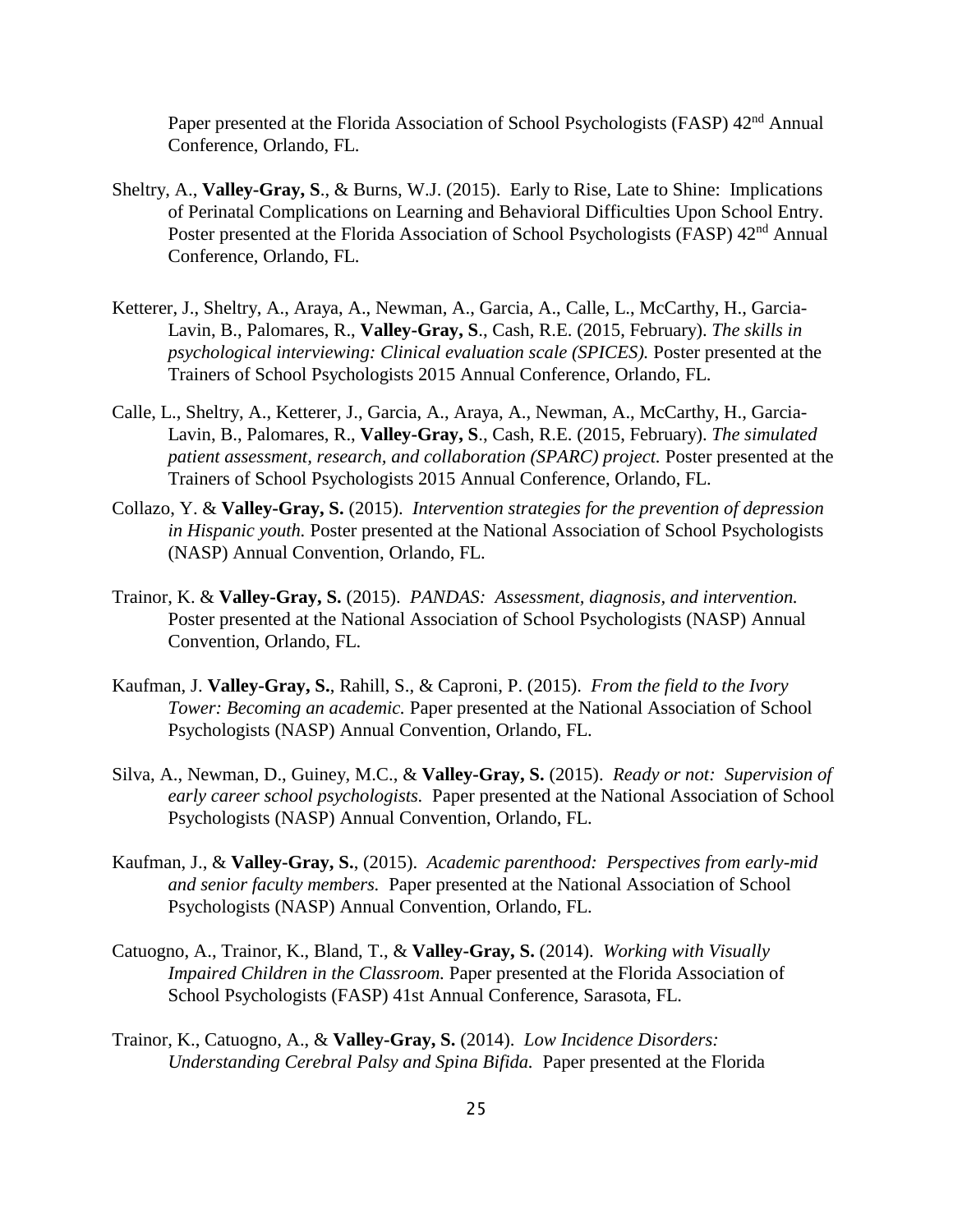Association of School Psychologists (FASP) 41st Annual Conference, Sarasota, FL.

- Srivastava, B. & **Valley-Gray, S.** (2014). *Traumatic Brain Injury & Schools: The Experiences of Florida School Psychologists.* Paper presented at the Florida Association of School Psychologists (FASP) 41st Annual Conference, Sarasota, FL.
- Worton, S., Newman, A., Cash, G., & **Valley-Gray, S.** (2014). *Applying Cognitive Behavioral Therapy (CBT) to Perisistent Depressive Disorder.* Paper presented at the Florida Association of School Psychologists (FASP) 41st Annual Conference, Sarasota, FL.
- Newman, A., Worton, S., **Valley-Gray, S.**, & Cash, G., & (2014). *Applying Interpersonal Psychotherapy (IPT) to Perisistent Depressive Disorder.* Paper presented at the Florida Association of School Psychologists (FASP) 41st Annual Conference, Sarasota, FL.
- Spearman, C., Miller, H., & **Valley-Gray, S.** (2013). *Best Practices in Working with Trauma Victims.* Paper presented at the Florida Association of School Psychologists (FASP) 40th Annual Conference, Orlando, FL.
- Hernandez R. & **Valley-Gray, S.** (2013). *Mindfulness as an Intervention in the Reduction of Binge Eating in Adolescents.* Paper presented at the Florida Association of School Psychologists (FASP) 40th Annual Conference, Orlando, FL.
- Spearman, C., Calle, L., & **Valley-Gray, S.** (2013). *Navigating School Re-Entry: Traumatic Brain Injury.* Paper presented at the Florida Association of School Psychologists (FASP) 40th Annual Conference, Orlando, FL.
- Calle, L., Spearman, C., & **Valley-Gray, S.** (2013). *Navigating School Re-Entry: Pediatric Oncology*. Paper presented at the Florida Association of School Psychologists (FASP) 40th Annual Conference, Orlando, FL.
- Collazo, Y., & **Valley-Gray, S.** (2013). *Intervention Strategies for the Prevention of Depression in Hispanic Youth.* Paper presented at the Florida Association of School Psychologists (FASP) 40th Annual Conference, Orlando, FL.
- Milano, N. Guerra, S., & **Valley-Gray, S.** (2013). *Fostering Resiliency in the Neediest Children: An Evidence-Based Approach.* Paper presented at the Florida Association of School Psychologists (FASP) 40th Annual Conference, Orlando, FL.
- Chen, S. & **Valley-Gray, S.** (2013). *Peer & Bullying Victimization and College Maladaptive Behaviors.* Paper presented at the Florida Association of School Psychologists (FASP) 40th Annual Conference, Orlando, FL.
- Trainor, K. & **Valley-Gray, S.** (2013). *Pediatric Autoimmune Neuropsychiatric Disorders*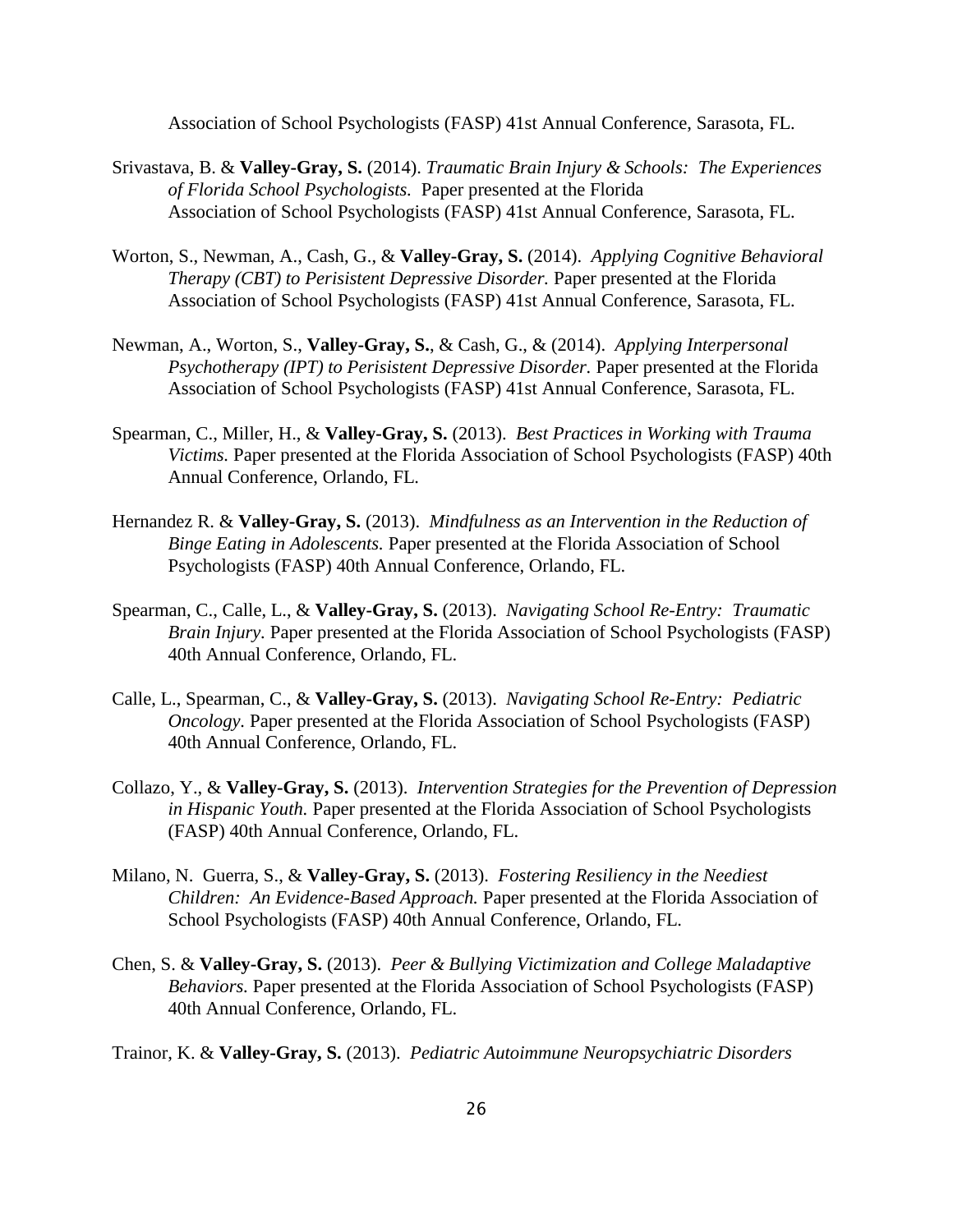*Associated with Streptococcus (PANDAS).* Paper presented at the Florida Association of School Psychologists (FASP) 40th Annual Conference, Orlando, FL.

- **Valley-Gray, S.,** Fenning, P., Hazel, C., Cash, G., Spearman, C., & Grunewald, S. (2013). *Perceptions of competencies among school psychologists*. Presented at the 2013 Annual American Psychological Association Convention, Honolulu, HI.
- **Valley-Gray, S.** (2013). *Curricular Responses to Change: The Affordable Care Act as Today's Challenge and Opportunity*. Trainers of School Psychologists, Seattle, WA.
- Spearman, C., Berghauser, D., Lehman, L. & **Valley-Gray, S.** (2013). *Best Practices in the Dissemination of Information on Internships.* Poster presented at the National Association of School Psychologists. Seattle, WA.
- **Valley-Gray, S.** , Cash, R.E., & Ketterer, J. (2013). *Simulating Competency: The SPARC Project.* Poster presented at the National Association of School Psychologists. Seattle, WA.
- **Valley-Gray, S.**, Cash, R.E., & Lazarus, P., Spearman, C. Jackson, J., Shine, A., & Templeton, R., J. (2013). *Establishing a School Psychology Consortium: Creating our Future.* Poster presented at the National Association of School Psychologists. Seattle, WA.
- Cash, R.E., **Valley-Gray, S.,** Caproni, P., Adams, J., & Berghauser, D. (2013). *Projective Assessment: Why Bother?* Paper presented at the National Association of School Psychologists. Seattle, WA.
- Calle, L., Spearman, C., Ketterer, J., McCarthy, H. Jones, K., **Valley-Gray, S.,** Cash, R.E. Nierenberg, B. (2013). *Clinical Competency Cultivation: The SPARC Project.* Health Professions Education Research Symposium (HPERS). Ft. Lauderdale, FL.
- Spearman, C., Berghauser, D., Boddy, A., Hodapp, K., & **Valley-Gray, S.** (2012). *FASP Internship Guide: An update*. Paper presented at the Florida Association of School Psychologists (FASP) 39th Annual Conference, Orlando, FL.
- Matzko, R., **Valley-Gray, S.**, & Cash, R.E. (2012). *Social-emotional Interventions for Children of Divorce.* Paper presented at the Florida Association of School Psychologists (FASP) 39th Annual Conference, Orlando, FL.
- Calle, L., Spearman, C., Lehman, L., Ketterer, J., McCarthy, H., **Valley-Gray, S.,** & Cash, R.E. (2012). *Furthering the Culture of Competence: The SPARC Project.* Paper presented at the Florida Association of School Psychologists (FASP) 39th Annual Conference, Orlando, FL.
- Cash, R.E., **Valley-Gray, S.,** Caproni, P., Adams, J., & Berghauser, D. (2012). *Projective*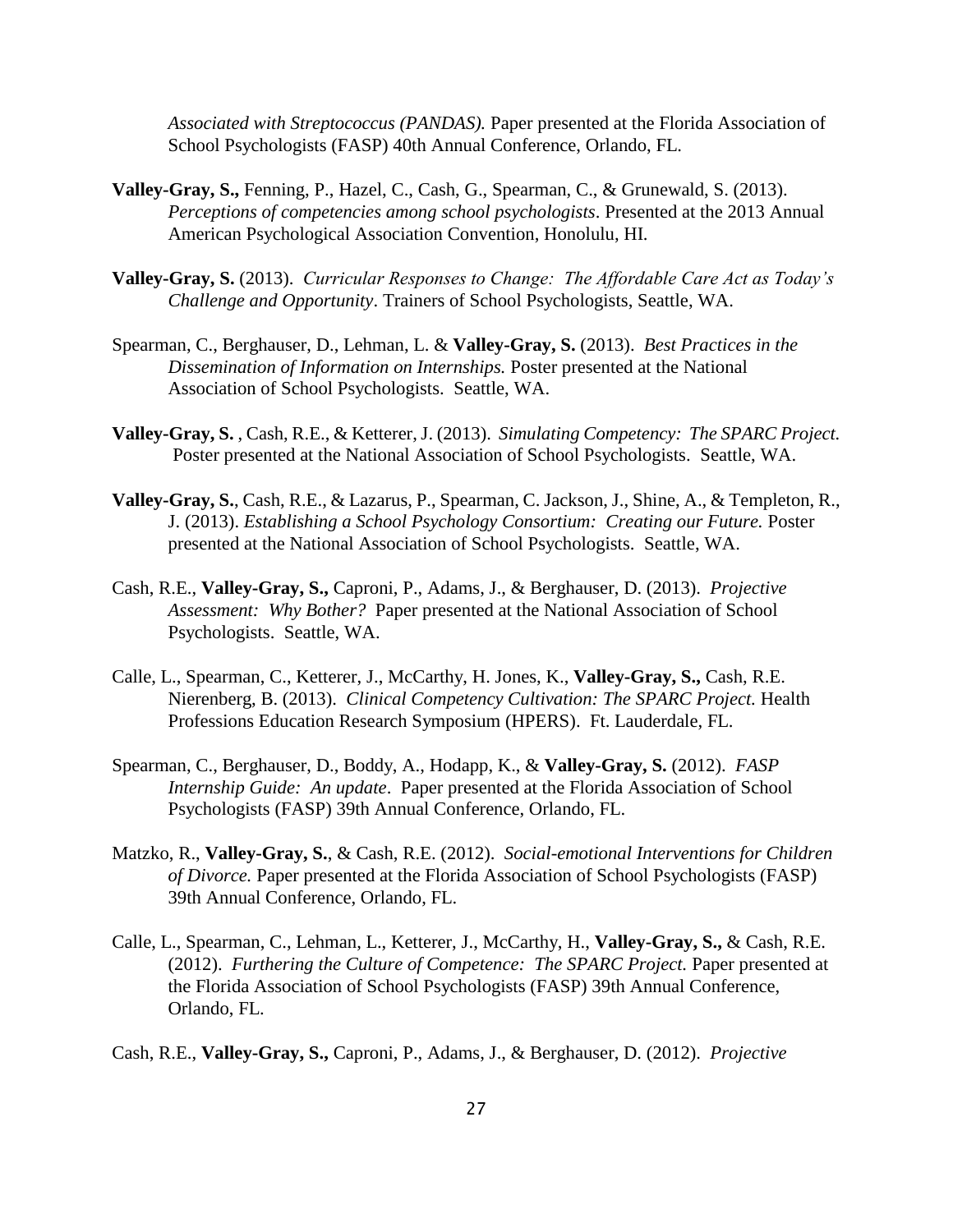*Assessment: Why Bother?* Paper presented at the Florida Association of School Psychologists (FASP) 39th Annual Conference, Orlando, FL.

- Calle, L., Collazo, Y., Spearman, C., & **Valley-Gray, S.** (2012). *Improving Behavior Among Children with ADHD.* Paper presented at the Florida Association of School Psychologists (FASP) 39th Annual Conference, Orlando, FL.
- Calle, L., Spearman, C., Lehman, L., Ketterer, J., McCarthy, H., Cash, R.E., & **Valley-Gray, S.,**  (2012). *Assessing the Clinical Competency Movement: The SPICES Instrument.*  Paper presented at the Florida Association of School Psychologists (FASP) 39th Annual Conference, Orlando, FL.
- Correll, A., **Valley-Gray, S.**, & Cash, R.E. (2012). *What Factors Do Parents Consider When Choosing to Raise a Bilingual Child?* Paper presented at the Florida Association of School Psychologists (FASP) 39th Annual Conference, Orlando, FL.
- Armstrong, K. & **Valley-Gray, S.**, (2012). *The Effects of Secondary Education on Recidivism: Implications for Intervention.* Paper presented at the Florida Association of School Psychologists (FASP) 39th Annual Conference, Orlando, FL.
- Boddy, A., **Valley-Gray, S.**, & Messer, S. (2012). *The Development of Emergent Literacy Skills among Bilingual Preschoolers.* Paper presented at the Florida Association of School Psychologists (FASP) 39th Annual Conference, Orlando, FL.
- Massa de Varona, C., Singh, A., **Valley-Gray, S.**, & Cash, R.E. (2012). *Parental Sensitivity as a Moderator of Secure Attachment in Children with Autism.* Poster presented at the Florida Association of School Psychologists (FASP) 39th Annual Conference, Orlando, FL.
- Singh, A., **Valley-Gray, S.**, & Cash, R.E. (2012). *Social Skills Interventions for Preschoolers Diagnosed with Communication Disorders*. Poster presented at the Florida Association of School Psychologists (FASP) 39th Annual Conference, Orlando, FL.
- Kostolitz, A., **Valley-Gray, S.**, & Cash, R.E. (2012). *The Importance of Critical Thinking to Social-Emotional Functioning*. Poster presented at the Florida Association of School Psychologists (FASP) 39th Annual Conference, Orlando, FL.
- Ketterer, J., McCarthy, H., McBride, T., Bachus, B., Beeram, S., Bingman, D., Garcia, F., Yackulich, R., Oswald, T. M., Valley-Gray, S., Cash, R. E., & Nierenberg, B. (2012), *Cultivation of clinical competency: The SPARC project*. Poster session presented at the 120th Annual Meeting of the American Psychological Association, Orlando, FL.
- Ketterer, J., McCarthy, H., Garcia, F., Yackulich, R., McBride, T., Oswald, T. M., Schwartz, O., Beeram, S., Bachus, B., Bingman, D., Karasina, O., Grabois, B., Strunin, A., Cannon, M.,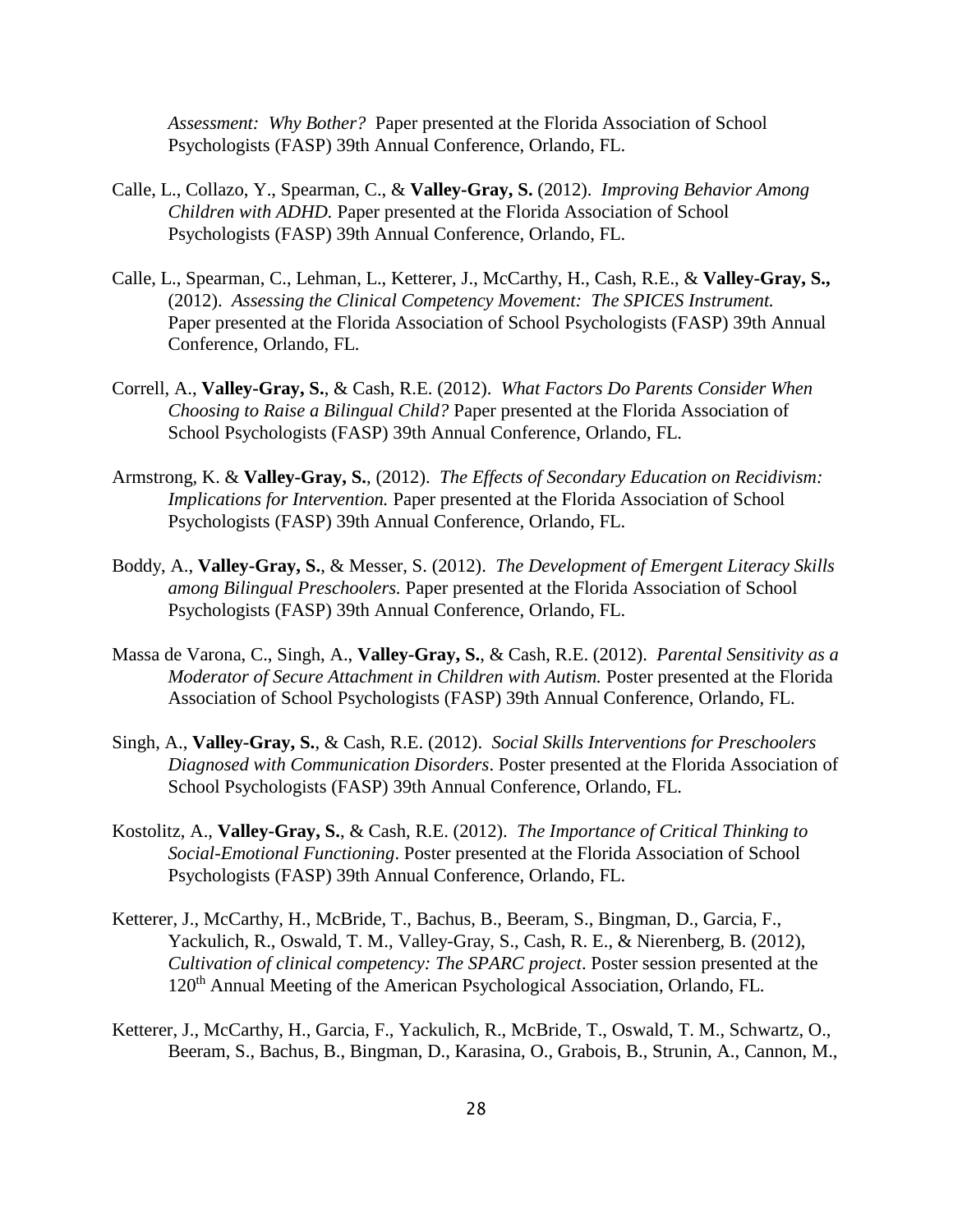Camejo, S., Tarrant, A., Armitage, M., **Valley-Gray, S.,** Cash, R. E., & Nierenberg, B. (2012). *Simulated patients: The future of psychology graduate education.* Poster session presented at the annual Trainers of School Psychologists Meeting, Philadelphia, PA.

- Ketterer, J., Oswald, T., McBride, T., Schwartz, O., Bingman, D., Beeram, S., Bachus, B., Grabois, B., Strunin, A., Camejo, S., Karasina, O., Garcia, F., Yackulich, R., Armitage, M., Tarrant, A., **Valley-Gray, S.,** Cash, R. E., & Nierenberg, B. (2012). *Creation of a psychological clinical competency measure.* Poster session presented at the annual Trainers of School Psychologists Meeting, Philadelphia, PA.
- Ketterer, J., McCarthy, H. McBride, T., Bachus, B., Beeram, S., Bingman, D., Grabois, B., Strunin, A., Garcia, F.,Yackulich, R., Oswald, T. M., Schwartz, O., Karasina, O., Camejo, S., Cannon, M., Tarrant, A., Armitage, M., **Valley-Gray, S.,** Cash, R. E., & Nierenberg, B. (2012). *Cultivation of clinical competency: The SPARC project.* Poster session presented at the annual Trainers of School Psychologists Meeting, Philadelphia, PA.
- Cantrell, C., Hamstra, J., Greenberg, B., **Valley-Gray, S.** ( 2012*). Utilizing the VARK (Visual, Aural, Read/Write, Kinesthetic) questionnaire to assess learning preferences among psychology trainees and osteopathic medical students.* Poster presented at the annual Trainers of School Psychologists Meeting, Philadelphia, PA.
- Cantrell, C., Cunningham, K., Cash, R., & **Valley-Gray, S.** (February, 2012). *CHIPS (Collaborative, Hierarchical, Intensive Programmatic Supervision): A tiered model for the supervision of psychology trainees.* Poster presented at the annual Trainers of School Psychologists Meeting, Philadelphia, PA.
- Singh, A. & **Valley-Gray, S.** (2012). *Peer rejection among preschoolers diagnosed with autism spectrum disorder and other communication disorders.* Poster presented at the National Association of School Psychologists. Philadelphia PA.
- Cannon, M. & **Valley-Gray, S.** (2012). *Attention-Deficit/Hyperactivity Disorder and Parenting Stress: A Review of the Literature.* Poster presented at the National Association of School Psychologists. Philadelphia PA.
- Berghauser, D., Basile, B. Cash, R.E., & **Valley-Gray, S.** (2012). *Ethical Standards: Dogmas, Discrepancies, and Decisions.* Poster presented at the National Association of School Psychologists. Philadelphia PA.
- Correll, A. & **Valley-Gray, S.** (2012). *Parent Concerns About and Techniques Used when Raising Bilingual Children.* Poster presented at the National Association of School Psychologists. Philadelphia PA.
- Sullivan, A., Harris, B., Kaufman, J., & **Valley-Gray, S.** (2012). *Hitting the Ground Running:*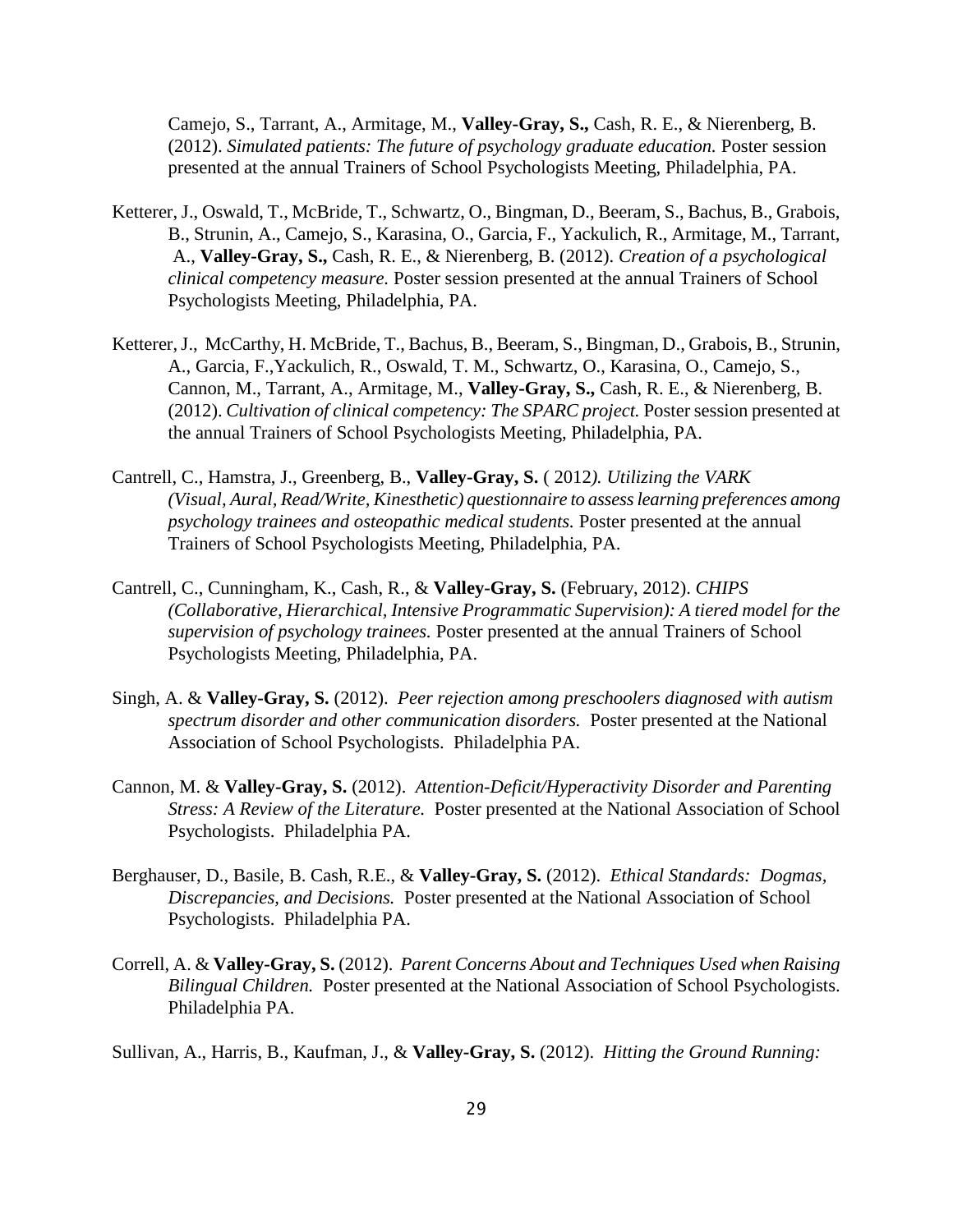*Maximizing Your First Years in Academia.* Paper presented at the National Association of School Psychologists, Philadelphia, PA.

- **Valley-Gray, S.**, Burns, W.J., Burns, K.A., Basile, B. (2011). *School Neuropsychological Assessment of Children Born at High-Risk for Neurological Insult*. Poster presented at the National Academy of Neuropsychology (NAN) Annual Conference, Marco Island, FL
- Correll, A. & **Valley-Gray, S.** (2011). *Parents' Concerns about Techniques Used when Raising Bilingual Children*. Paper presented at the Florida Association of School Psychologists (FASP) 38th Annual Conference, Orlando, FL.
- Cantrell, C., Cash, R.E., & **Valley-Gray, S.** (2011). *Suicide Prevention and Intervention for School-Age Children in Florida*. Paper presented at the Florida Association of School Psychologists (FASP) 38th Annual Conference, Orlando, FL.
- Kostolitz, A., Pilesky, R., Cunningham, K., & **Valley-Gray, S.** (2011). *Critical Thinking and Its Impact on Academic Success*. Paper presented at the Florida Association of School Psychologists (FASP) 38th Annual Conference, Orlando, FL.
- Cash, R.E., **Valley-Gray, S.,** Berhauser, D., Basile, B., & Mansur, S. (2011). *Ethical Standards: Dogmas, Discrepancies, and Decisions*. Paper presented at the Florida Association of School Psychologists (FASP) 38th Annual Conference, Orlando, FL.
- Brockman, A., Tilluckdharry, N., **Valley-Gray, S.,** & Cash, R.E. (2011). *The Impact of Out-of-Home Care on Psychological and Social Health*. Paper presented at the Florida Association of School Psychologists (FASP) 38th Annual Conference, Orlando, FL.
- Basile, B., & Mansur, S., & **Valley-Gray, S.** (2011). *Food Insecurity: A New Trend Impacting Youth in Florida*. Paper presented at the Florida Association of School Psychologists (FASP) 38th Annual Conference, Orlando, FL.
- Singh, A., & **Valley-Gray, S.,** (2011). *Peer Rejection among Preschoolers Diagnosed with Autism Spectrum Disorder and other Communication Disorders*. Paper presented at the Florida Association of School Psychologists (FASP) 38th Annual Conference, Orlando, FL.
- Tilluckdharry, N., Williams, T., & **Valley-Gray, S.** (2011). *Caribbean Immigrant Parents in Schools*. Paper presented at the Florida Association of School Psychologists (FASP) 38th Annual Conference, Orlando, FL.
- Mandler, L., Zlatkin, N., Arcidiacono, S., Cash, R.E., & **Valley-Gray, S.** (2011). *Beyond the Playground: A Literature Review on Cyberbullying*. Poster presented at the Florida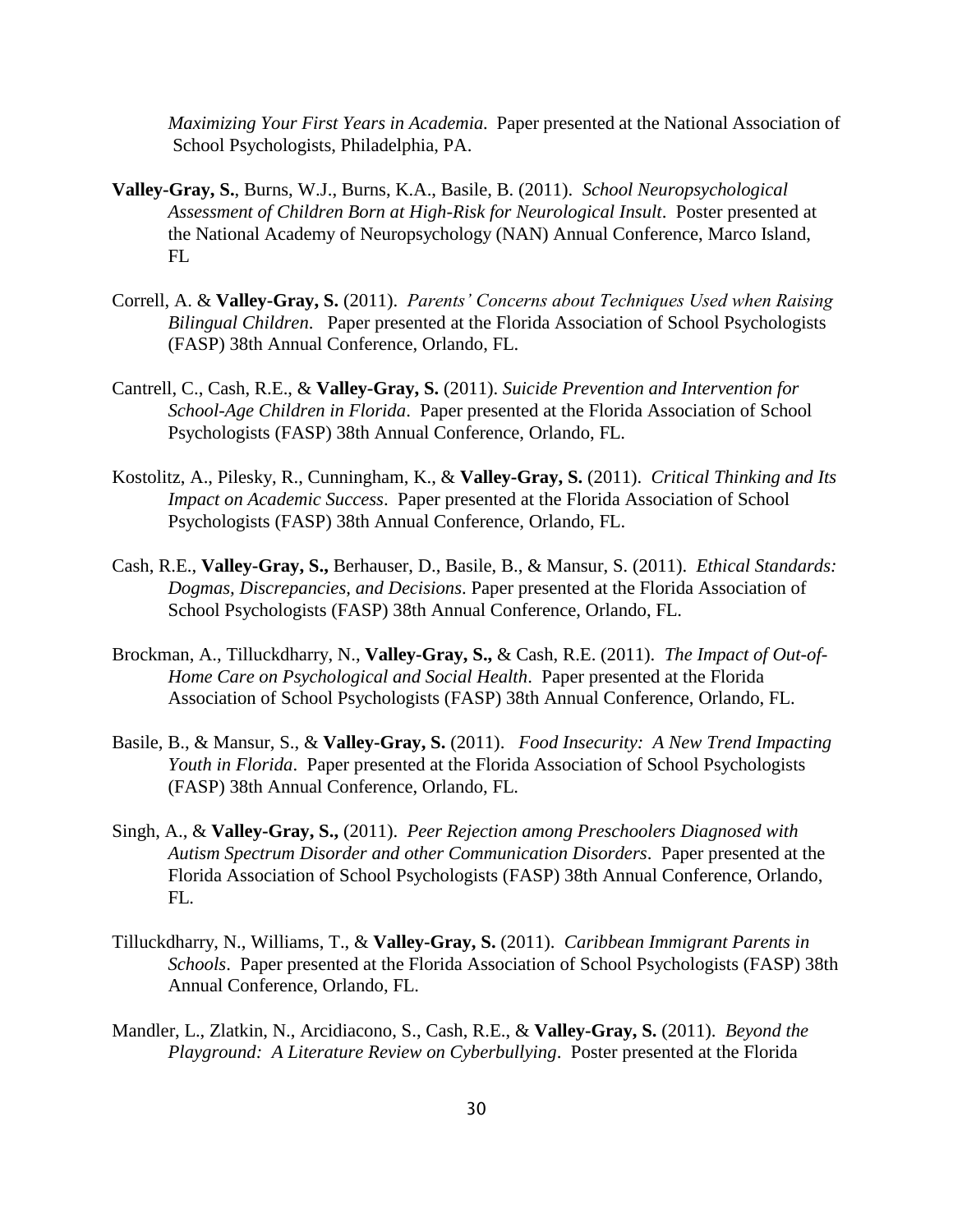Association of School Psychologists (FASP) 38th Annual Conference, Orlando, FL.

- Ketterer, J., Cantrell, C., Calderon, C., Lee McBride, T., Schwartz, O., Cash, R.E., & **Valley-Gray, S.** (2011). *Pilot Study of a Psychological Clinical Competency Meaure: The ICAC*. Poster presented at the Florida Association of School Psychologists (FASP) 38th Annual Conference, Orlando, FL.
- Tilluckdharry, N., & **Valley-Gray, S.** (2011). *Implementation of School-Based Psychological Services for the Caribbean Islands*. Poster presented at the Florida Association of School Psychologists (FASP) 38th Annual Conference, Orlando, FL.
- Camejo, S.T., Williams, T.S., Worton, S., & **Valley-Gray, S.** (2011). *Empirically Supported Teaching Practices for Graduate Educators*. Poster presented at the Trainers in School Psychology (TSP) Annual Conference, San Francisco, CA.
- Camejo, S.T., Cantrell, C., Tilluckdharry, N., **Valley-Gray, S.**, Waguespack, A., Cash, R.E., & Cunningham, K. (2011*). Creating a Doctoral Program in School Psychology: Lesson's Learned*. Poster presented at the Trainers in School Psychology (TSP) Annual Conference, San Francisco, CA.
- Worton, S., Camejo, S., Cantrell, C., Cannon, M., Mackelprang, J., Hamstra, J., & **Valley-Gray, S.** (2011). *Learning Styles of Graduate Students in Psychology*. Poster presented at the National Association of School Psychologists, San Francisco, CA.
- Cannon, M., Camejo, S.,V**alley-Gray, S**., Cash, R.E., & Nierenberg, B. (2011). *Counseling Skills Competency: The Development of a Novel Assessment Tool. Poster presented at* the National Association of School Psychologists, San Francisco, CA.
- Williams, T., Worton, S., Camejo, S., & V**alley-Gray, S**. (2011). *Preparing Children for School-Based Mental Health Servcies.* Paper presented at the National Association of School Psychologists, San Francisco, CA.
- Shapiro, L. & V**alley-Gray, S**. (2011). *Implications of Mindfulness for Anxiety Disorders in Youth.* Paper presented at the National Association of School Psychologists, San Francisco, CA.
- Camejo, S., Worton, S., Williams, T., & V**alley-Gray, S**. (2011). *Empirically Supported Teaching Practices for Graduate Educators.* Poster presented at the National Association of School Psychologists, San Francisco, CA.
- Basile, B., Mansur, S., & **Valley-Gray, S.** (2010). *The Impact of Traumatic Brain Injury on Cognitive Performance Among School-Aged Children.* Paper presented at the Florida Association of School Psychologists (FASP) 37<sup>th</sup> Annual Conference, Miami, FL.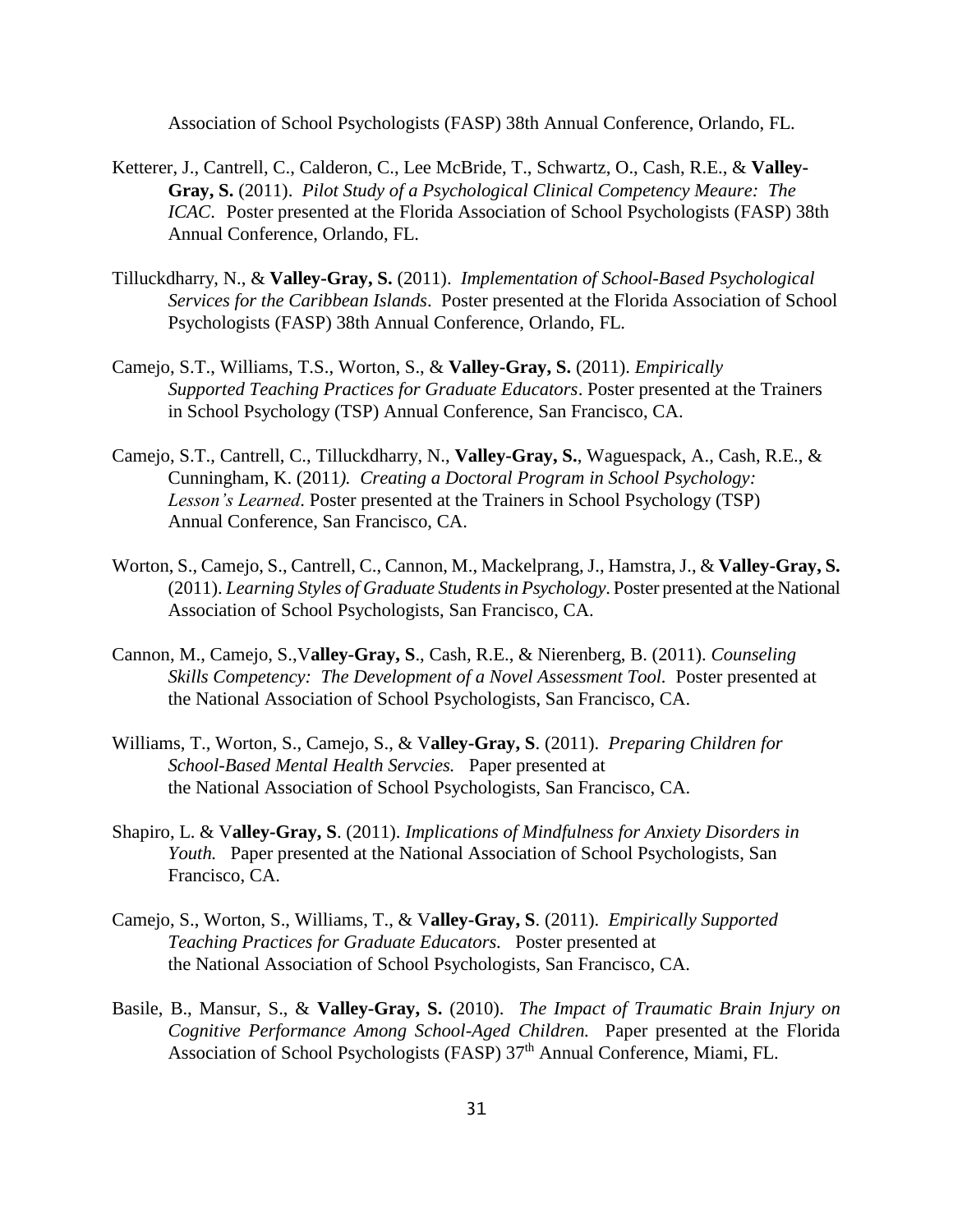- Cash, R.E., Bergman, B., Tilluckdharry, N., Massa, C., & **Valley-Gray, S.** (2010). *Ruling out EBD: The Role of Projective Testing.* Paper presented at the Florida Association of School Psychologists (FASP) 37<sup>th</sup>Annual Conference, Miami, FL.
- Lazarus, P., Cash, R.E.,**Valley-Gray, S., &** Oganes Murray, M. (2010). *NASP Model for Comprehensive and Integrated School Psychological Services.* Paper presented at the Florida Association of School Psychologists (FASP) 37<sup>th</sup> Annual Conference, Miami, FL.
- Cantrell, C., Worton, S., Cannon, M., Camejo, S., & **Valley-Gray, S**. (2010). *Utilizing the VARK (Visual, Aural, Read, Write, Kinesthetic) Questionnaire to Address the Learning Styles of Graduate Psychology Students.* Poster presented at the Florida Association of School Psychologists (FASP) 37<sup>th</sup> Annual Conference, Miami, FL.
- Boddy, A., Grubbs, E., **Valley-Gray, S**. & Cash, R.E. (2010). *Phonological Processing in Preschoolers: Effects of Bilingualism.* Poster presented at the Florida Association of School Psychologists (FASP)  $37<sup>th</sup>$  Annual Conference, Miami, FL.
- Harvey, S. & **Valley-Gray, S**. (2010). *Early Identification of Autism in Infancy.* Poster presented at the Florida Association of School Psychologists (FASP) 37<sup>th</sup> Annual Conference, Miami, FL.
- Cagle, H., Camejo, S., Cannon, M., & **Valley-Gray, S.,** (2010). *Assessing Interviewing Skills in Graduate Programs.* Poster presented at the Florida Association of School Psychologists (FASP) 37th Annual Conference, Miami, FL.
- Mackelprang, J. L., Karle, J., Aragon, P. J., **Valley-Gray, S.**, Gonzalez, E. A., & Cash, R. E. (2010). Does ethnicity impact the relationship between depression and intelligence among the homeless? [Abstract]. Archives of Clinical Neuropsychology, 25(6), 512.
- Mackelprang, J. L., Karle, J., Najmabadi, S. J., Gonzalez, E. A., Cash, R. E., & **Valley-Gray, S.** (2010). Intellectual functioning and auditory memory among homeless adults at an outpatient clinic [Abstract]. Archives of Clinical Neuropsychology, 25(6), 499.
- Mackelprang, J. L., Karle, J., Hardie, R. A. S., Cash, R. E., **Valley-Gray, S.,** & Gonzalez, E. A., (2010). A mediation model of posttraumatic stress disorder, intellectual functioning, and depression in a sample of homeless adults [Abstract]. Archives of Clinical Neuropsychology, 25(6), 512-513.
- Williams, Traci S., Camejo, S., Worton, S., Razza, T., & **Valley-Gray, S.** (2010). *Preparing Children and Caregivers for Therapy*. Presentation at Linking Forces XVI, Miami, FL.
- Camejo, S., Mackelprang, J., Worton, S., Marocco, L., Brockman, A., Cannon, M., Cagle, H.,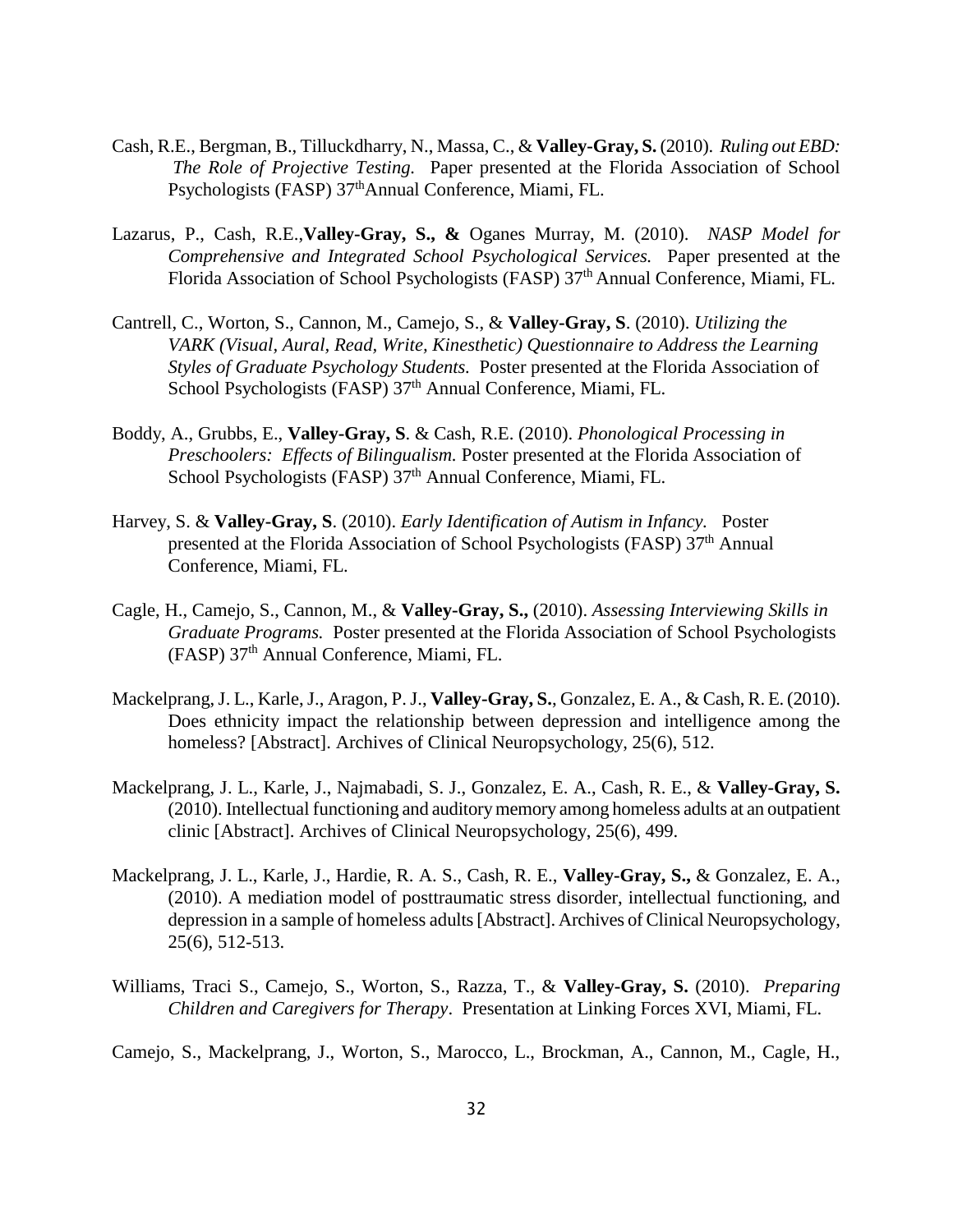**Valley-Gray, S**., & Cash, R.E. (2010). *Utilizing Standardized Patients to Assess Competency in School Psychology Specialist Students*. Poster presented at the Trainers of School Psychologists, Chicago, IL.

- Cantrell, C., Mackelprang, J., **Valley-Gray, S**., Cunningham, K., & Cash, R.E. (2010). *CHIPS (Collaborative, Hierarchical, Intensive Programmatic Supervision): A Model for Training*. Poster presented at the Trainers of School Psychologists, Chicago, IL.
- Mackelprang, J., Worton, S., Cantrell, C., Marocco, L., Brockman, A., Camejo, S., Cannon, M., & **Valley-Gray, S**. (2010). *Utilizing the VARK (Visual, Aural, Read/Write, Kinesthetic) Questionnaire to Assess Learning Preferences among Psychology Trainees*. Poster presented at the Trainers of School Psychologists, Chicago, IL.
- Corbisiero, A., Marocco, L., Shapiro, L., Cash, R.E., & **Valley-Gray, S**. (2010). *Evaluating the Efficacy of the Parents Activate Literacy Skills Program*. Poster presented at the National Association of School Psychologists, Chicago, IL.
- Marocco, L., Mackelprang, J., Bruder, L., Collins, K., Lennertz, L., Cash, R.E., & **Valley-Gray, S**. (2010). *Evaluating Graduate Educators: What Works?* Poster presented at the National Association of School Psychologists, Chicago, IL.
- Marocco, L., & **Valley-Gray, S**. (2010). *Service Delivery Models for Children with Autism and their Families*. Poster presented at the National Association of School Psychologists, Chicago, IL.
- Shapiro, L. & **Valley-Gray, S**. (2010). *Mindfulness as an Intervention for Anxiety Disorders in Youth*. Presentation to the National Association of School Psychologists, Chicago, IL.
- Worton, S., Brockman, A., Driest, J., **Valley-Gray, S**., & Cash, R.E. (2010). *Best Practices in Training Graduate Educators*. Poster to be presented at National Association of school Psychologists, Chicago, IL.
- Shapiro, L. & **Valley-Gray, S.** (2009). *Integration of Mindfulness as an Intervention for Anxiety Disorder in Youth.* Paper presented at the Florida Association of School Psychologists (FASP) 36<sup>st</sup> Annual Conference, St. Petersberg, FL.
- Shapiro, L., Benmeleh, E., Bruder, L., Driest, J., Marocco, L., Cunningham, K., **Valley-Gray, S.,** & Cash, R.E. (2009). *Bilingualism and Emergent Literacy: What School Psychologists Need to Know.* Poster presented at the National Association of School Psychologist, Boston, MA.
- Shapiro, L., Benmeleh, E., Driest, J., Bruder, L., Marocco,L., Garcia, J., Cunningham, K., **Valley-Gray, S.,** & Cash, R.E. (2009). *Teacher Expectations Regarding Preschoolers' Academic*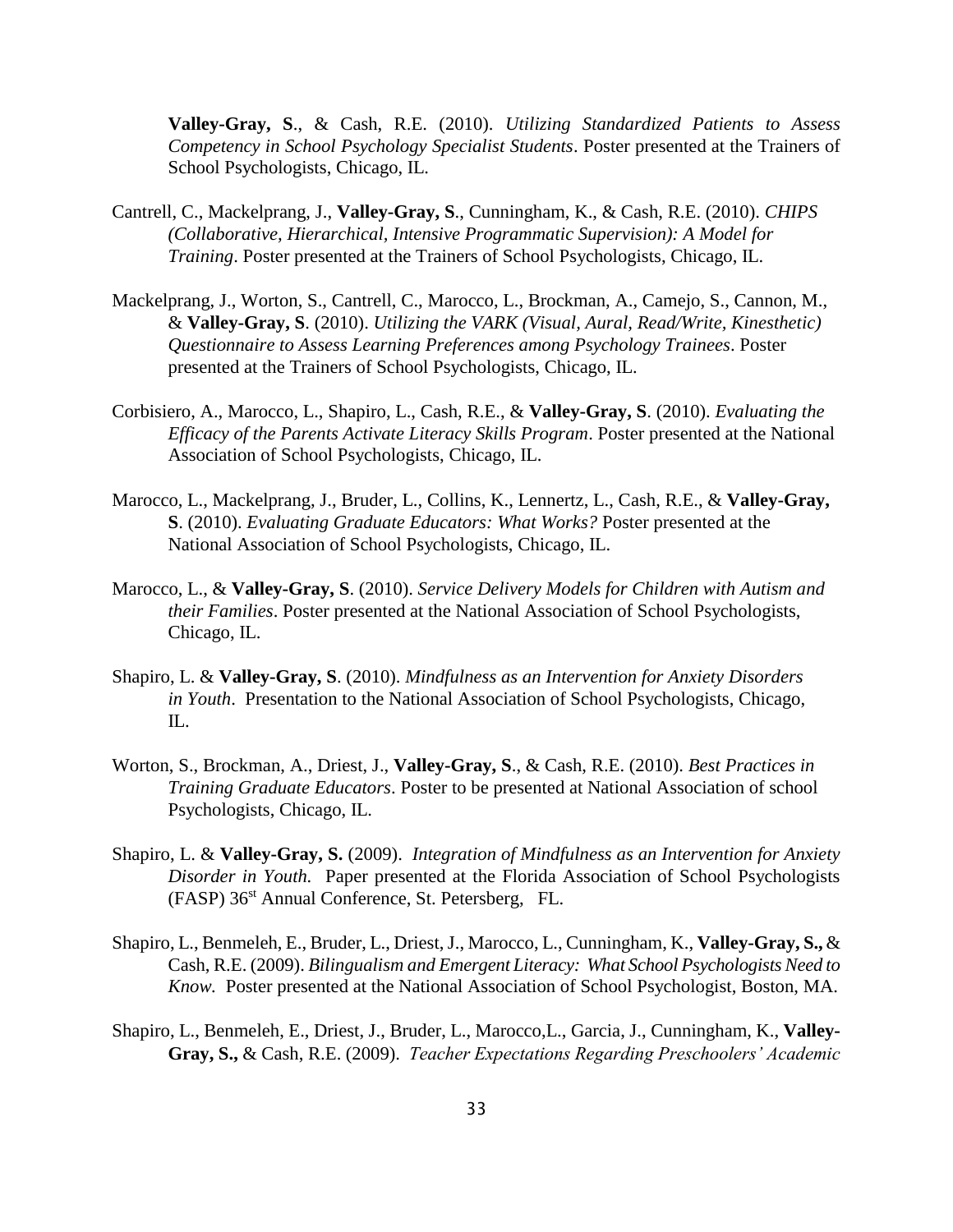*Performance.* Poster presented at the National Association of School Psychologists, Boston, MA.

- Lennertz., L.E., Driest, J., & **Valley-Gray, S.** (2009). *Promoting Pro-Social Development Through a Positive Teacher-Child Relationship.* Poster presented at the National Association of School Psychologists, Boston, MA.
- Armistead, R., Skalski, S., & **Valley-Gray, S.** (2009). *Update on the Model Licensure Act.*  Presentation to the National Association of School Psychologists, Boston, MA.
- Armistead, R., Skalski, S., & **Valley-Gray, S.** (2009). *The Model Licensure Act: Advocacy that will Sustain the Profession of School Psychology in Your State.* Presentation to the National Association of School Psychologists, Boston, MA.
- Pluymert, K. & **Valley-Gray, S.** (2009). *Advocacy and the Model Licensure Act.* Presentation to the National Association of School Psychologists, Boston, MA.
- Driest, J., Bruder, L., Mackelprang, J., & **Valley-Gray, S.** (2009). *Shaping the Future Teachers of Psychology.* Poster presented at the National Institute on the Teaching of Psychology 31<sup>st</sup> Annual Conference, St. Pete Beach, FL.
- Rothenberg, A., Mackelprang, J, Driest, J., **Valley-Gray, S.,** & Cunningham, K. (2008). *Empowering Future Faculty: Graduate Training in the Teaching of Psychology*. Presentation to the Florida Association of School Psychologists 35<sup>th</sup> Annual Conference, Orlando, FL.
- Bailar-Heath, M. & **Valley-Gray, S.** (2008). *Accident Prevention and Safety: Programs to Implement in Your School and Community*. Presentation to the Florida Association of School Psychologists 35<sup>th</sup> Annual Conference, Orlando, FL.
- Snyder, J., **Valley-Gray, S.,** Cash, G., Cunningham, K., & Driest, J. (2008). *Continuing Education: Fostering Lifelong Learning for School Psychologists*. Presentation to the Florida Association of School Psychologists 35<sup>th</sup> Annual Conference, Orlando, FL.
- Marocco, L., Klaiber, D., Majorossy, C., Miller, K., Shapiro, L., Van Epps, K., Hoefling, K., Fins, A., & **Valley-Gray, S.** (2008). *Empowering Parents and Teachers: The Effects of Sleep on*  Academic Success. Presentation to the Florida Association of School Psychologists 35<sup>th</sup> Annual Conference, Orlando, FL.
- Benmeleh, E., Shapiro, L., Marocco, L., Driest, J., Bruder, L., Cash, R.E., & **Valley-Gray, S.** (2008). *Teacher Expectations Regarding Preschooler's Academic Performance*. Presentation to the Florida Association of School Psychologists 35<sup>th</sup> Annual Conference, Orlando, FL.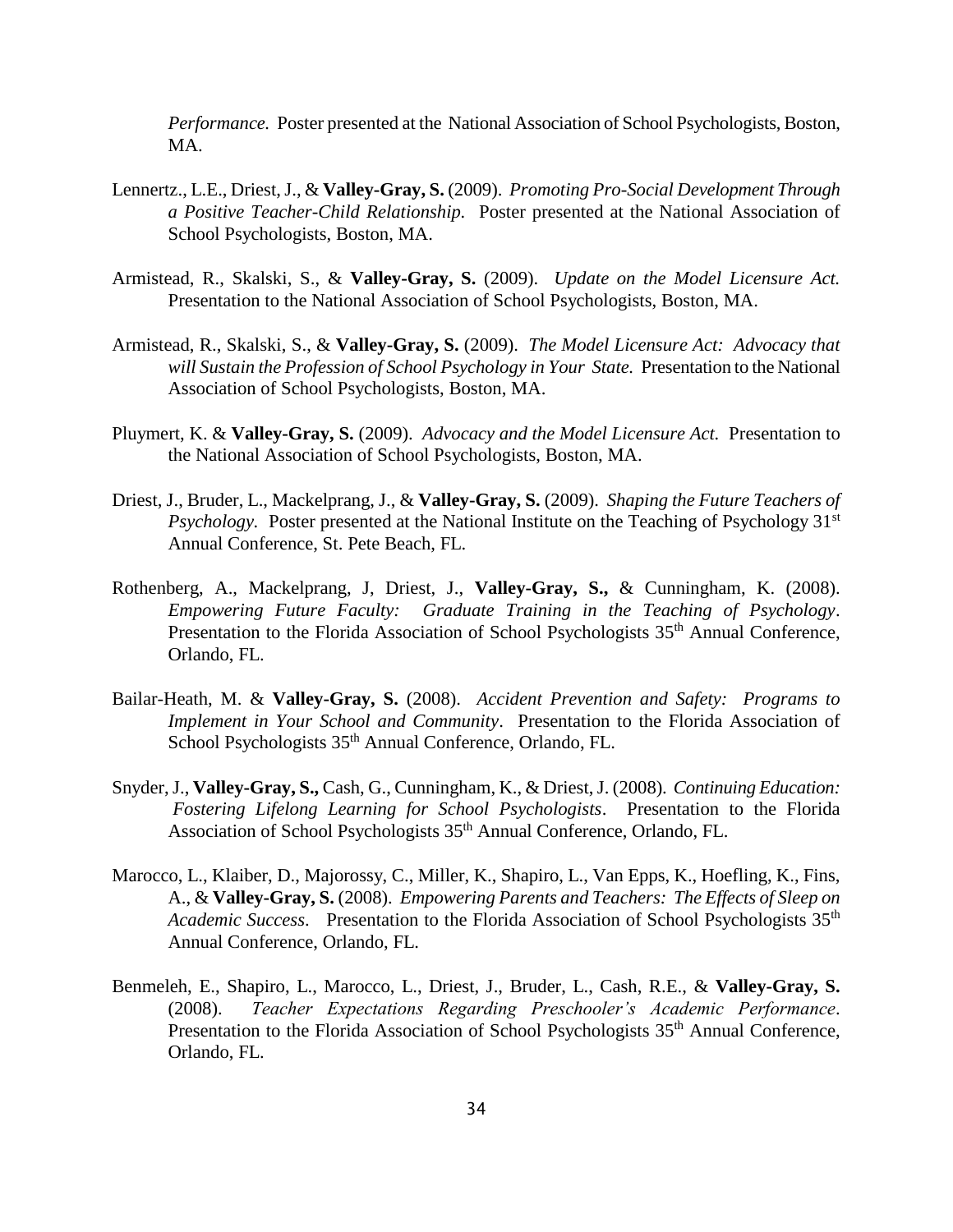- Benmeleh, E., Shapiro, L., Marocco, L., Driest, J., Bruder, L., Cash, R.E., & **Valley-Gray, S.** (2008). Latino *Preschool Students: Sociocultural Factors Affecting Emerging Literacy*. Presentation to the Florida Association of School Psychologists 35<sup>th</sup> Annual Conference, Orlando, FL.
- Christiansen, H., Bronson, A., Corbisiero, A., & **Valley-Gray, S.** (2008). *Evaluating the efficacy of social skills training among children with cancer*. Poster presented at the National Conference in Child Health Psychology, Miami Beach, Fl.
- Freedman, B., Durocher, Alessandri, M.S., **Valley-Gray, S.** (2008). *Personality style of fathers of children with autism spectrum disorders and impact on parenting experience*. Poster presented at the International Meeting for Autism Research, London, England.
- Bailar, M. B., & **Valley-Gray, S.** (2007). *Best Practices in the Provision of Service Delivery for TBI.* Presentation to the Florida Association of School Psychologists 34<sup>th</sup> Annual Conference, Daytona Beach, FL.
- Corbisiero, A.E., **Valley-Gray, S.** & Cash, R.E., (2007). *Social Emotional and Pre-Academic Skill Development in Preschoolers*. Presentation to the Florida Association of School Psychologists 34<sup>th</sup> Annual Conference, Daytona Beach, FL.
- Christiansen, H., Bronson, A., Corbisiero, A., & **Valley-Gray, S.** (2007). *Evaluating a Social Skills Training Intervention Among Children with Cancer*. Presentation to the Florida Association of School Psychologists 34th Annual Conference, Daytona Beach, FL.
- Cash, R.E., Cassel, R., Indelicato, H., Jean-Jacques, B., Johns, E., Lennertz, L., Matthews-Rurak, J., Mackelprang, J., Mancini, G., Poland, S., Regan, K., **Valley-Gray, S.,** Waguespack, A., & Williams, L., (2007). *Suicide Prevention Among Adolescents: Research and Evaluation (The SPARE Project*). Presentation to the Florida Association of School Psychologists 34<sup>th</sup> Annual Conference, Daytona Beach, FL.
- Palamores, R., Cash, R.E., & **Valley-Gray, S.** (2007). *The APA Model Act for the Licensure of Psychologists: Proposed Revisions and Their Implications for School Psychology*. Presentation to the Florida Association of School Psychologists 34<sup>th</sup> Annual Conference, Daytona Beach, FL.
- Rothenberg, A. & **Valley-Gray, S.** (2007). *Best Practices in Suicide Prevention, Interventions, and Post-vention.* Presentation to the Florida Association of School Psychologists 34<sup>th</sup> Annual Conference, Daytona Beach, FL.
- Mackelprang, J., Marocco, L., Egan, J., Gonzalez, A., & **Valley-Gray, S.** (2007). *Preparing Graduate Teaching Assistants for Success in Academia*. Presentation to the Florida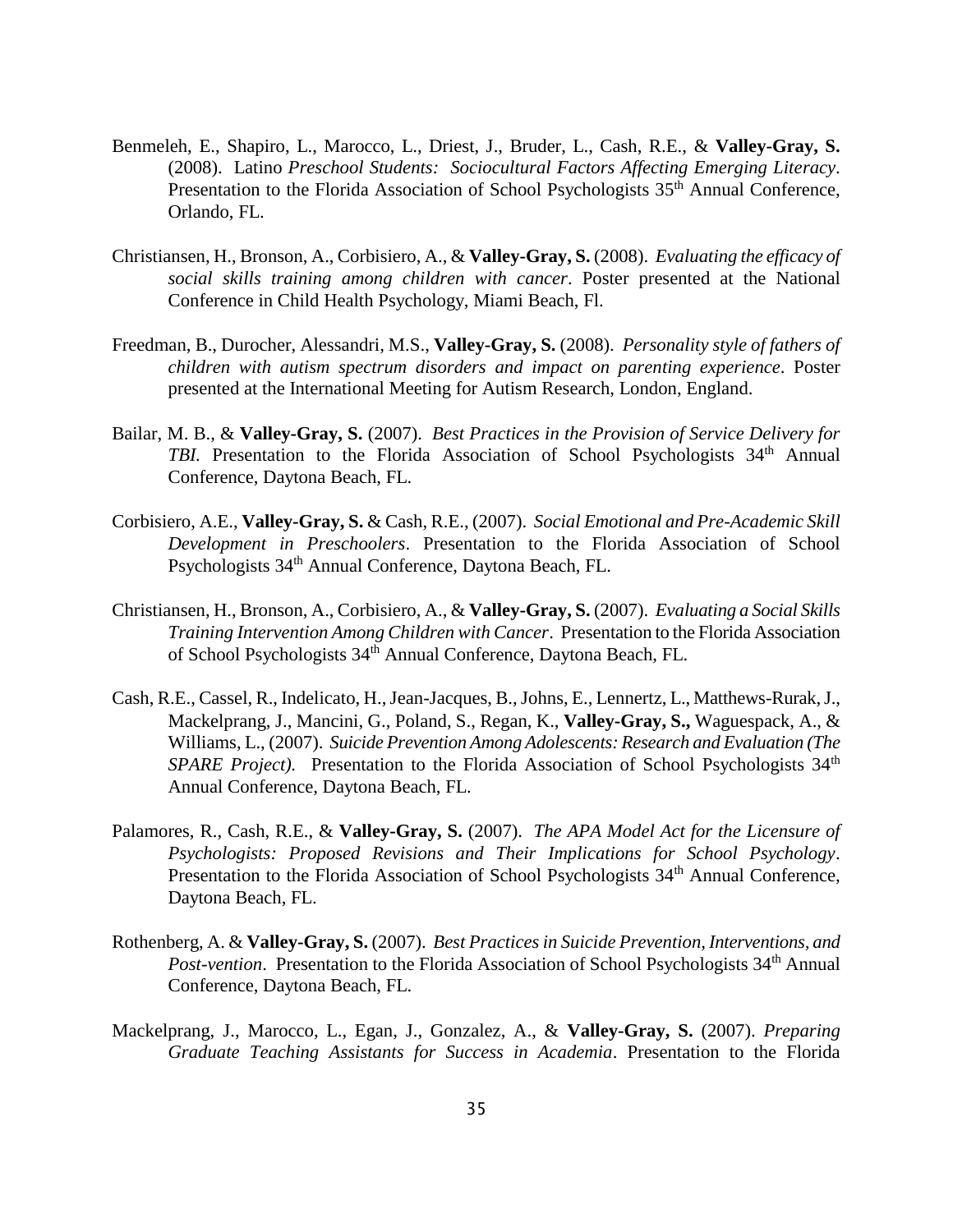Association of School Psychologists 34<sup>th</sup> Annual Conference, Daytona Beach, FL.

- Snyder, J. & **Valley-Gray, S.** (2007). *Promoting Successful School Reintegration for Childhood Cancer Survivors.* Presentation to the Florida Association of School Psychologists 34<sup>th</sup> Annual Conference, Daytona Beach, FL.
- Fishgold, A. & **Valley-Gray, S.** (2007). *Emergent Literacy Effects on Social-Emotional Functioning of Children Age Birth to Five*. Presentation to the Florida Association of School Psychologists  $34<sup>th</sup>$  Annual Conference, Daytona Beach, FL.
- Stankiewicz, K. & **Valley-Gray, S.** (2007). *Handbook of Peer Victimization*. Presentation to the National Association of School Psychologists, New York, NY.
- Freedman, B., Berger, E., **Valley-Gray, S.,** & Cash, R.E. (2007). *Parenting a Child Diagnosed with Autism: The Father's Perspective*. Presentation to the National Association of School Psychologists, New York, NY.
- Corbisiero, A., Cullen, C., **Valley-Gray, S.,** Cash, R.E. (2007). *Social-Emotional and Emergent Literacy Skill Development in Preschoolers*. Presentation to the National Association of School Psychologists, New York, NY.
- Rothenberg, A. & **Valley-Gray, S.** (2007). *Preventing the Tragedy: The Many Facets of Suicide Prevention*. Presentation to the National Association of School Psychologists, New York, NY.
- Snyder, J., Christiansen, H., Cash, R.E., & **Valley-Gray, S.** (2006). HIPAA and FERPA in the Schools. Presentation to the Florida Association of School Psychologists, Orlando, FL.
- Berger, E., Freedman, B., **Valley-Gray, S.,** & Cash, R.E. (2006). *How to Support Fathers of Children Diagnosed with Autism*. Presentation to the Florida Association of School Psychologists, Orlando, FL.
- Christiansen, H., Gioia, C., Cunningham, K., & **Valley-Gray, S.** (2006). *Results of the 2006 Internship Standardization Process: Lessons Learned*. Presentation to the Florida Association of School Psychologists, Orlando, FL.
- Cullen, C., Corbisiero, A., Henke, A., Cash, R.E., & **Valley-Gray, S.** (2006). *Practical Aspects of Implementing Emergent Literacy Enhancement*. Presentation to the Florida Association of School Psychologists, Orlando, FL.
- Freedman, B., Berger, E., **Valley-Gray, S.,** & Cash, R.E. (2006). *Fathers of Children with Autism: Personality and Parenting Stress*. Poster presented at the American Psychological Association, New Orleans, LA.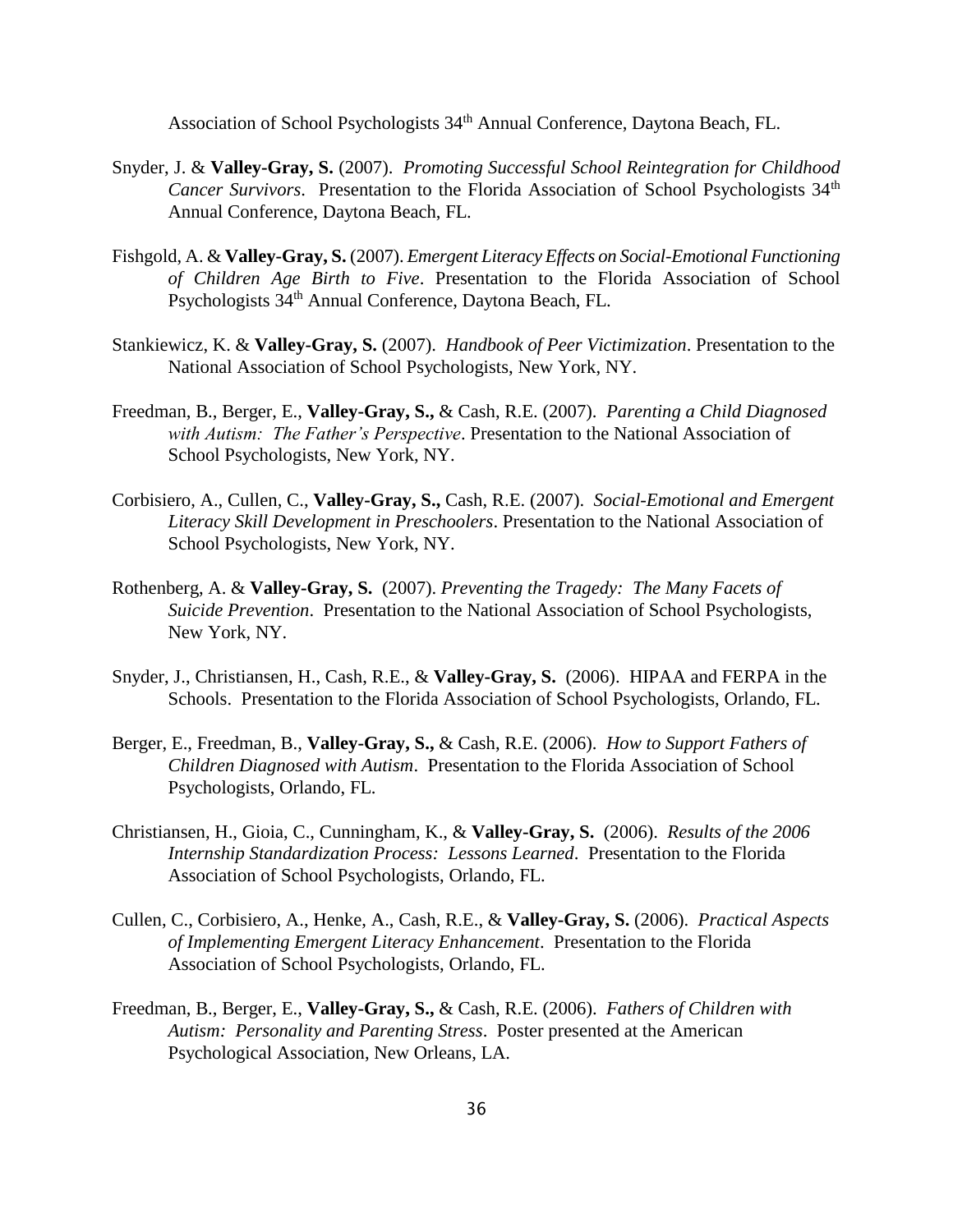- Corbisiero, A., Cullen, C., **Valley-Gray, S.,** & Cash, R.E. (2006). *Emergent Literacy Skills in Preschoolers: Implications for Healthy Development*. Poster presented at the Florida Association for Infant Mental Health, Sarasota, FL.
- Corbisiero, A., Grubbs, E., **Valley-Gray, S.,** & Cash, R.E. (2006). *Prevention of Reading Difficulties The Importance of Early Intervention*. Presentation to the National Association of School Psychologists, Anaheim, CA.
- **Valley-Gray, S.** & Zeldis, B. (2005). *Best Practices in the Identification, Evaluation, and Intervention of TBI*. Presentation to the Florida Association of School Psychologists, Hollywood, FL.
- Stankiewicz, K. & **Valley-Gray, S.** (2005). *Peer Victimization: Resources for Prevention and Intervention*. Presentation to the Florida Association of School Psychologists, Hollywood, FL.
- Cunningham, K., **Valley-Gray, S.,** & Templeton, B. (2005). *Standardized School Psychology Internship Application Process*. Presentation to the Florida Association of School Psychologists, Hollywood, FL.
- Richardson, K., **Valley-Gray, S.,** Templeton, B., & Myers, M.A. (2005). *FASP's Crisis Response to Hurricane Disasters: Information for Teachers, Administrators and Parents*. Presentation to the Florida Association of School Psychologists, Hollywood, FL.
- Cash, G., **Valley-Gray, S.,** & Waguespack, A. (2005). *IDEA Legislation and Regulation*. Presentation to the Florida Association of School Psychologists, Hollywood, FL.
- Cassel, R., Garcia, J. & Broderick, J., & **Valley-Gray, S.** (2005). *Executive Dysfunction: Assessment and Implications for the School Psychologist*. Presentation to the Florida Association of School Psychologists, Hollywood, FL.
- **Valley-Gray, S.** & Garcia, J. (2005). *Psychology of Pediatric Traumatic Brain Injury Part I: Social and Emotional Challenges*. Presentation to the Brain Injury Association of Florida, Coral Springs, FL.
- **Valley-Gray, S.** & Garcia, J. (2005). *Psychology of Pediatric Traumatic Brain Injury Part II: Using Strategies to Minimize Behavioral Dysfunction*. Presentation to the Brain Injury Association of Florida, Coral Springs, FL.
- Pann, J., Scott Mills, D., Waguespack, A., **Valley-Gray, S.,** & Cash, R.E. (2005). *Applying a Formative Program Evaluation Model to Problem-Solving Teams*. Presentation to the National Association of School Psychologists, Atlanta, GA.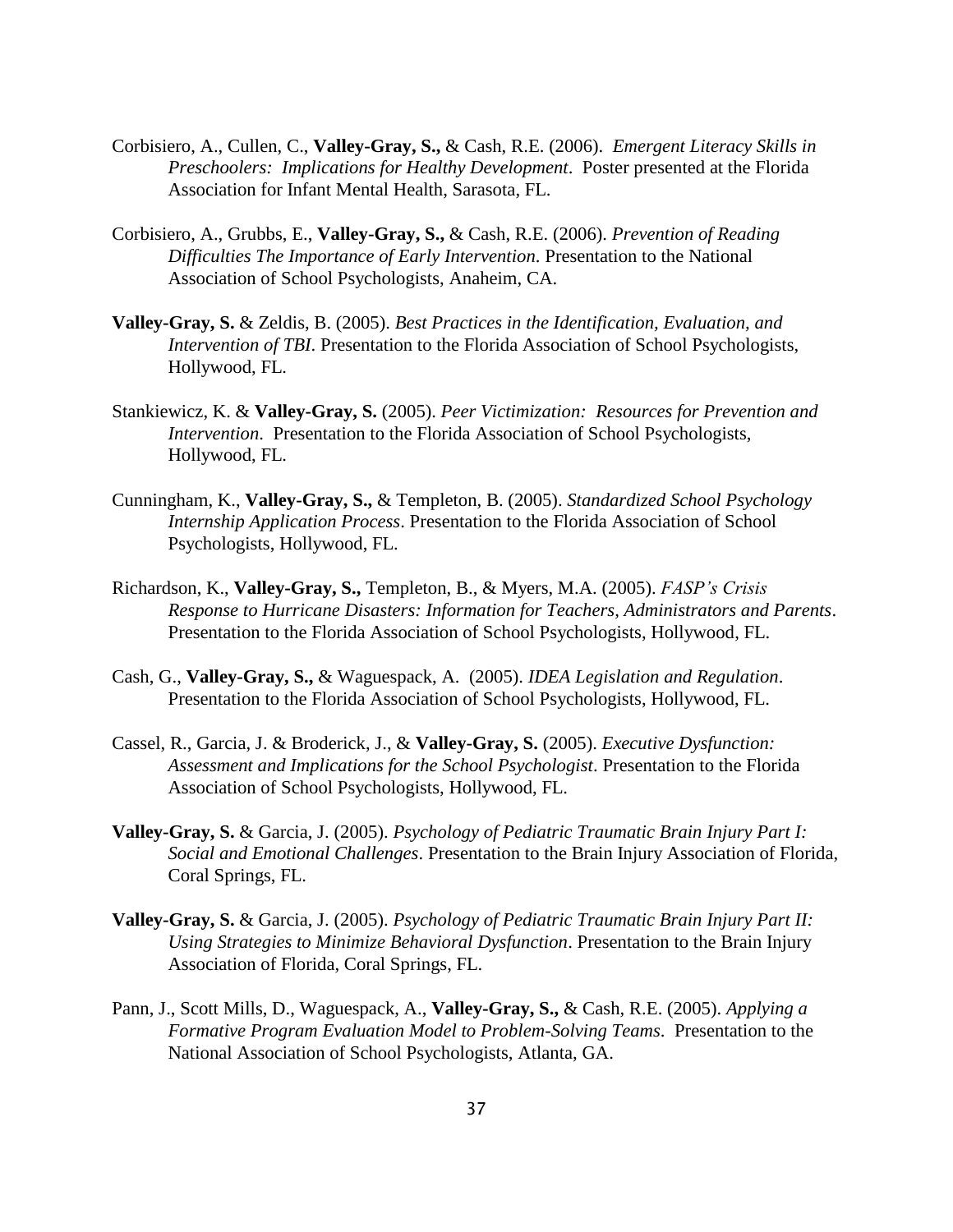- Garcia, J., Henke, A., & Broderick, J., & **Valley-Gray, S.** (2004). *Preparing for Reading Success: The Importance of Emergent Literacy*. Presentation to the Florida Association of School Psychologists, Sarasota, FL.
- Cash, R.E., **Valley-Gray, S.,** Westwell, C., & Waguespack, A. (2004). *Collaboration in the Delivery of Mental Health Services in the Schools*. Poster presented at the 113<sup>th</sup> Annual Convention of the American Psychological Association, Honolulu, HA.
- Shaup, S.S., Kelleher, W., Sellers, A.H., & **Valley-Gray, S.** (2004). *Treatment Goals Checklist: Usefulness and Impact on Psychotherapy Goal Setting*. Poster presented at the 113th Annual Convention of the American Psychological Association, Honolulu, HA.
- Chuplis, K., **Valley-Gray, S.,** & Waguespack, A. (2003). *School psychology practicum: A national survey*. Presentation to the Florida Association of School Psychologists, Innisbrook, FL.
- McManus, M., Waguespack, A., & **Valley-Gray, S.** (2003). *Helping teachers identify present levels of performance: Practical strategies and resources*. Presentation to the Florida Association of School Psychologists, Innisbrook, FL.
- Richardson, K., Perez, C., Waguespack, A., & **Valley-Gray, S.** (2003). *Team building strategies: Enhancing student support teams*. Presentation to the Florida Association of School Psychologists, Innisbrook, FL.
- Chuplis, K, **Valley-Gray, S.,** Kaufman, E., & Waguespack, A. (2002). *School Based Practicum: Implications for Training*. Presentation to the Florida Association of School Psychologists, Jacksonville, FL.
- Reinehr, J., Hopkins, J., Mleko, A., & **Valley-Gray, S.** (2002). *The Effectiveness of Preschool Teachers at Screening for Developmental Delay*. Presentation to the Florida Association of School Psychologists, Jacksonville, FL.
- Waguespack, A., **Valley-Gray, S.,** Reinehr, J., & Mleko, A. (2002). *The Influence of '97 IDEA on the Everyday Practice of School Psychology*. Presentation to the Florida Association of School Psychologists, Jacksonville, FL.
- Mleko, A. & **Valley-Gray, S.** (2002). *Neuropsychological Sequelae of Pediatric Traumatic Brain Injury*. Presentation to the Florida Association of School Psychologists, Jacksonville, FL.
- **Valley-Gray, S.** (2001). *Neuropsychological Assessment in the School Setting*. Continuing Education workshop for the 3<sup>rd</sup> Annual Assessment Psychology Conference.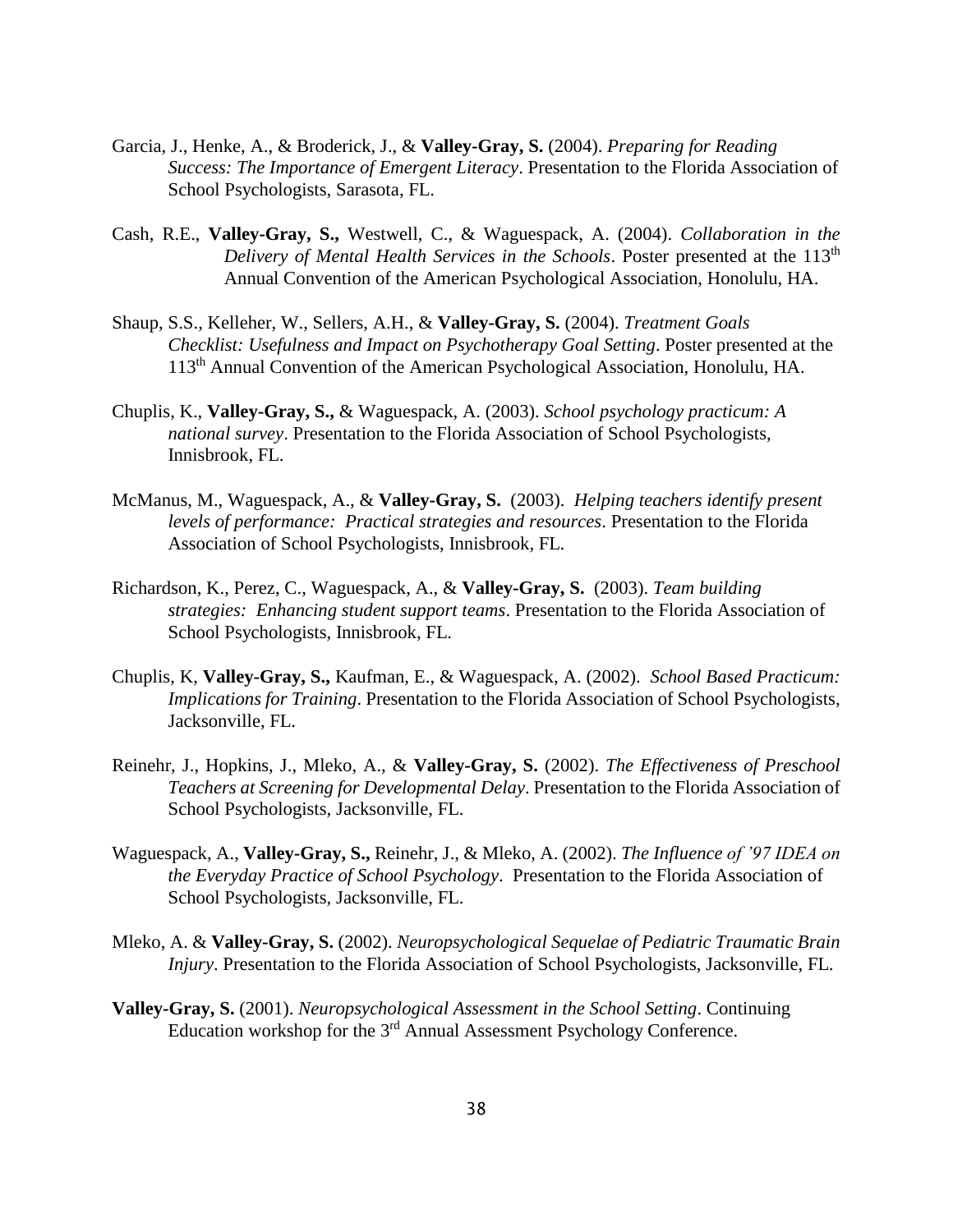- Freedman, B., Reinehr, J. Mleko, A., & **Valley-Gray, S.** (2001). *School Psychology Internship: An Overview of the Past, Perspectives on the Future*. Presentation to the Florida Association of School Psychologists, Orlando, FL.
- Kaufman, E., Chuplis, K.A., Levenson, L., & **Valley-Gray, S.** (2001). *Establishing Universal Practicum Guidelines for School Psychology Training*. Presentation to the Florida Association of School Psychologists, Orlando, FL.
- Natale, M., Burns, W.J., Golden, C., Escalona, A., Mleko, A., & **Valley-Gray, S.** (2001). *The Psychiatric-WISCIII IQ Relationship Revisited: Do Children with DSM Diagnoses Perform Worse than Children Without*? Poster presented at the 21<sup>st</sup> Annual Convention of the National Academy of Neuropsychologists.
- **Valley-Gray, S.** (2000). *School Psychology: Implications for Practice*. Presentation for the Nova Southeastern University Fifth Annual Summer Institute for Professional Development.
- **Valley-Gray, S.** (1999). *Staff Development Seminar for Dade County Public Schools Student Services Personnel*. Miami Beach, FL.
- **Valley-Gray, S.** (1999). *Psychological Assessment of Children with Asperger Syndrome*. Baudhuin School at Nova Southeastern University, Ft. Lauderdale, FL.
- **Valley-Gray, S.** (1997). *Diagnosis of Autistic Spectrum Disorders*. Presentation at Pasadena Lakes Elementary School, Hollywood, FL.
- **Valley-Gray, S.,** & Jackson, J.L. (1996). *Collegial Coaching: State of the Art Practice and Application*. Presentation at the Florida Association of School Psychologists annual convention.
- Demsky, Y.I., Golden, C., Burns, W.J., **Valley, S.,** & Humphreys, B. (1996). *Landau-Kleffner syndrome: Case study of the neuropsychological test performance of an 8-year-old male*. Poster presented at the 16<sup>th</sup> annual Convention of the National Academy of Neuropsychology.
- Loewenstein, A., **Valley-Gray, S.,** Wardy, S., & Cocchi, R. (1996). *Diagnosis and Intervention for Students with High-Functioning Autism and Asperger Syndrome*. Presentation at the 5th Annual Children's Mental Health Conference for Mental Health.
- **Valley, S.** (1994). *Cognitive Sequelae in Traumatic Brain Injured Students*. Presentation at the 2<sup>nd</sup> Annual Conference on Traumatic Brain Injury, Dade County Public Schools, Miami, FL.
- Widmayer, S., Burns, W.J., Peterson, L., Tanner, S., **Valley, S.,** Burns, K., & Bellio, T. (1994).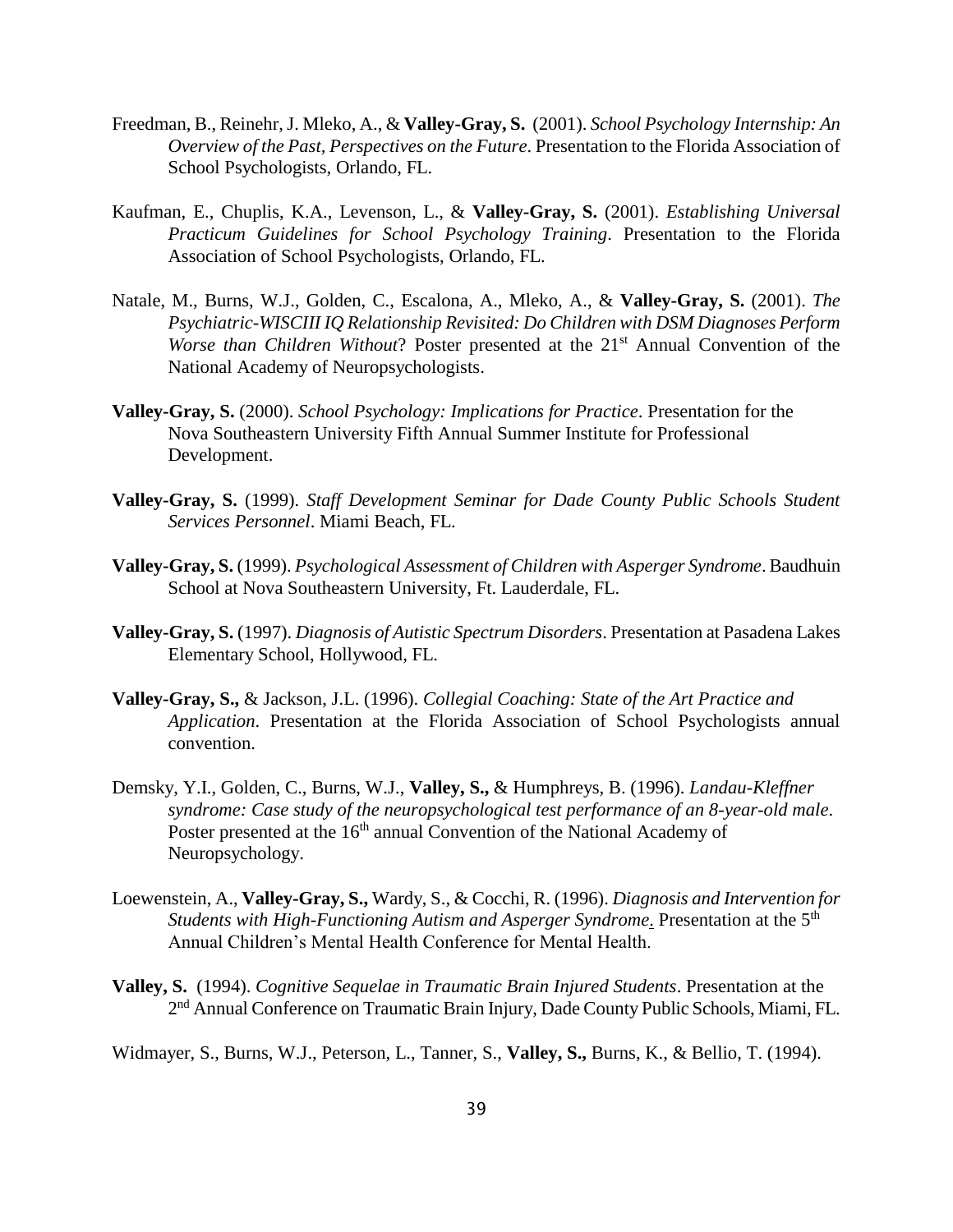*Prediction of Psychoeducational Status at 6 Years of Age Using MDI and PDI Scores from the Bayley Scales of Infant Development*. Poster presented at the 9th International Conference on Infant Studies (ICIS), Paris, France.

- **Valley, S.**, Burns, W.J., Tanner, S., Widmayer, S., Peterson, L., & Dongarra, T. (1993). *The Relationship between Teacher Ratings and Psychoeducational Assessment in Children born with Perinatal Complications*. Poster presented at the 60th Anniversary Meeting of the Society for Research in Child Development, New Orleans, LA.
- **Valley, S.** (1992). *The Role of Supervision in the Development of Professional Identity.*  University of Miami/Jackson Memorial Medical Center, Miami, FL.
- Tanner, S., **Valley, S.,** Burns, W., Dongarra, T., Widmayer, S., & Peterson, L. (1992). *Birth Complications in Severely Ill Infants: Relationships with School Age Functioning.* Poster presented at the 8th International Conference on Infant Studies (ICIS), Miami Beach, FL.
- Tanner, S., Burns, W., **Valley, S.,** Widmayer, S., Peterson, L., & Dongarra, T. (1991). *Neuropsychological Interpretation of the WPPSI-R in Children Born With Perinatal Complications*. Poster presented at the 99<sup>th</sup> Annual Convention of the American Psychological Association, San Francisco, CA.

#### **PUBLICATIONS**

- Gadke, D., **Valley-Gray, S.,** & Rossen, E. (November, 2017). NASP Annual Report of Graduate Education in School Psychology: 2015-2016. *National Association of School Psychologists (NASP) Research Reports,* Volume 2, Number 2.
- Reinhardt, J.S., Goforth, A., & **Valley-Gray, S.** (2017). Professors in Private Practice: An Overview of the Board Certification Process. The School Psychologist.
- Guiney, M.C., Newman, D.S., Silva, A.E., Valley-Gray, S., & Barrett, C. (2016). Supervision and Mentoring for Early Career School Psychologists. *Communique*`. National Association of School Psychologists.
- Gadke, D., Valley-Gray, S., & Rossen, E. (November, 2016). NASP Annual Report of Graduate Education in School Psychology: 2014-2015. *National Association of School Psychologists (NASP) Research Reports,* Volume 1, Number 2.
- Kaufman, J. & **Valley-Gray, S.** (2016). Challenges of Being a New and Pre-Tenured Faculty Member. *National Association of School Psychologists (NASP)Technical Assistance Brief.*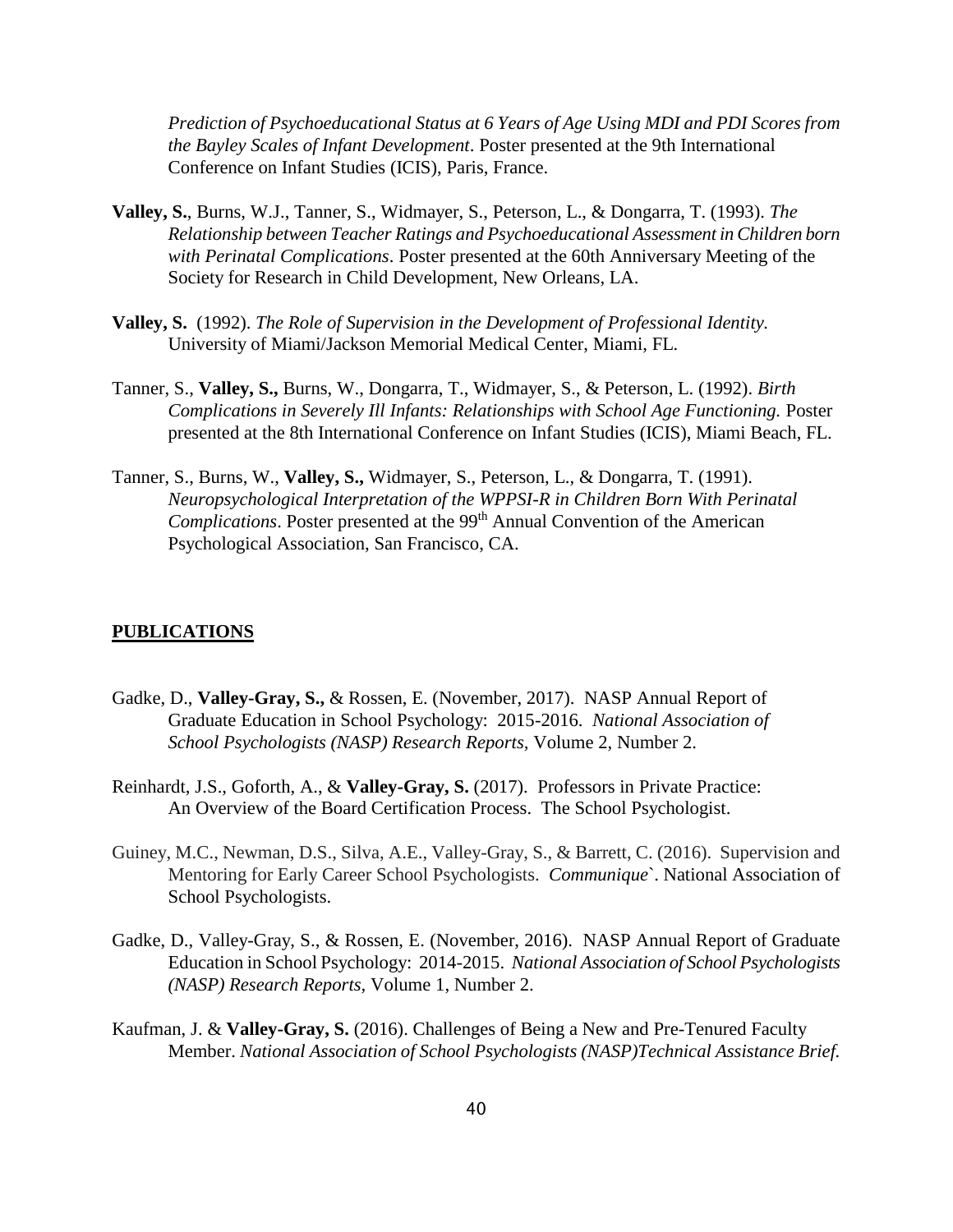- Fenning, P., **Valley-Gray, S**., Cash, R.E., Hazel, C., Harris, A., Riccio, C., Spearman, C., Diaz, Y., & Grunewald, S. (2015). Perceptions of competencies among school psychology trainers and practitioners: What matters? *Psychology in the Schools*.
- Silva, A., Newman, D., Guiney, M., **Valley-Gray, S**. , Morsi, C. (2015). Supervision and Mentoring for Early Career School Psychologists: Availability, Access, Structure, and Implications. *Psychology in the Schools*.
- Cash, R.E., **Valley-Gray, S**., Worton, S. (2015). Interventions for children and adolescents with Persistent Depressive Disorder. *The Handbook of Applied Interventions for Children and Adolescents.*
- Mackelprang, J. L., Klest, B. K., Najmabadi, S. M., **Valley-Gray, S.,** Gonzalez, E. A., & Cash, R. E. (2013). Betrayal Trauma among Homeless Adults: Associations with Revictimization*,* Psychological Wellbeing, and Health *Journal of Interpersonal Violence*.
- Cantrell, C., **Valley-Gray, S.,** & Cash, G. (2012). Rural Mental Health. In: K. Smalley, J. Warren, & J. Rainer (Eds.), *Suicide in rural areas: Risk factors and prevention*. Springer, NY.
- Kaufman, J., **Valley-Gray, S.,** & Riccio, C. (2012). How to Become a Faculty Member: Two Paths to the Same Goal. *National Association of School Psychologists (NASP) Technical Assistance Brief.*
- Newman, D., **Valley-Gray, S.,** Kaufman, J., & Riccio, C. (2012). Essential Tools for Prospective and Early Career Faculty. *National Association of School Psychologists (NASP) Technical Assistance Brief.*
- Camejo, S., **Valley-Gray, S.,** Kaufman, J., & Riccio, C. (2012). Resources to Support Best Practices in Teaching*. National Association of School Psychologists (NASP) Technical Assistance Brief.*
- **Valley-Gray, S.**, Poland, S., Marocoo, L., Majorossy, C., Cash, R.E. (2009). *Communication at the Local Level:* How the South Florida, School Psychology Consortium has Made a Difference in Enhancing the Academic and Social Emotional Health of our Children*. Communique*`. National Association of School Psychologists.
- Bailar-Heath, M.B. & **Valley-Gray, S.** (2009). Accident Prevention: *Current Issues in Pediatrics in the Schools,* Corwin/Sage, NY.
- Cash, R.E., Snyder, J., **Valley-Gray, S.,** & Cunningham, K. (2009). Continuing Education: Contemporary School Psychology Training: University/Field Collaboration. Vol.2: *Fostering Life Long Learning*.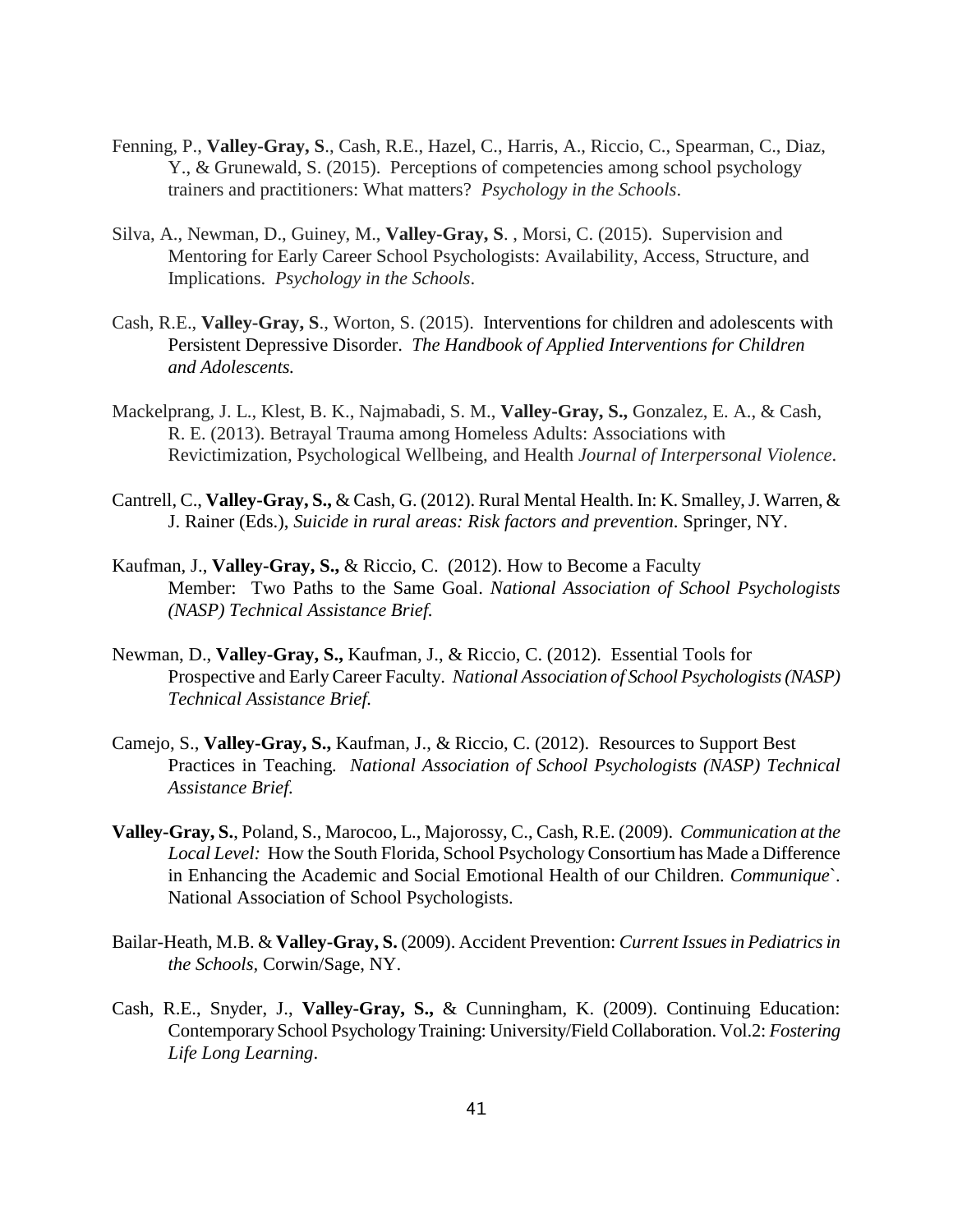- Cullen, C., & **Valley-Gray, S.,** (2008). School Observations: What Parents and Teachers Should Know. *Helping Children at Home and School: Handouts from Your School Psychologist*  (3rd ed.). National Association of School Psychologists.
- Snyder, J., & **Valley-Gray, S.,** (2008). Asthma: Information for Parents and Educators. *Helping Children at Home and School: Handouts from Your School Psychologist (3<sup>rd</sup> ed.). National* Association of School Psychologists.
- Cullen, C., & **Valley-Gray, S.,** (2008). Sexuality Education Curriculum. *Helping Children at Home and School: Handouts from Your School Psychologist (3<sup>rd</sup> ed.). National Association of* School Psychologists.
- Bailar-Heath, M.B. & **Valley-Gray, S.** (2008). Accident Prevention: Information for Parents and Educators, *Handouts from Your School Psychologist* (3rd ed.). National Association of School Psychologists.
- Feijó, L., Hernanedz-Reif, M., Field, T., Burns, W., **Valley-Gray, S.** & Simco, E. (2006). Mothers' depressed mood and anxiety levels are reduced after massaging their preterm infants. *Infant Behavior Development*: 29(3), 476-80.
- Reitman, D., Waguespack, A., & **Valley-Gray, S.** (2004). In M. Hersen, A.M. Gross, & R.S. Drabman (Eds.), *Encyclopedia of behavior therapy. Vol. 2: Child clinical applications*. New York: Sage.
- Goldstone, L. & **Valley-Gray, S.** (2004). Medications for Children with Behavior and Emotional Disorders. *Helping Children at Home and School: Handouts from Your School Psychologist* (2nd ed.). National Association of School Psychologists.
- Oliva, M. & **Valley-Gray, S.** (2004). Chronic Illness. *Helping Children at Home and School: Handouts from Your School Psychologist* (2nd ed.). National Association of School Psychologists.
- Whelan, E. & **Valley-Gray, S.** (2004). Hospitalization of Children. *Helping Children at Home and School: Handouts from Your School Psychologist* (2nd ed.). National Association of School Psychologists.
- Whelan, E. & **Valley-Gray, S.** (2004). Sexual Development and Education for Young Children. *Helping Children at Home and School: Handouts from Your School Psychologist* (2<sup>nd</sup> ed.). National Association of School Psychologists.
- Reinehr, J. & **Valley-Gray, S.** (2004). Spanking: Alternative Discipline Strategies. *Helping Children at Home and School: Handouts from Your School Psychologist* (2<sup>nd</sup> ed.). National